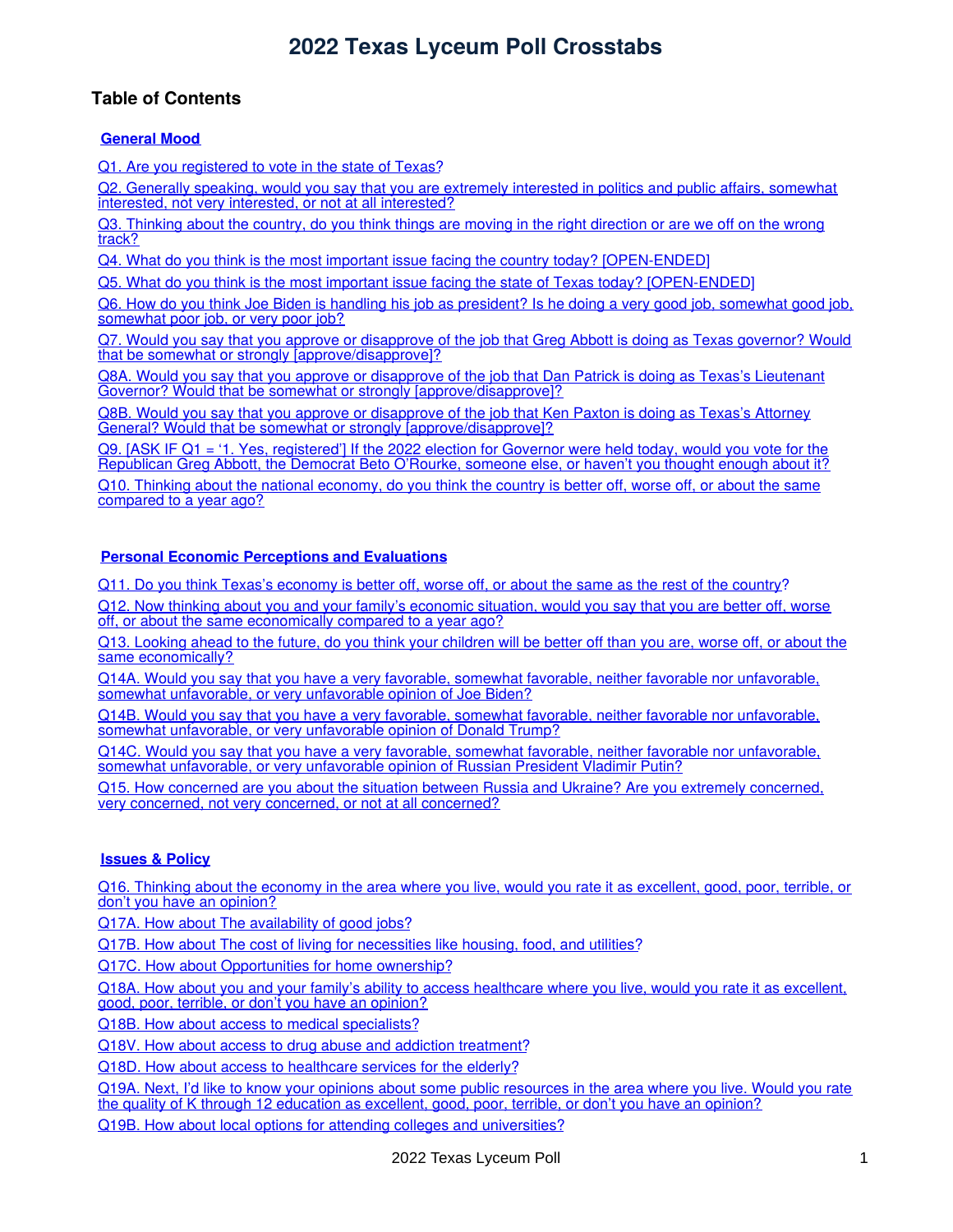Q19C. How about the quality of the water in the rivers, lakes, or [coastal](#page-31-0) areas?

Q19D. How about the [availability](#page-32-0) of open spaces like public parks and other natural settings?

Q20A. Next, I'd like to know your opinions about the [infrastructure](#page-33-0) in the area where you live. Would you rate the quality of the roads as excellent, good, poor, terrible, or don't you have an opinion?

Q20B. How about the cost and reliability of your [electricity?](#page-34-0)

Q20C. How about the cost and [reliability](#page-35-0) of your water supply?

Q20D. How about access to high speed [internet?](#page-36-0)

Q20E. How about cell phone [service?](#page-37-0)

Q20F. How about [availability](#page-38-0) of housing?

Q21. Do you agree or disagree with the following [statement:](#page-39-0) I spend too much of my income on housing.

Q22. Would you say that you are satisfied with the quality of roads and highways in Texas, unsatisfied, or are you in between? Would that be very or just somewhat [\[satisfied/unsatisfied\]?](#page-40-0)

Q23. What do you think is the most important issue facing K through 12 public [education](#page-41-0) in Texas? [OPEN-ENDED]

Q24. Do you think that students attending college get their money's worth for what they spend on higher education, or do they not receive a fair return on their [investment?](#page-42-0)

Q25. How important is it that we reduce the number of Texans who do not have health [insurance?](#page-43-0) Very important, somewhat important, not very important, or not at all important?

Q26. Is [homelessness](#page-44-0) a problem in your local community, or not? [IF A PROBLEM: Would that be a major problem or a minor problem?

Q27. Would you say that [immigration](#page-45-0) helps the United States more than it hurts it, or immigration hurts the United States more than it helps it?

Q28. How much do you [personally](#page-46-0) worry about global warming or climate change? A great deal, a fair amount, only a little, or not at all?

Q29. Which comes closer to your view — even if neither is exactly right: Stricter environmental laws and regulations cost too many jobs and hurt the economy OR Stricter [environmental](#page-47-0) laws and regulations are worth the cost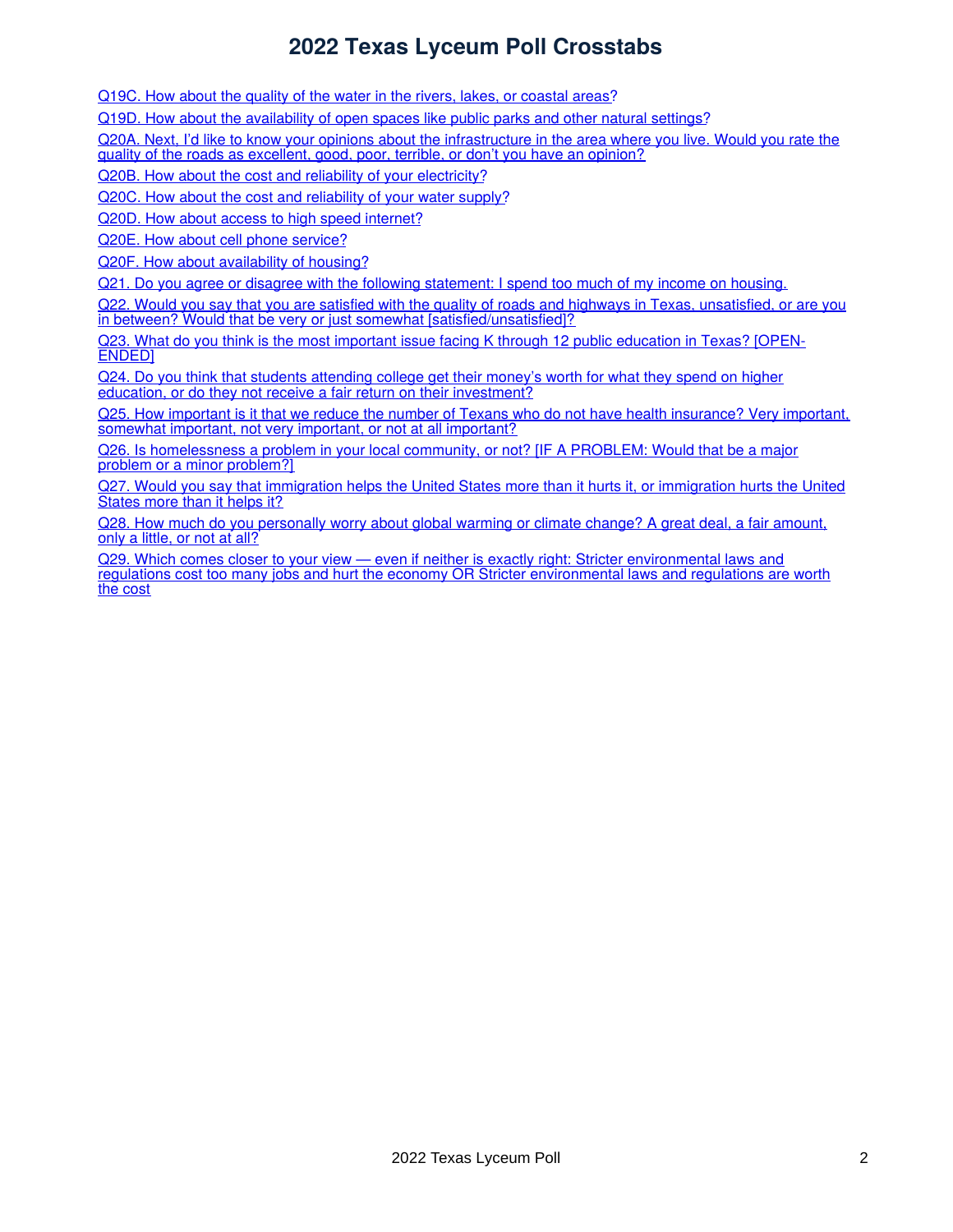#### **Sampling and Weighting Methodology for the 2022 Texas Lyceyn Poll**

From March 11-20, 2022, The Texas Lyceum conducted a 1000-person telephone survey of adult citizens from the state of Texas. The survey utilized a stratified probability sample design, with respondents being randomly selected at the level of the household and questioned by live interviewers. The survey also employed a randomized cell phone supplement, with 60 percent of completed telephone interviews being conducted among cell phone only or cell phone dominant households. A Spanish-language instrument was developed, and bilingual interviewers offered respondents a chance to participate in English or Spanish. On average, respondents completed the interview in 12 minutes. To ensure an appropriate sub-sample of unregistered citizens, a supplement of 200 interviews among Texas adults confirmed as unregistered was completed online. This yields a total statewide sample of 1,200 adults, 926 of whom are registered voters according to self-reports. The final data set is weighted to the joint distribution of race/ethnicity, age and gender to achieve representativeness as defined by the Texas Department State Health Services 2022 population projections. The overall margin of error for the poll is +/- 2.83 percentage points, with a larger margin of error for sub-samples.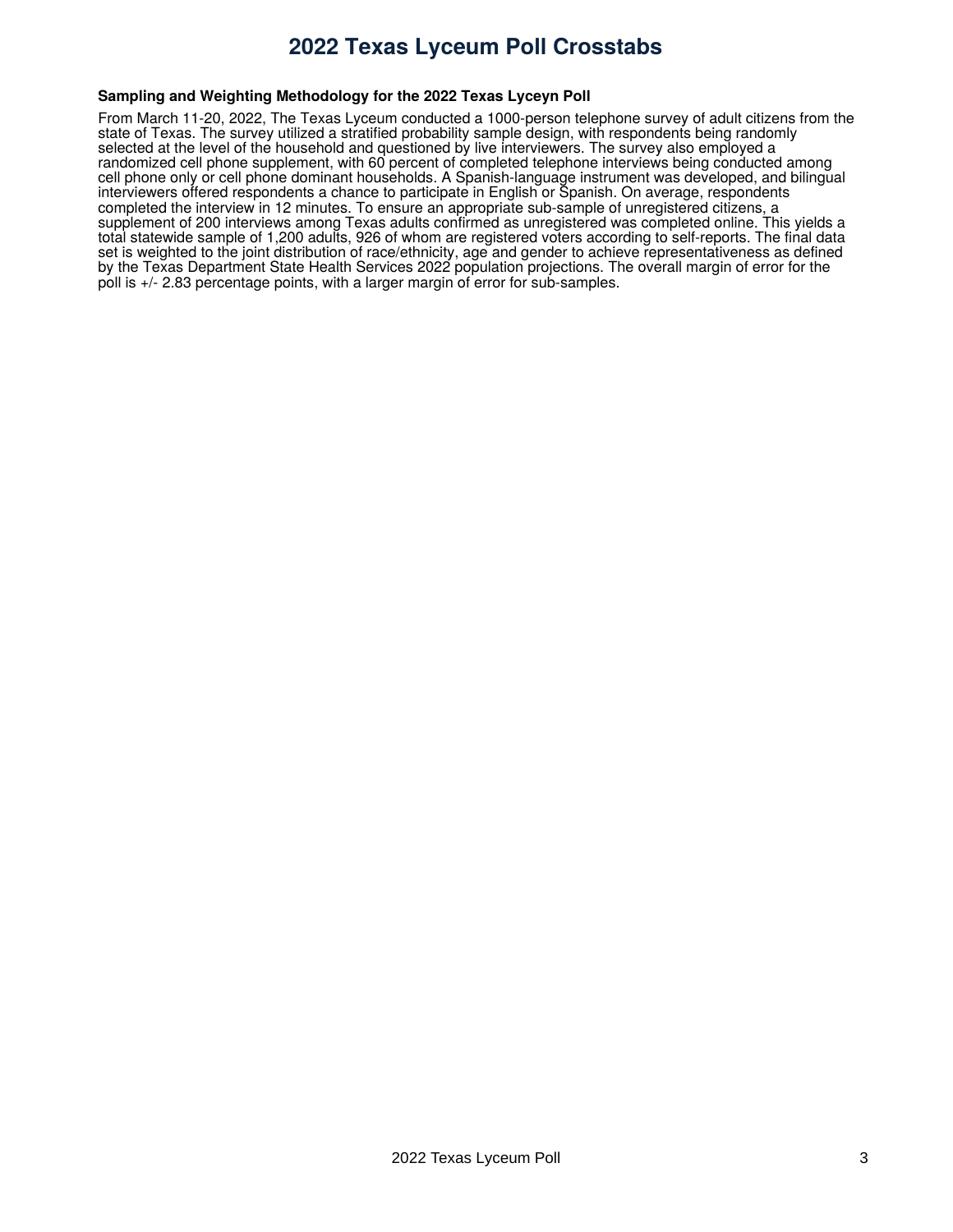### <span id="page-3-0"></span>**General Mood**

#### <span id="page-3-1"></span>**Q1. Are you registered to vote in the state of Texas?**

| Q1                        | Yes,        | No, not     |  |
|---------------------------|-------------|-------------|--|
|                           | registered. | registered. |  |
| Percent                   | 77          | 23          |  |
| 18 to 29                  | 67          | 33          |  |
| 30 to 44                  | 74          | 26          |  |
| 45 to 64                  | 81          | 19          |  |
| $65+$                     | 89          | 11          |  |
| White or Anglo            | 83          | 17          |  |
| Hispanic                  | 66          | 34          |  |
| <b>Black or African</b>   | 83          | 17          |  |
| American                  |             |             |  |
| Other                     | 85          | 15          |  |
| Male                      | 78          | 22          |  |
| Female                    | 76          | 24          |  |
| Urban                     | 75          | 25          |  |
| Suburban                  | 79          | 21          |  |
| Rural                     | 77          | 23          |  |
| No College Degree         | 70          | 30          |  |
| <b>College Degree</b>     | 87          | 13          |  |
| <b>Less than \$75,000</b> | 72          | 28          |  |
| More than \$75,000        | 87          | 13          |  |
| Homeowner                 | 87          | 13          |  |
| Renter                    | 62          | 38          |  |
| <b>Children in Home</b>   | 74          | 26          |  |
| No Children in Home       | 78          | 22          |  |
| Democrat                  | 81          | 19          |  |
| Independent               | 57          | 43          |  |
| Republican                | 84          | 16          |  |
| <b>Strong Democrat</b>    | 91          | 9           |  |
| <b>Weak Democrat</b>      | 70          | 30          |  |
| <b>Lean Democrat</b>      | 71          | 29          |  |
| IND                       | 56          | 44          |  |
| Lean Republican           | 82          | 18          |  |
| Weak Republican           | 77          | 23          |  |
| Strong Republican         | 89          | 11          |  |
| Liberal                   | 80          | 20          |  |
| Moderate                  | 75          | 25          |  |
| Conservative              | 85          | 15          |  |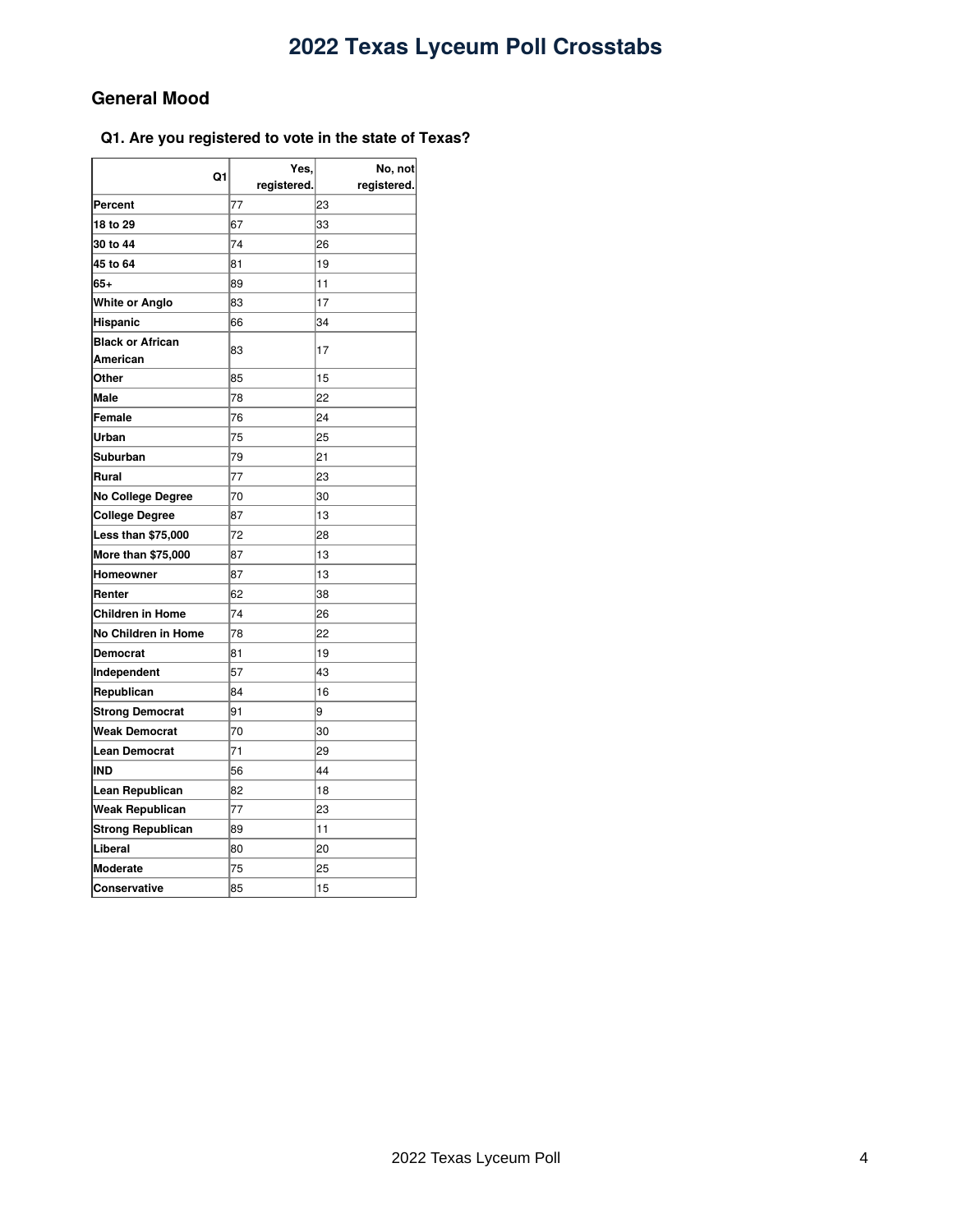### <span id="page-4-0"></span>**Q2. Generally speaking, would you say that you are extremely interested in politics and public affairs, somewhat interested, not very interested, or not at all interested?**

|                                     |    | Q2 Extremely interested. Somewhat interested. Not very interested. |                | Not at all<br>interested | [DON'T KNOW/REFUSED/NA.] |
|-------------------------------------|----|--------------------------------------------------------------------|----------------|--------------------------|--------------------------|
| Percent                             | 32 | 46                                                                 | 13             | 7                        |                          |
| 18 to 29                            | 29 | 50                                                                 | 15             | 5                        | lo                       |
| 30 to 44                            | 30 | 44                                                                 | 15             | 9                        | 2                        |
| 45 to 64                            | 31 | 46                                                                 | 14             | l9                       | l0                       |
| 65+                                 | 39 | 46                                                                 | l9             | 6                        |                          |
| White or Anglo                      | 38 | 45                                                                 | 11             | 6                        | l0                       |
| Hispanic                            | 23 | 48                                                                 | 18             | l9                       | 1                        |
| <b>Black or African</b><br>American | 32 | 49                                                                 | 11             | 7                        |                          |
| Other                               | 42 | 37                                                                 | 12             | 7                        | З                        |
| Male                                | 37 | 46                                                                 | 11             | 6                        | O                        |
| Female                              | 27 | 47                                                                 | 16             | g                        | 2                        |
| Urban                               | 33 | 44                                                                 | 15             | 6                        | 1                        |
| <b>Suburban</b>                     | 32 | 48                                                                 | 11             | 8                        |                          |
| Rural                               | 28 | 45                                                                 | 16             | 9                        | 1                        |
| No College Degree                   | 26 | 46                                                                 | 18             | l9                       | 1                        |
| <b>College Degree</b>               | 40 | 47                                                                 | 8              | l4                       | 1                        |
| Less than \$75,000                  | 28 | 47                                                                 | 15             | 9                        | 1                        |
| More than \$75,000                  | 40 | 46                                                                 | 9              | 4                        | 1                        |
| Homeowner                           | 39 | 45                                                                 | 10             | 5                        | 1                        |
| Renter                              | 22 | 46                                                                 | 20             | 11                       |                          |
| <b>Children in Home</b>             | 36 | 41                                                                 | 13             | 8                        |                          |
| No Children in Home                 | 30 | 49                                                                 | 13             | 7                        |                          |
| <b>Democrat</b>                     | 37 | 45                                                                 | 12             | 5                        |                          |
| Independent                         | 19 | 41                                                                 | 20             | 17                       | 3                        |
| Republican                          | 34 | 50                                                                 | 11             | 5                        | l0                       |
| <b>Strong Democrat</b>              | 47 | 45                                                                 | 4              | 4                        | l0                       |
| <b>Weak Democrat</b>                | 22 | 47                                                                 | 23             | 7                        | l0                       |
| <b>Lean Democrat</b>                | 36 | 41                                                                 | 18             | ß                        | 2                        |
| <b>IND</b>                          | 19 | 41                                                                 | 20             | 17                       | 3                        |
| Lean Republican                     | 32 | 51                                                                 | 14             | 4                        | O                        |
| <b>Weak Republican</b>              | 21 | 52                                                                 | 16             | 10                       | O                        |
| <b>Strong Republican</b>            | 42 | 49                                                                 | $\overline{7}$ | 2                        | O                        |
| Liberal                             | 46 | 38                                                                 | 11             | 5                        | O                        |
| <b>Moderate</b>                     | 24 | 50                                                                 | 18             | 7                        |                          |
| Conservative                        | 37 | 49                                                                 | 9              | 5                        | O                        |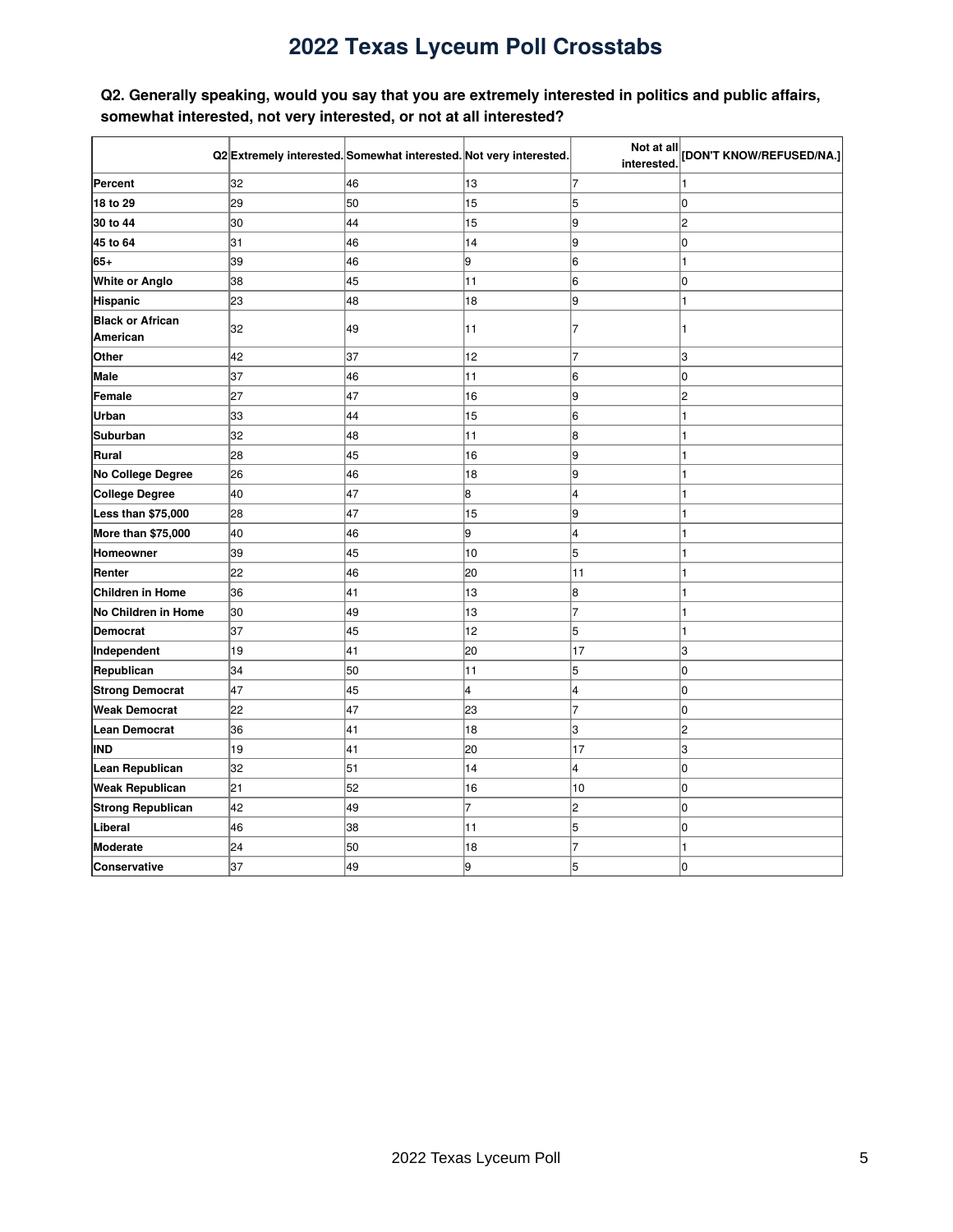<span id="page-5-0"></span>Q3. Thinking about the country, do you think things are moving in the right direction or are we off on the **wrong track?**

|                                     |    |    | Q3 Right direction. Off on the wrong track. [DON'T KNOW/REFUSED/NA.] |
|-------------------------------------|----|----|----------------------------------------------------------------------|
| <b>Percent</b>                      | 27 | 61 | 13                                                                   |
| 18 to 29                            | 28 | 55 | 17                                                                   |
| 30 to 44                            | 31 | 58 | 11                                                                   |
| 45 to 64                            | 22 | 64 | 13                                                                   |
| 65+                                 | 26 | 65 | 9                                                                    |
| <b>White or Anglo</b>               | 22 | 70 | 9                                                                    |
| Hispanic                            | 27 | 56 | 17                                                                   |
| <b>Black or African</b><br>American | 43 | 41 | 16                                                                   |
| Other                               | 28 | 61 | 11                                                                   |
| Male                                | 30 | 61 | 10                                                                   |
| Female                              | 24 | 60 | 16                                                                   |
| Urban                               | 31 | 55 | 14                                                                   |
| Suburban                            | 26 | 63 | 11                                                                   |
| Rural                               | 21 | 65 | 14                                                                   |
| No College Degree                   | 22 | 63 | 15                                                                   |
| College Degree                      | 33 | 57 | 9                                                                    |
| Less than \$75,000                  | 25 | 61 | 14                                                                   |
| More than \$75,000                  | 31 | 59 | 10                                                                   |
| Homeowner                           | 30 | 59 | 11                                                                   |
| Renter                              | 22 | 63 | 15                                                                   |
| <b>Children in Home</b>             | 35 | 51 | 14                                                                   |
| No Children in Home                 | 23 | 65 | 12                                                                   |
| <b>Democrat</b>                     | 50 | 35 | 15                                                                   |
| Independent                         | 18 | 60 | 22                                                                   |
| Republican                          | l9 | 85 | 6                                                                    |
| <b>Strong Democrat</b>              | 64 | 25 | 11                                                                   |
| <b>Weak Democrat</b>                | 37 | 47 | 17                                                                   |
| Lean Democrat                       | 32 | 42 | 26                                                                   |
| <b>IND</b>                          | 18 | 60 | 23                                                                   |
| Lean Republican                     | 5  | 82 | 14                                                                   |
| <b>Weak Republican</b>              | 13 | 81 | 7                                                                    |
| <b>Strong Republican</b>            | l9 | 89 | 2                                                                    |
| Liberal                             | 47 | 42 | 11                                                                   |
| Moderate                            | 29 | 54 | 17                                                                   |
| <b>Conservative</b>                 | 16 | 79 | 6                                                                    |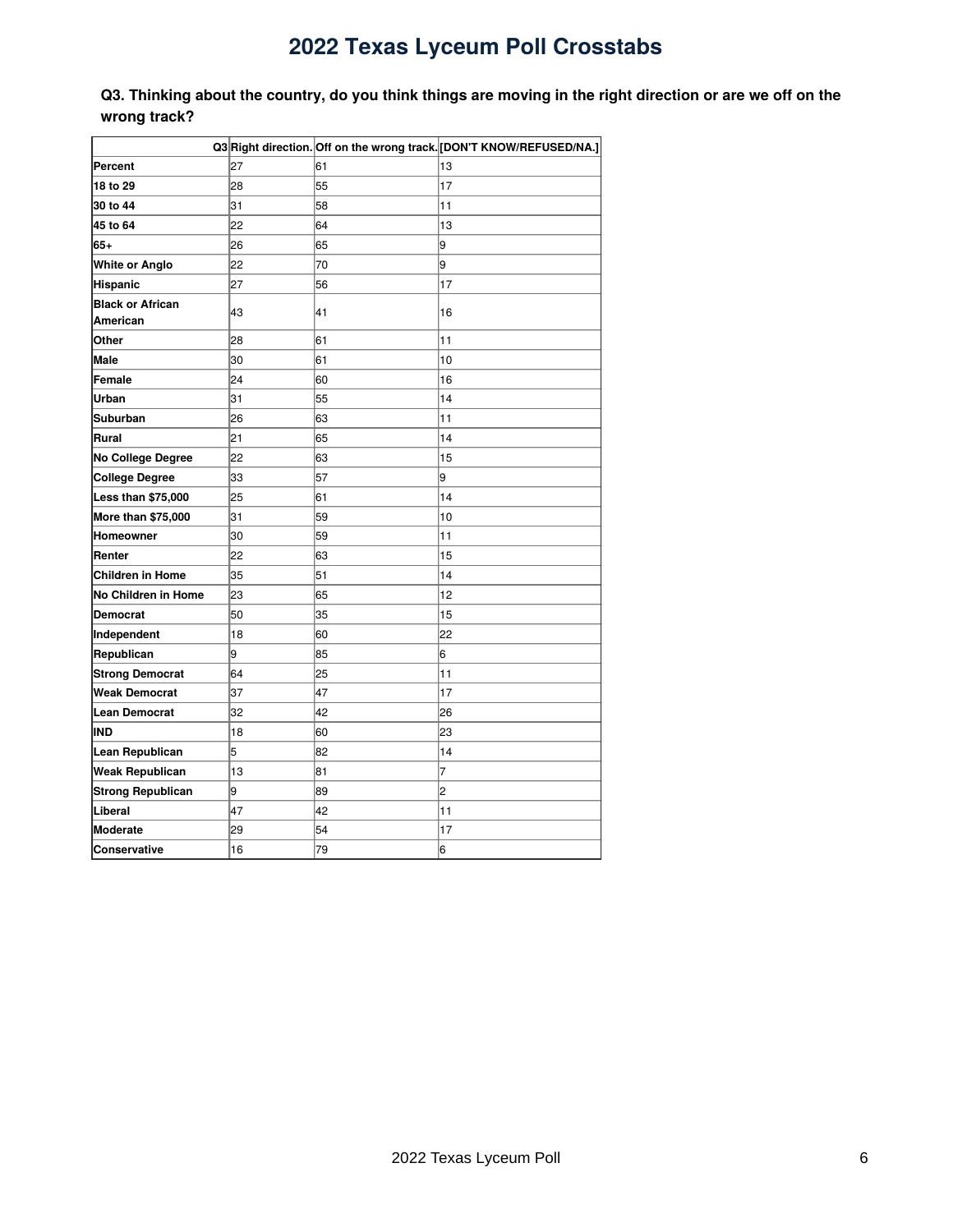### <span id="page-6-0"></span>**Q4. What do you think is the most important issue facing the country today? [OPEN-ENDED]**

|                                     | <b>The</b> | Inflation/rising | Russia/threat from | Energy/Gas | <b>Political</b>      | The coronavirus/COVID-19 |
|-------------------------------------|------------|------------------|--------------------|------------|-----------------------|--------------------------|
| Q4                                  | economy    | prices           | Russia             | prices     | corruption/leadership | pandemic                 |
| Percent                             | 17         | 17               | 10                 |            | 6                     | 6                        |
| 18 to 29                            | 22         | 14               | 7                  | 10         | 6                     | 9                        |
| 30 to 44                            | 19         | 16               | 9                  | 9          | 5                     | 6                        |
| 45 to 64                            | 15         | 19               | 10                 | 4          | 6                     | 5                        |
| 65+                                 | 13         | 18               | 13                 | 4          | 8                     | 5                        |
| White or Anglo                      | 18         | 16               | 9                  | 6          | 6                     | 4                        |
| Hispanic                            | 16         | 19               | 11                 | 10         | 4                     | 5                        |
| <b>Black or African</b><br>American | 18         | 14               | 12                 | З          | 13                    | 15                       |
| Other                               | 20         | 19               | $\overline{7}$     | O          | 6                     | l9                       |
| Male                                | 18         | 16               | 8                  | 8          | 6                     | 7                        |
| Female                              | 17         | 18               | 11                 | 6          | 6                     | 5                        |
| Urban                               | 24         | 16               | 10                 | 10         | 5                     | 7                        |
| Suburban                            | 14         | 18               | 9                  | 6          | 6                     | 5                        |
| Rural                               | 14         | 16               | 10                 | 5          | 6                     | 6                        |
| No College Degree                   | 15         | 17               | 11                 | 8          | 6                     | 6                        |
| <b>College Degree</b>               | 21         | 17               | 9                  | 16         | 6                     | 6                        |
| Less than \$75,000                  | 16         | 17               | 10                 | 8          | 6                     | 16                       |
| More than \$75,000                  | 20         | 16               | 9                  | 4          | 4                     | 5                        |
| Homeowner                           | 18         | 17               | 10                 | 6          | 6                     | 4                        |
| Renter                              | 17         | 15               | 10                 | 8          | 6                     | 10                       |
| <b>Children in Home</b>             | 19         | 20               | 9                  | l9         | 4                     | 5                        |
| No Children in Home                 | 17         | 15               | 10                 | 6          | 7                     |                          |
| <b>Democrat</b>                     | 16         | 18               | 14                 | 4          | 5                     |                          |
| Independent                         | 19         | 13               | 9                  | 19         | 8                     |                          |
| Republican                          | 18         | 17               | 6                  | 8          | 6                     | 4                        |
| <b>Strong Democrat</b>              | 15         | 14               | 15                 | l2         | 6                     | 8                        |
| <b>Weak Democrat</b>                | 18         | 22               | 12                 | 4          | 3                     | 8                        |
| <b>Lean Democrat</b>                | 11         | 25               | 14                 | 11         | 4                     | 5                        |
| IND                                 | 19         | 13               | 9                  | l9         | 8                     | 7                        |
| Lean Republican                     | 22         | 16               | 10                 | l9         | 3                     | 4                        |
| <b>Weak Republican</b>              | 22         | 22               | 7                  |            | 3                     | 4                        |
| <b>Strong Republican</b>            | 15         | 15               | 4                  | l9         | 9                     | 5                        |
| Liberal                             | 15         | 11               | 11                 | 8          | 5                     | 19                       |
| Moderate                            | 20         | 20               | 10                 | 6          | $\overline{7}$        | 5                        |
| Conservative                        | 17         | 18               | 8                  | 6          | 6                     | 16                       |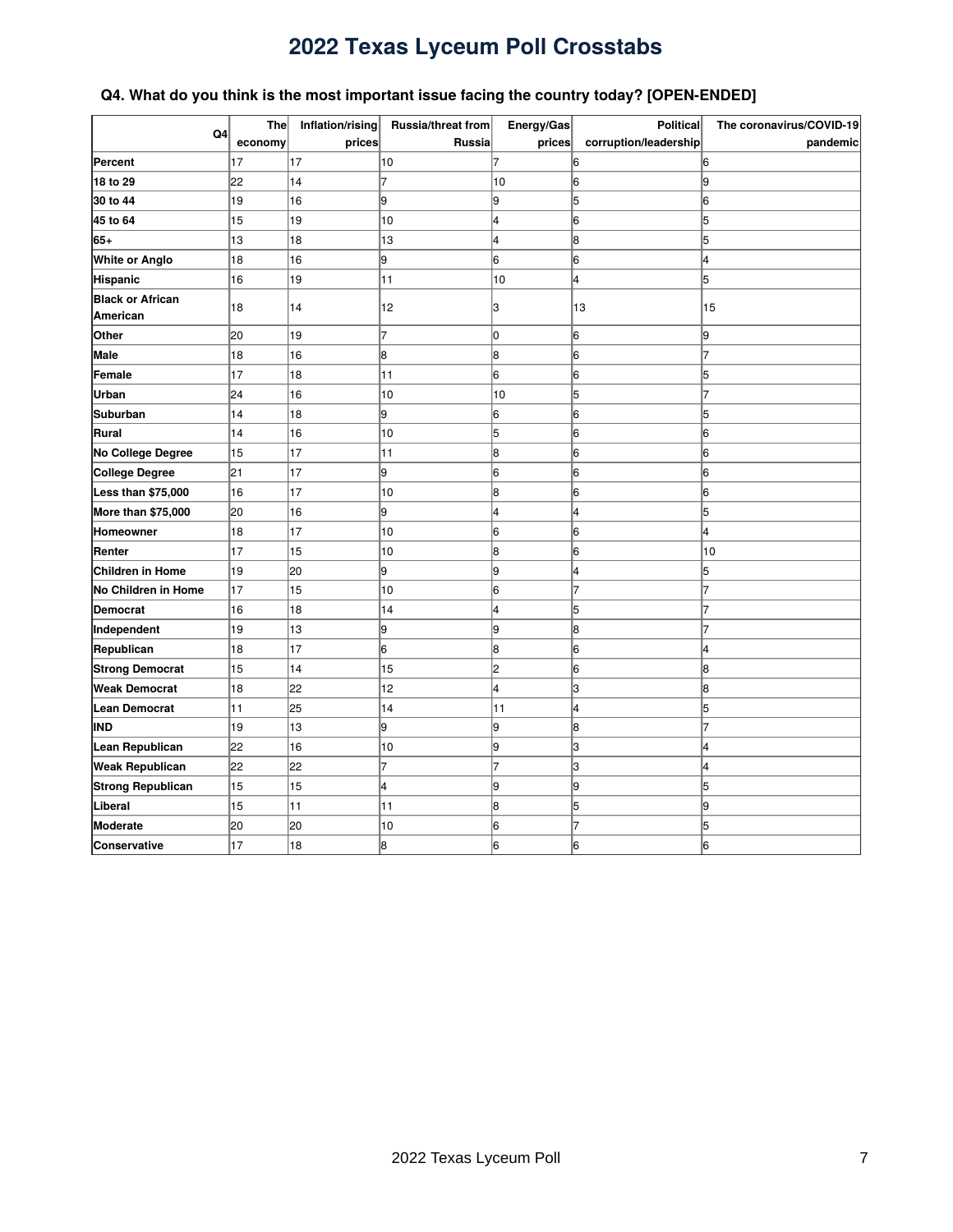### <span id="page-7-0"></span>**Q5. What do you think is the most important issue facing the state of Texas today? [OPEN-ENDED]**

| Q <sub>5</sub>                      | security       | Border Inflation/rising | <b>Political</b><br>prices corruption/leadership | Energy/Gas | <b>The</b><br>Prices economy | Immigration    | Civil /<br>rights | <b>The</b><br>Racial coronavirus/COVID-19<br>pandemic |
|-------------------------------------|----------------|-------------------------|--------------------------------------------------|------------|------------------------------|----------------|-------------------|-------------------------------------------------------|
| Percent                             | 14             | 9                       | 19                                               | l9         | 8                            | 6              | 6                 | 6                                                     |
| 18 to 29                            | 8              | g                       | 5                                                | 13         | 10                           | 2              | $\overline{7}$    | 6                                                     |
| 30 to 44                            | 10             | 12                      | 6                                                | 11         | 8                            | 4              | 7                 | 6                                                     |
| 45 to 64                            | 16             | l9                      | 13                                               | 7          | $\overline{7}$               | 8              | 5                 | 7                                                     |
| 65+                                 | 24             | 6                       | 15                                               | 17         | 5                            | 12             | 2                 | 3                                                     |
| White or Anglo                      | 21             | $\overline{7}$          | 10                                               | 9          | 10                           | 10             | З                 | 4                                                     |
| Hispanic                            | 11             | 12                      | 8                                                | 12         | 7                            | 4              | 6                 | 6                                                     |
| <b>Black or African</b><br>American | lЗ             | 5                       | 12                                               | 19         | 8                            | З              | 14                | 10                                                    |
| Other                               | 13             | 12                      | 10                                               | lо         | 4                            | 3              | lЗ                | 4                                                     |
| Male                                | 16             | l8                      | 10                                               | l9         | 8                            | 7              | 5                 | 6                                                     |
| Female                              | 13             | 11                      | l9                                               | 10         | $\overline{7}$               | 5              | 6                 | 6                                                     |
| Urban                               | g.             | 11                      | 6                                                | 10         | 13                           | 4              | 5                 | 6                                                     |
| <b>Suburban</b>                     | 15             | 10                      | 11                                               | 8          | 5                            | 8              | 6                 | 5                                                     |
| Rural                               | 22             | 5                       | 11                                               | 12         | 5                            | 6              | 5                 | 8                                                     |
| No College Degree                   | 14             | g                       | l9                                               | 10         | 7                            | 5              | 6                 | 7                                                     |
| <b>College Degree</b>               | 14             | g                       | 10                                               | 9          | 10                           | 8              | 5                 | 4                                                     |
| Less than \$75,000                  | 15             | g                       | 8                                                | 12         | 7                            | 5              | 6                 | 6                                                     |
| More than \$75,000                  | 13             | g                       | 11                                               | 5          | 9                            | 7              | 5                 | 6                                                     |
| Homeowner                           | 17             | 8                       | 12                                               | l9         | l9                           | 7              | 5                 | 4                                                     |
| Renter                              | 9              | 12                      | 7                                                | 10         | 7                            | 4              | 6                 | 9                                                     |
| <b>Children in Home</b>             | 6              | 12                      | 7                                                | 12         | 11                           | lЗ             | 4                 | 6                                                     |
| No Children in Home                 | 18             | 8                       | 11                                               | 8          | $\overline{7}$               | 8              | 6                 | 6                                                     |
| <b>Democrat</b>                     | з              | l9                      | 10                                               | 9          | 9                            | lЗ             | l9                | 8                                                     |
| Independent                         | $\overline{7}$ | 12                      | 14                                               | l9         | $\overline{7}$               | $\overline{c}$ | $\overline{7}$    | $\overline{7}$                                        |
| Republican                          | 28             | 8                       | 6                                                | 10         | 8                            | 11             |                   | 3                                                     |
| <b>Strong Democrat</b>              | 4              | $\overline{7}$          | 13                                               | 8          | 11                           | 3              | 10                | 8                                                     |
| <b>Weak Democrat</b>                | $\overline{2}$ | 11                      | 7                                                | 9          | 6                            | 4              | 9                 | 9                                                     |
| <b>Lean Democrat</b>                | 5              | 12                      | 19                                               | 15         | 8                            | 4              | 4                 | 10                                                    |
| IND                                 | $\overline{7}$ | 12                      | 14                                               | 9          | 7                            | $\overline{c}$ | 7                 | 7                                                     |
| Lean Republican                     | 24             | 13                      | lз                                               | 17         | 8                            | 12             |                   | 3                                                     |
| <b>Weak Republican</b>              | 18             | 10                      | 6                                                | 8          | 11                           | 6              |                   | 4                                                     |
| <b>Strong Republican</b>            | 35             | 5                       |                                                  | 12         | 6                            | 13             | $\overline{2}$    | $\overline{c}$                                        |
| Liberal                             | 3              | 8                       | 15                                               | 10         | 10                           | $\overline{c}$ | 13                | 10                                                    |
| <b>Moderate</b>                     | 9              | 13                      | 8                                                | 10         | $\overline{7}$               | 4              | з                 | 5                                                     |
| Conservative                        | 29             | 17                      | l6                                               | 18         | 7                            | 11             | lЗ                | 4                                                     |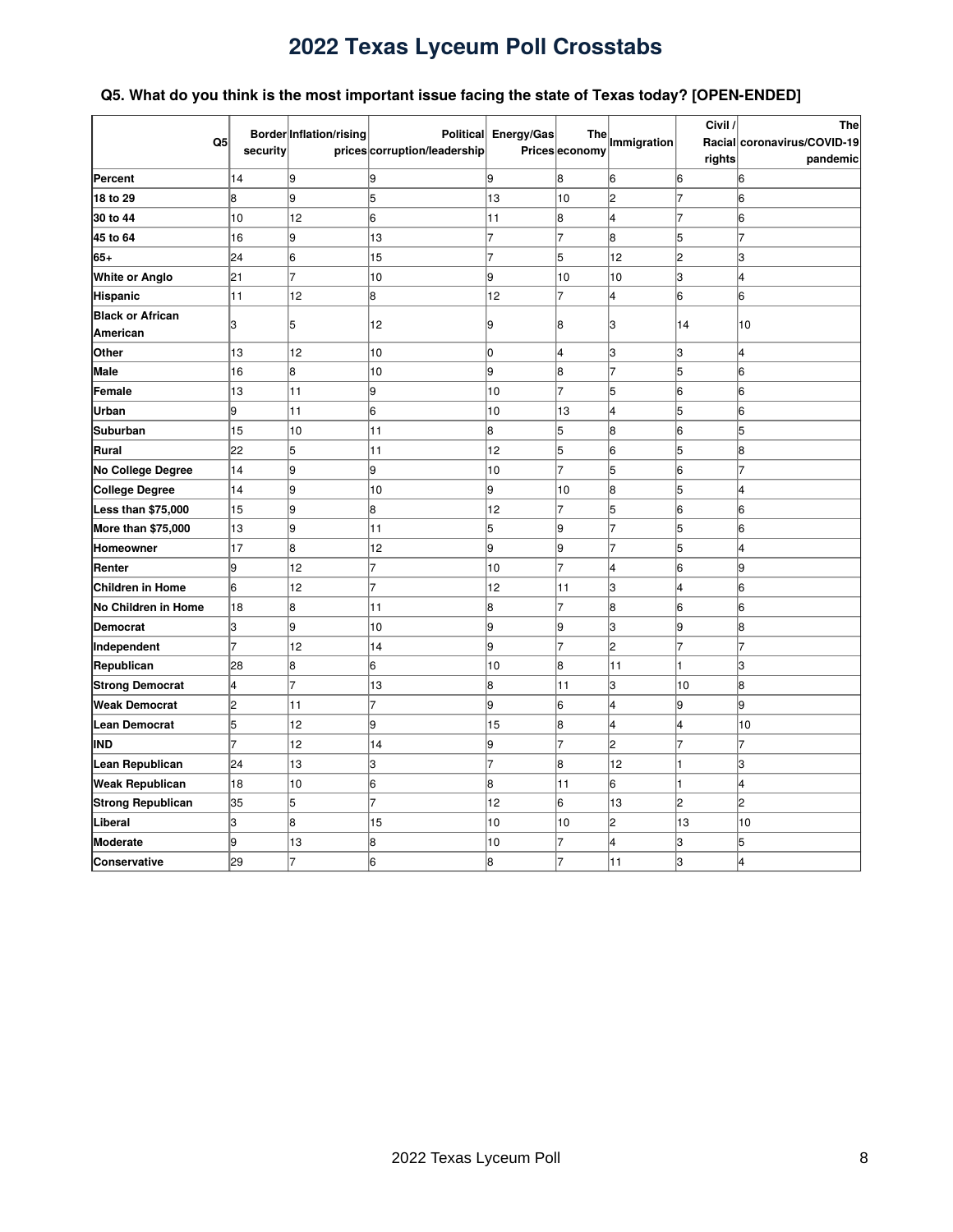<span id="page-8-0"></span>Q6. How do you think Joe Biden is handling his job as president? Is he doing a very good job, somewhat **good job, somewhat poor job, or very poor job?**

|                          | Very good | Somewhat good |                                 |    | [DON'T KNOW / REFUSED / |
|--------------------------|-----------|---------------|---------------------------------|----|-------------------------|
| Q <sub>6</sub>           | job       | job           | Somewhat poor job Very poor job |    | NAI                     |
| Percent                  | 14        | 29            | 16                              | 38 | lз                      |
| 18 to 29                 | 11        | 34            | 21                              | 28 | 6                       |
| 30 to 44                 | 14        | 29            | 17                              | 36 | 4                       |
| 45 to 64                 | 12        | 28            | 15                              | 42 | 2                       |
| 65+                      | 20        | 23            | 10                              | 47 | 1                       |
| <b>White or Anglo</b>    | 11        | 22            | 13                              | 52 | 2                       |
| <b>Hispanic</b>          | 14        | 32            | 18                              | 31 | 5                       |
| <b>Black or African</b>  | 26        | 48            | 13                              | 9  | 3                       |
| American                 |           |               |                                 |    |                         |
| Other                    | 12        | 21            | 25                              | 41 | 2                       |
| Male                     | 14        | 28            | 14                              | 41 | 2                       |
| Female                   | 14        | 30            | 18                              | 35 | 4                       |
| Urban                    | 15        | 34            | 17                              | 29 | 5                       |
| <b>Suburban</b>          | 13        | 27            | 17                              | 40 | 2                       |
| Rural                    | 13        | 24            | 11                              | 50 | $\overline{c}$          |
| No College Degree        | 12        | 28            | 16                              | 40 | 4                       |
| College Degree           | 16        | 30            | 16                              | 36 | 2                       |
| Less than \$75,000       | 13        | 29            | 17                              | 37 | 4                       |
| More than \$75,000       | 14        | 31            | 15                              | 39 | 1                       |
| Homeowner                | 16        | 29            | 13                              | 41 | 2                       |
| Renter                   | 12        | 29            | 21                              | 33 | 6                       |
| <b>Children in Home</b>  | 16        | 32            | 17                              | 31 | 4                       |
| No Children in Home      | 13        | 28            | 16                              | 41 | 2                       |
| Democrat                 | 29        | 51            | 13                              | 5  | 2                       |
| Independent              | l9        | 26            | 21                              | 33 | 10                      |
| Republican               | З         | 9             | 16                              | 71 | 1                       |
| <b>Strong Democrat</b>   | 44        | 46            | 7                               | 2  | 1                       |
| <b>Weak Democrat</b>     | 10        | 59            | 19                              | 10 | 3                       |
| Lean Democrat            | 18        | 54            | 18                              | 7  | 2                       |
| IND                      | 9         | 26            | 21                              | 33 | 11                      |
| Lean Republican          | 3         | 15            | 17                              | 64 | 1                       |
| <b>Weak Republican</b>   | 1         | 14            | 30                              | 55 | 1                       |
| <b>Strong Republican</b> | 4         | 5             | 8                               | 83 | 0                       |
| Liberal                  | 29        | 40            | 17                              | 13 | 2                       |
| Moderate                 | 11        | 37            | 21                              | 29 | $\overline{c}$          |
| Conservative             | 9         | 14            | 11                              | 64 |                         |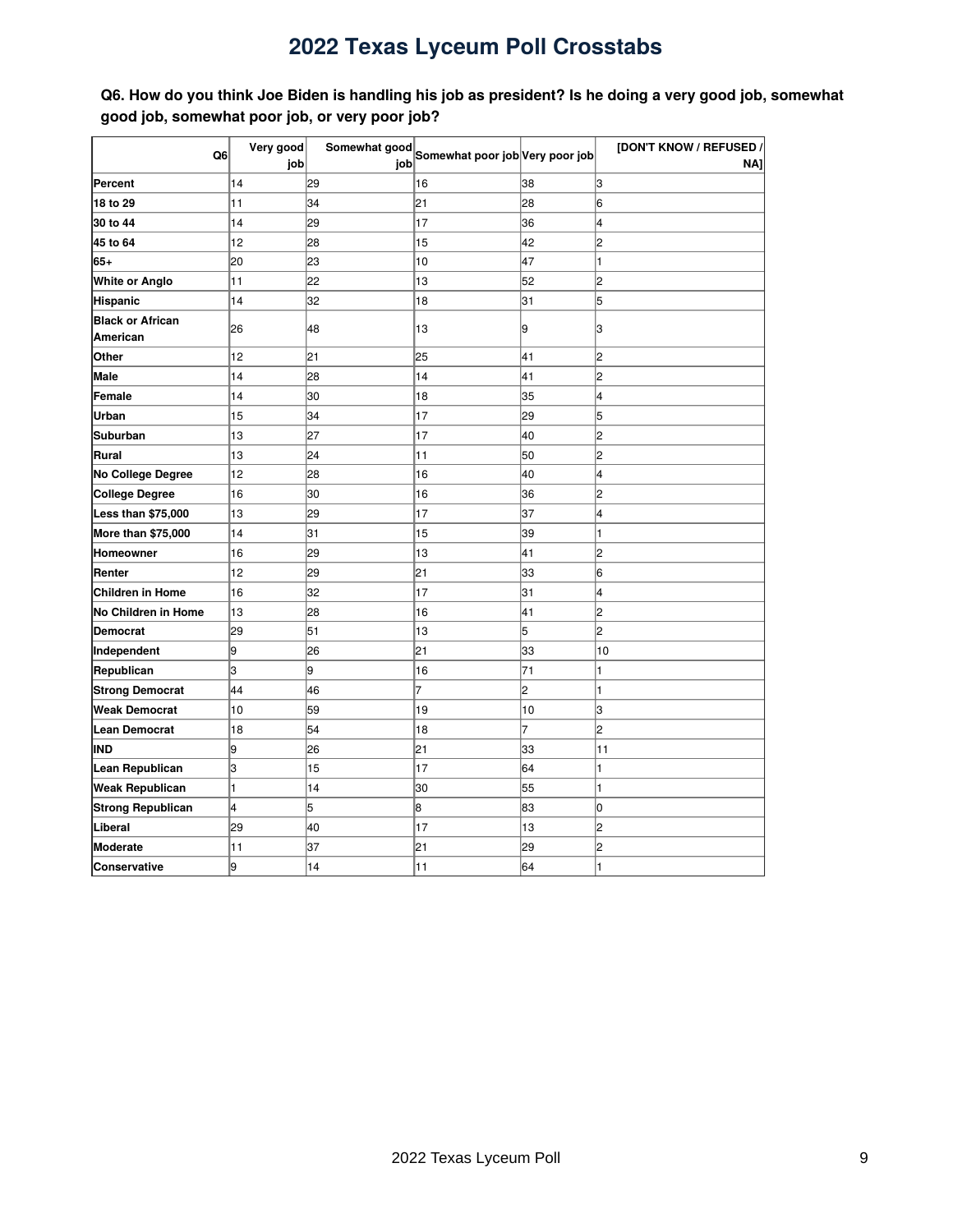### <span id="page-9-0"></span>Q7. Would you say that you approve or disapprove of the job that Greg Abbott is doing as Texas **governor? Would that be somewhat or strongly [approve/disapprove]?**

|                          |    |    | Q7 Strongly approve Somewhat approve Somewhat disapprove Strongly disapprove |    | [DON'T KNOW / REFUSED / |
|--------------------------|----|----|------------------------------------------------------------------------------|----|-------------------------|
|                          |    |    |                                                                              |    | NA1                     |
| Percent                  | 18 | 29 | 18                                                                           | 29 | 6                       |
| 18 to 29                 | 14 | 28 | 27                                                                           | 21 | 11                      |
| 30 to 44                 | 17 | 34 | 14                                                                           | 29 | 6                       |
| 45 to 64                 | 18 | 27 | 16                                                                           | 34 | 4                       |
| 65+                      | 27 | 27 | 14                                                                           | 31 | 2                       |
| <b>White or Anglo</b>    | 27 | 32 | 14                                                                           | 24 | lз                      |
| Hispanic                 | 12 | 29 | 21                                                                           | 29 | l9                      |
| <b>Black or African</b>  | 11 | 17 | 18                                                                           | 52 | 2                       |
| American                 |    |    |                                                                              |    |                         |
| Other                    | 12 | 35 | 19                                                                           | 21 | 12                      |
| Male                     | 20 | 33 | 16                                                                           | 26 | 5                       |
| Female                   | 16 | 26 | 19                                                                           | 32 | 6                       |
| Urban                    | 17 | 32 | 19                                                                           | 26 | 7                       |
| <b>Suburban</b>          | 18 | 26 | 18                                                                           | 32 | 5                       |
| Rural                    | 22 | 31 | 14                                                                           | 28 | 5                       |
| No College Degree        | 16 | 29 | 20                                                                           | 27 | 8                       |
| <b>College Degree</b>    | 21 | 31 | 14                                                                           | 31 | lз                      |
| Less than \$75,000       | 17 | 29 | 18                                                                           | 29 | 7                       |
| More than \$75,000       | 19 | 31 | 18                                                                           | 28 | 4                       |
| Homeowner                | 21 | 31 | 16                                                                           | 29 | 4                       |
| Renter                   | 14 | 29 | 20                                                                           | 29 | 8                       |
| <b>Children in Home</b>  | 18 | 33 | 19                                                                           | 23 | 6                       |
| No Children in Home      | 19 | 27 | 17                                                                           | 32 | 5                       |
| Democrat                 | 8  | 14 | 19                                                                           | 54 | 4                       |
| Independent              | 7  | 29 | 23                                                                           | 25 | 16                      |
| Republican               | 33 | 44 | 13                                                                           | 8  | 2                       |
| <b>Strong Democrat</b>   | 12 | 11 | 11                                                                           | 63 | 3                       |
| <b>Weak Democrat</b>     | 3  | 14 | 31                                                                           | 49 | 4                       |
| Lean Democrat            | 11 | 27 | 22                                                                           | 35 | 6                       |
| IND                      | 7  | 29 | 23                                                                           | 25 | 16                      |
| Lean Republican          | 22 | 56 | 7                                                                            | 14 | 2                       |
| <b>Weak Republican</b>   | 23 | 42 | 18                                                                           | 12 | 5                       |
| <b>Strong Republican</b> | 43 | 41 | 12                                                                           | З  | 10                      |
| Liberal                  | 11 | 19 | 12                                                                           | 54 | 4                       |
| Moderate                 | 7  | 30 | 26                                                                           | 31 | 6                       |
| Conservative             | 36 | 37 | 12                                                                           | 12 | 2                       |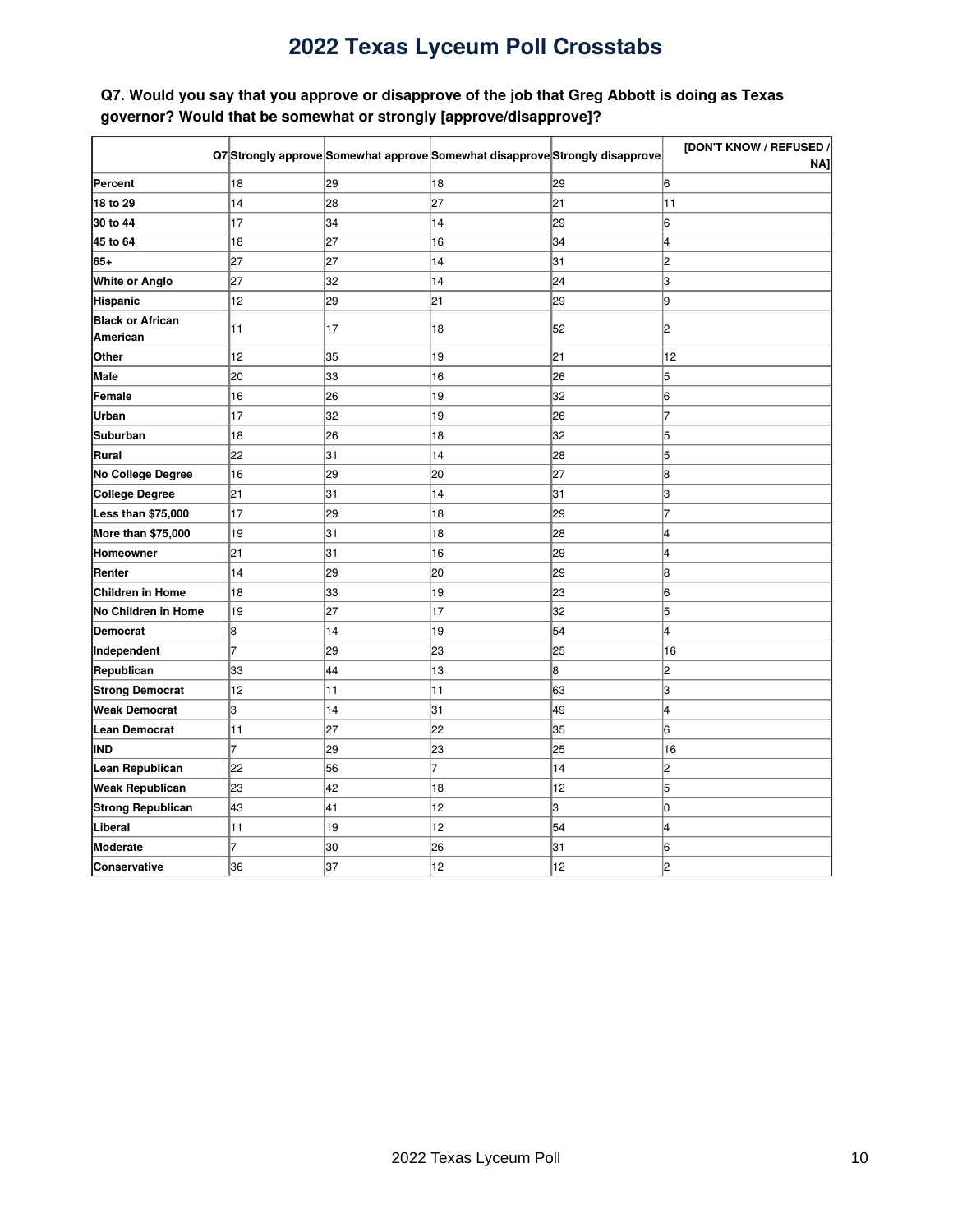### <span id="page-10-0"></span>Q8A. Would you say that you approve or disapprove of the job that Dan Patrick is doing as Texas's **Lieutenant Governor? Would that be somewhat or strongly [approve/disapprove]?**

|                                     |    |    | Q8A Strongly approve Somewhat approve Somewhat disapprove Strongly disapprove |    | [DON'T KNOW / REFUSED /<br>NA] |
|-------------------------------------|----|----|-------------------------------------------------------------------------------|----|--------------------------------|
| Percent                             | 13 | 27 | 15                                                                            | 20 | 25                             |
| 18 to 29                            | 8  | 26 | 18                                                                            | 16 | 31                             |
| 30 to 44                            | 13 | 29 | 16                                                                            | 15 | 27                             |
| 45 to 64                            | 13 | 25 | 13                                                                            | 25 | 24                             |
| 65+                                 | 20 | 28 | 12                                                                            | 26 | 14                             |
| <b>White or Anglo</b>               | 19 | 30 | 11                                                                            | 20 | 20                             |
| Hispanic                            | 7  | 26 | 17                                                                            | 20 | 30                             |
| <b>Black or African</b><br>American | 12 | 20 | 21                                                                            | 29 | 18                             |
| Other                               | 9  | 31 | 15                                                                            | 11 | 34                             |
| Male                                | 16 | 29 | 13                                                                            | 20 | 22                             |
| Female                              | 11 | 25 | 16                                                                            | 21 | 27                             |
| Urban                               | 14 | 26 | 14                                                                            | 21 | 25                             |
| Suburban                            | 11 | 28 | 15                                                                            | 21 | 24                             |
| Rural                               | 17 | 28 | 14                                                                            | 17 | 25                             |
| No College Degree                   | 10 | 27 | 14                                                                            | 18 | 31                             |
| College Degree                      | 18 | 28 | 15                                                                            | 23 | 16                             |
| Less than \$75,000                  | 12 | 27 | 16                                                                            | 20 | 26                             |
| More than \$75,000                  | 16 | 28 | 14                                                                            | 22 | 21                             |
| Homeowner                           | 17 | 29 | 13                                                                            | 22 | 19                             |
| Renter                              | 8  | 25 | 17                                                                            | 19 | 30                             |
| Children in Home                    | 13 | 31 | 18                                                                            | 12 | 25                             |
| No Children in Home                 | 13 | 25 | 13                                                                            | 24 | 24                             |
| Democrat                            | 8  | 17 | 15                                                                            | 37 | 23                             |
| Independent                         | 3  | 26 | 19                                                                            | 16 | 35                             |
| Republican                          | 23 | 38 | 12                                                                            | 7  | 20                             |
| <b>Strong Democrat</b>              | 12 | 13 | 13                                                                            | 50 | 11                             |
| <b>Weak Democrat</b>                | 4  | 19 | 15                                                                            | 21 | 41                             |
| <b>Lean Democrat</b>                | 3  | 22 | 23                                                                            | 29 | 23                             |
| IND                                 | 3  | 26 | 19                                                                            | 16 | 35                             |
| Lean Republican                     | 15 | 39 | l9                                                                            | 13 | 25                             |
| <b>Weak Republican</b>              | 12 | 29 | 16                                                                            | 9  | 33                             |
| <b>Strong Republican</b>            | 33 | 42 | 10                                                                            | 4  | 11                             |
| Liberal                             | 9  | 15 | 13                                                                            | 44 | 19                             |
| Moderate                            | 5  | 26 | 19                                                                            | 20 | 29                             |
| Conservative                        | 26 | 37 | 12                                                                            | 8  | 17                             |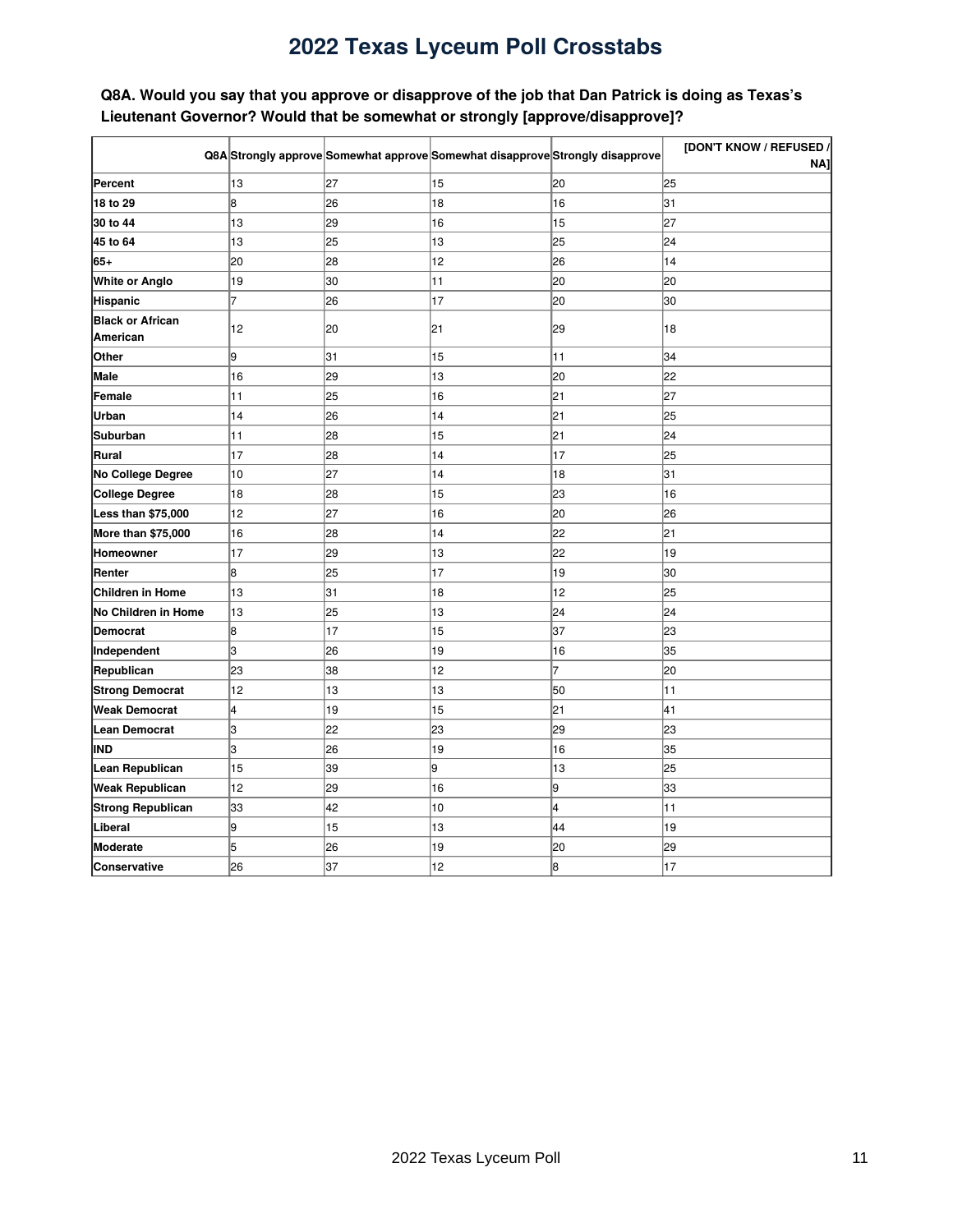### <span id="page-11-0"></span>Q8B. Would you say that you approve or disapprove of the job that Ken Paxton is doing as Texas's **Attorney General? Would that be somewhat or strongly [approve/disapprove]?**

|                          |    |    | Q8B Strongly approve Somewhat approve Somewhat disapprove Strongly disapprove |    | [DON'T KNOW / REFUSED / |
|--------------------------|----|----|-------------------------------------------------------------------------------|----|-------------------------|
|                          |    |    |                                                                               |    | NA1                     |
| Percent                  | 13 | 27 | 14                                                                            | 21 | 25                      |
| 18 to 29                 | g  | 27 | 14                                                                            | 15 | 35                      |
| 30 to 44                 | 14 | 27 | 18                                                                            | 15 | 26                      |
| 45 to 64                 | 13 | 26 | 12                                                                            | 26 | 24                      |
| 65+                      | 19 | 26 | 12                                                                            | 29 | 15                      |
| <b>White or Anglo</b>    | 19 | 30 | 11                                                                            | 19 | 20                      |
| Hispanic                 | 8  | 24 | 18                                                                            | 19 | 31                      |
| <b>Black or African</b>  | 10 | 18 | 19                                                                            | 34 | 19                      |
| American                 |    |    |                                                                               |    |                         |
| Other                    | 10 | 33 | 6                                                                             | 14 | 38                      |
| <b>Male</b>              | 16 | 25 | 15                                                                            | 21 | 23                      |
| Female                   | 11 | 28 | 13                                                                            | 20 | 28                      |
| Urban                    | 14 | 24 | 17                                                                            | 19 | 26                      |
| Suburban                 | 12 | 28 | 15                                                                            | 22 | 24                      |
| Rural                    | 16 | 29 | 8                                                                             | 21 | 25                      |
| No College Degree        | 11 | 26 | 13                                                                            | 19 | 30                      |
| <b>College Degree</b>    | 17 | 28 | 15                                                                            | 23 | 17                      |
| Less than \$75,000       | 13 | 25 | 16                                                                            | 20 | 27                      |
| More than \$75,000       | 15 | 32 | 10                                                                            | 23 | 20                      |
| Homeowner                | 16 | 29 | 11                                                                            | 24 | 19                      |
| Renter                   | g  | 25 | 18                                                                            | 17 | 31                      |
| <b>Children in Home</b>  | 15 | 31 | 17                                                                            | 12 | 25                      |
| No Children in Home      | 12 | 24 | 13                                                                            | 25 | 25                      |
| Democrat                 | 7  | 17 | 16                                                                            | 38 | 22                      |
| Independent              | 5  | 26 | 14                                                                            | 16 | 39                      |
| Republican               | 24 | 36 | 13                                                                            | 6  | 21                      |
| <b>Strong Democrat</b>   | 10 | 14 | 17                                                                            | 47 | 11                      |
| <b>Weak Democrat</b>     | 3  | 21 | 12                                                                            | 25 | 38                      |
| <b>Lean Democrat</b>     | 4  | 15 | 18                                                                            | 37 | 26                      |
| IND                      | 5  | 26 | 14                                                                            | 16 | 39                      |
| Lean Republican          | 20 | 31 | 16                                                                            | 10 | 23                      |
| <b>Weak Republican</b>   | 15 | 28 | 16                                                                            | 8  | 34                      |
| <b>Strong Republican</b> | 30 | 43 | 10                                                                            | 4  | 12                      |
| Liberal                  | 9  | 14 | 13                                                                            | 44 | 20                      |
| Moderate                 | 6  | 27 | 17                                                                            | 20 | 29                      |
| Conservative             | 26 | 36 | 11                                                                            | 10 | 17                      |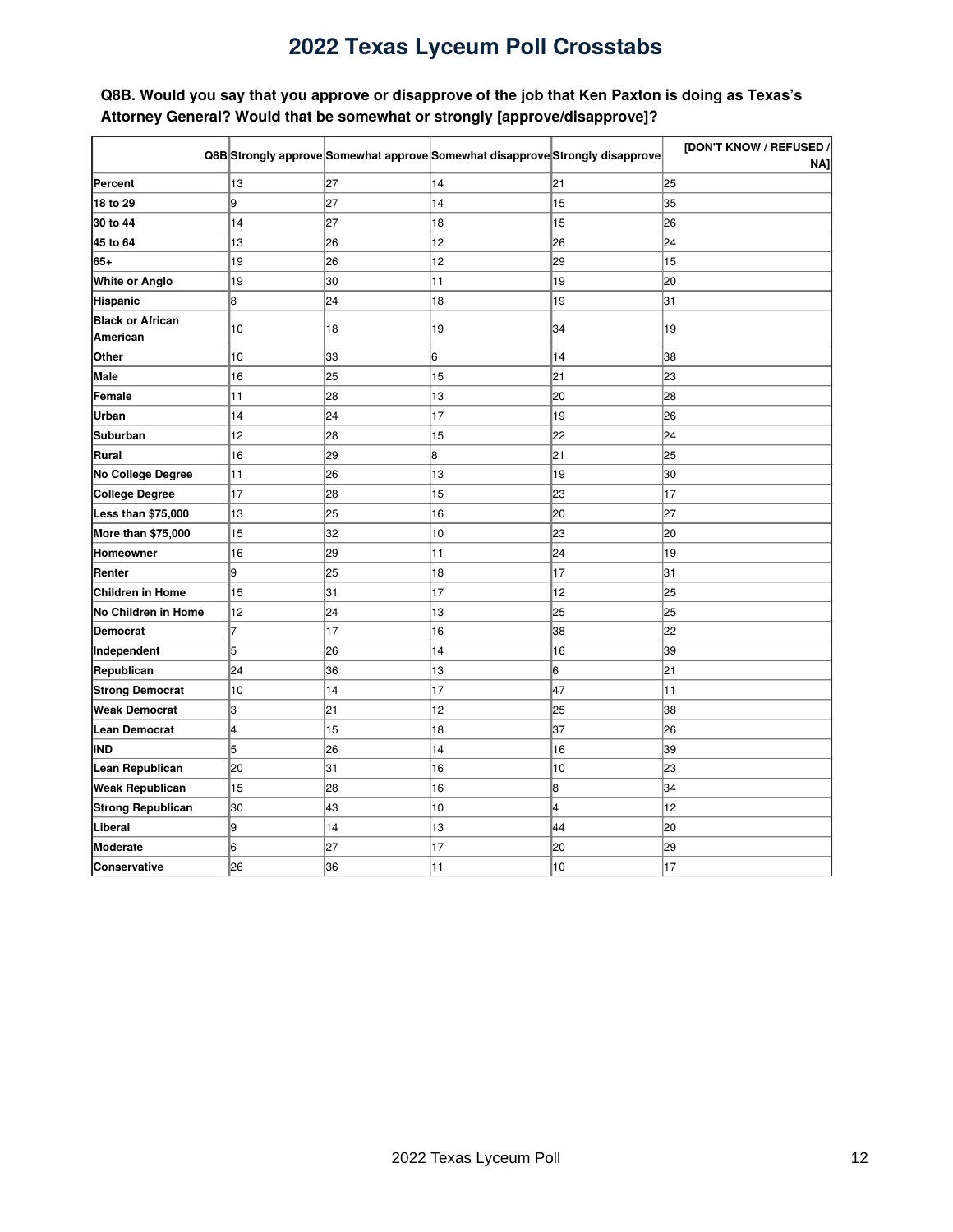<span id="page-12-0"></span>Q9. [ASK IF Q1 = '1. Yes, registered'] If the 2022 election for Governor were held today, would you vote **for the Republican Greg Abbott, the Democrat Beto O'Rourke, someone else, or haven't you thought enough about it?**

|                          |    | Q9 Greg Abbott Beto O'Rourke |      | Someone Haven't thought enough about | [DON'T KNOW/REFUSED/NA.] |
|--------------------------|----|------------------------------|------|--------------------------------------|--------------------------|
|                          |    |                              | else | it                                   |                          |
| Percent                  | 42 | 40                           | 7    | 7                                    |                          |
| 18 to 29                 | 33 | 50                           | 7    | 7                                    | lз                       |
| 30 to 44                 | 41 | 39                           | 6    | 19                                   | 15                       |
| 45 to 64                 | 44 | 36                           | 10   | 16                                   | 15                       |
| $65+$                    | 50 | 38                           | 6    | 6                                    |                          |
| <b>White or Anglo</b>    | 56 | 29                           | 7    | 6                                    | 2                        |
| <b>Hispanic</b>          | 33 | 46                           | 6    | 11                                   | l4                       |
| <b>Black or African</b>  | 16 | 65                           | 10   | 2                                    |                          |
| American                 |    |                              |      |                                      |                          |
| Other                    | 42 | 33                           | 12   | 5                                    | 8                        |
| Male                     | 48 | 37                           | 8    | 6                                    | 12                       |
| Female                   | 37 | 42                           | 7    | 8                                    | 15                       |
| Urban                    | 37 | 43                           | 7    |                                      | 16                       |
| <b>Suburban</b>          | 42 | 41                           | 9    |                                      | 2                        |
| Rural                    | 53 | 30                           | 5    | 6                                    | 16                       |
| No College Degree        | 40 | 39                           | 7    | 9                                    | 5                        |
| <b>College Degree</b>    | 45 | 40                           | 7    | 5                                    | l2                       |
| Less than \$75,000       | 38 | 41                           | 9    | 8                                    | 4                        |
| More than \$75,000       | 51 | 37                           | 6    | 4                                    | l2                       |
| Homeowner                | 48 | 37                           | 6    | 6                                    | Iз                       |
| Renter                   | 29 | 46                           | 11   | l9                                   | l4                       |
| <b>Children in Home</b>  | 41 | 39                           | 5    | 8                                    | l6                       |
| No Children in Home      | 43 | 40                           | 8    | 6                                    | lз                       |
| <b>Democrat</b>          | 8  | 77                           | 4    | 5                                    | l4                       |
| Independent              | 25 | 33                           | 17   | 17                                   |                          |
| Republican               | 79 | 8                            | 7    | 5                                    | l2                       |
| <b>Strong Democrat</b>   | l9 | 78                           | 5    | lЗ                                   | 5                        |
| <b>Weak Democrat</b>     | 7  | 80                           | З    | 7                                    | 4                        |
| <b>Lean Democrat</b>     | 12 | 67                           | 7    | 11                                   | 3                        |
| <b>IND</b>               | 25 | 33                           | 17   | 18                                   |                          |
| Lean Republican          | 71 | 15                           | 4    | 9                                    |                          |
| <b>Weak Republican</b>   | 69 | 12                           | 9    | 6                                    | 4                        |
| <b>Strong Republican</b> | 87 | 4                            | 6    | 2                                    |                          |
| Liberal                  | 16 | 72                           | 2    | 5                                    | 5                        |
| <b>Moderate</b>          | 28 | 47                           | 10   | 11                                   | 4                        |
| Conservative             | 72 | 15                           |      | 3                                    | l2                       |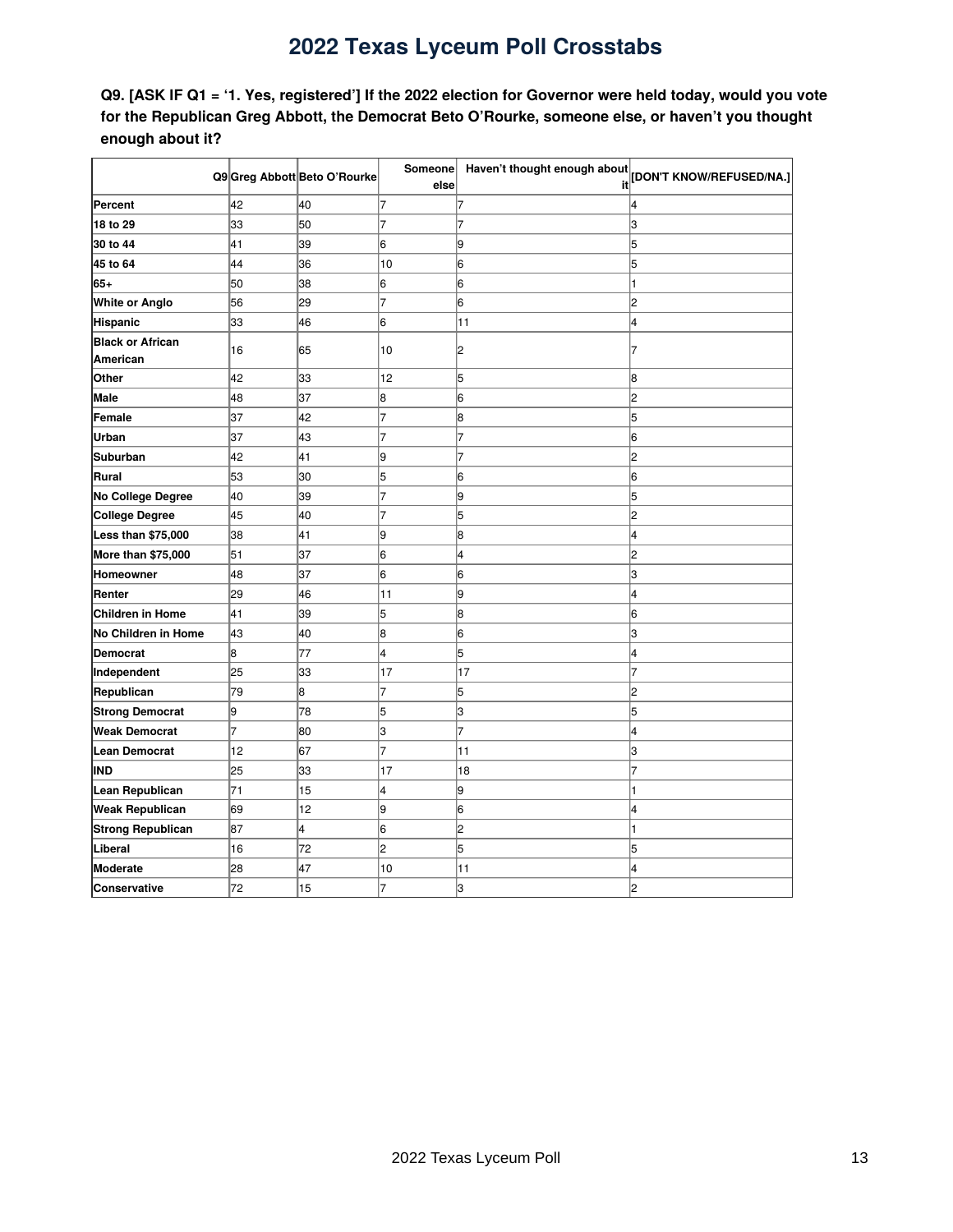<span id="page-13-0"></span>Q10. Thinking about the national economy, do you think the country is better off, worse off, or about the **same compared to a year ago?**

|                          | <b>Better</b> | Worse |    |                                         |  |
|--------------------------|---------------|-------|----|-----------------------------------------|--|
| Q10                      | off           | off   |    | About the same [DON'T KNOW/REFUSED/NA.] |  |
| <b>Percent</b>           | 15            | 62    | 19 | 3                                       |  |
| 18 to 29                 | 14            | 55    | 27 | 3                                       |  |
| 30 to 44                 | 18            | 58    | 21 | 3                                       |  |
| 45 to 64                 | 11            | 69    | 17 | 3                                       |  |
| 65+                      | 17            | 67    | 12 | 3                                       |  |
| <b>White or Anglo</b>    | 15            | 71    | 12 | 2                                       |  |
| Hispanic                 | 13            | 57    | 24 | 5                                       |  |
| <b>Black or African</b>  |               |       |    |                                         |  |
| American                 | 27            | 45    | 25 | 3                                       |  |
| Other                    | 4             | 69    | 27 | 0                                       |  |
| Male                     | 20            | 61    | 16 | 3                                       |  |
| Female                   | 10            | 63    | 23 | 4                                       |  |
| Urban                    | 15            | 61    | 21 | 4                                       |  |
| <b>Suburban</b>          | 16            | 62    | 19 | 2                                       |  |
| Rural                    | 13            | 66    | 17 | 4                                       |  |
| <b>No College Degree</b> | 12            | 65    | 20 | 4                                       |  |
| <b>College Degree</b>    | 20            | 59    | 19 | 1                                       |  |
| Less than \$75,000       | 12            | 61    | 22 | 4                                       |  |
| More than \$75,000       | 22            | 65    | 13 | 0                                       |  |
| Homeowner                | 16            | 66    | 16 | 2                                       |  |
| Renter                   | 14            | 57    | 25 | 4                                       |  |
| Children in Home         | 19            | 58    | 19 | 4                                       |  |
| No Children in Home      | 13            | 64    | 20 | 3                                       |  |
| <b>Democrat</b>          | 28            | 43    | 26 | 3                                       |  |
| Independent              | 7             | 60    | 25 | 7                                       |  |
| Republican               | 7             | 82    | 10 | 1                                       |  |
| <b>Strong Democrat</b>   | 36            | 39    | 24 | 2                                       |  |
| <b>Weak Democrat</b>     | 18            | 50    | 28 | 3                                       |  |
| Lean Democrat            | 23            | 44    | 25 | 8                                       |  |
| IND                      | 7             | 60    | 25 | $\overline{7}$                          |  |
| <b>Lean Republican</b>   | 9             | 82    | 8  | 1                                       |  |
| <b>Weak Republican</b>   | 6             | 80    | 13 | 1                                       |  |
| <b>Strong Republican</b> | 7             | 83    | 9  | 1                                       |  |
| Liberal                  | 25            | 46    | 27 | 2                                       |  |
| Moderate                 | 15            | 56    | 26 | 3                                       |  |
| <b>Conservative</b>      | 11            | 79    | 8  | 2                                       |  |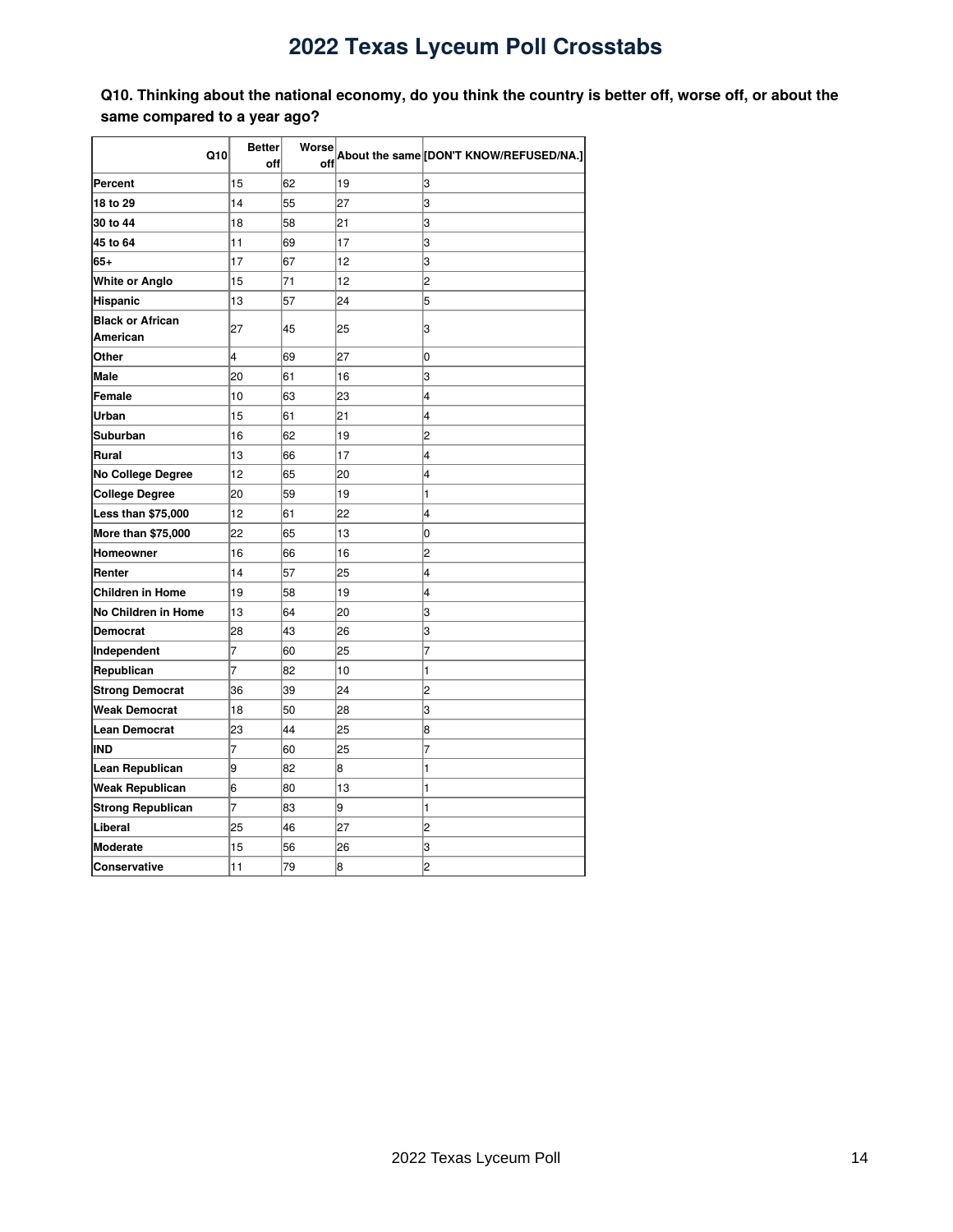### <span id="page-14-0"></span>**Personal Economic Perceptions and Evaluations**

<span id="page-14-1"></span>Q11. Do you think Texas's economy is better off, worse off, or about the same as the rest of the country?

| Q11                                 | <b>Better</b> | Worse |    | About the same [DON'T KNOW/REFUSED/NA.] |
|-------------------------------------|---------------|-------|----|-----------------------------------------|
|                                     | off           | off   |    |                                         |
| Percent                             | 26            | 32    | 36 | 6                                       |
| 18 to 29                            | 25            | 31    | 35 | 8                                       |
| 30 to 44                            | 30            | 32    | 32 | 6                                       |
| 45 to 64                            | 22            | 33    | 39 | 6                                       |
| $65+$                               | 30            | 32    | 35 | 3                                       |
| White or Anglo                      | 33            | 28    | 34 | 4                                       |
| Hispanic                            | 21            | 37    | 34 | 8                                       |
| <b>Black or African</b><br>American | 19            | 34    | 38 | 9                                       |
| Other                               | 26            | 27    | 47 | 0                                       |
| Male                                | 31            | 32    | 31 | 5                                       |
| Female                              | 22            | 32    | 39 | 6                                       |
| Urban                               | 24            | 32    | 38 | 6                                       |
| Suburban                            | 27            | 33    | 34 | 6                                       |
| Rural                               | 30            | 30    | 34 | 6                                       |
| <b>No College Degree</b>            | 23            | 33    | 37 | 8                                       |
| <b>College Degree</b>               | 32            | 31    | 34 | 3                                       |
| Less than \$75,000                  | 22            | 35    | 36 | 7                                       |
| More than \$75,000                  | 33            | 27    | 36 | 3                                       |
| Homeowner                           | 30            | 31    | 35 | 4                                       |
| Renter                              | 21            | 34    | 36 | 8                                       |
| Children in Home                    | 28            | 34    | 33 | 5                                       |
| No Children in Home                 | 25            | 31    | 37 | 6                                       |
| Democrat                            | 23            | 33    | 38 | 6                                       |
| Independent                         | 20            | 30    | 40 | 10                                      |
| Republican                          | 33            | 33    | 31 | 3                                       |
| <b>Strong Democrat</b>              | 30            | 32    | 37 | 2                                       |
| Weak Democrat                       | 13            | 34    | 42 | 11                                      |
| Lean Democrat                       | 24            | 34    | 36 | 6                                       |
| IND                                 | 20            | 31    | 40 | 10                                      |
| Lean Republican                     | 39            | 32    | 27 | 1                                       |
| Weak Republican                     | 27            | 33    | 37 | $\overline{c}$                          |
| <b>Strong Republican</b>            | 34            | 33    | 28 | 5                                       |
| Liberal                             | 22            | 36    | 38 | 4                                       |
| <b>Moderate</b>                     | 21            | 34    | 41 | 5                                       |
| Conservative                        | 37            | 30    | 28 | 6                                       |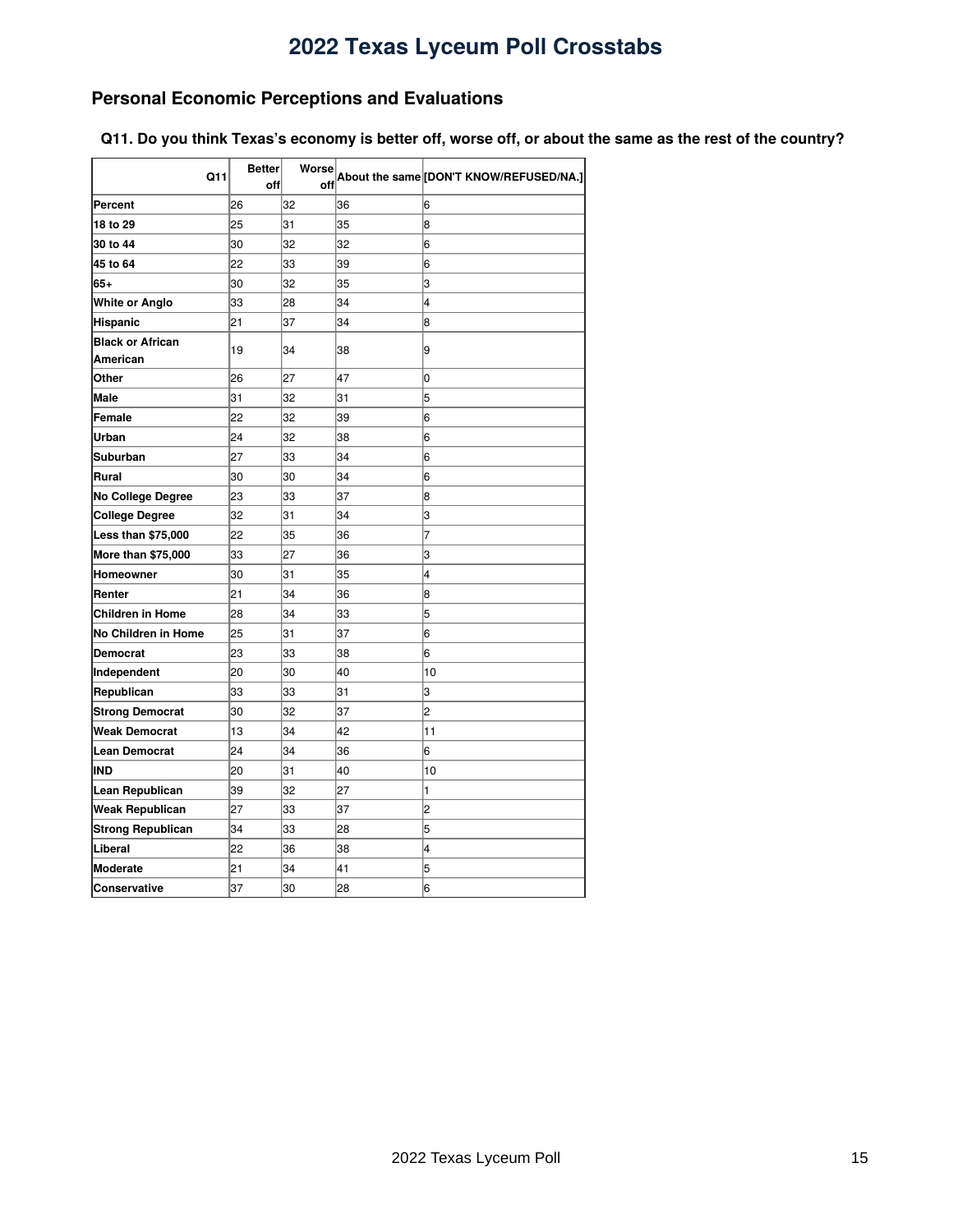<span id="page-15-0"></span>Q12. Now thinking about you and your family's economic situation, would you say that you are better off, **worse off, or about the same economically compared to a year ago?**

|                          | <b>Better</b> | Worse |    |                                         |  |
|--------------------------|---------------|-------|----|-----------------------------------------|--|
| Q12                      | off           | off   |    | About the same [DON'T KNOW/REFUSED/NA.] |  |
| Percent                  | 14            | 45    | 38 | 3                                       |  |
| 18 to 29                 | 20            | 42    | 34 | 4                                       |  |
| 30 to 44                 | 18            | 43    | 34 | 4                                       |  |
| 45 to 64                 | 10            | 49    | 39 | 2                                       |  |
| 65+                      | 9             | 46    | 45 | 1                                       |  |
| <b>White or Anglo</b>    | 11            | 49    | 39 | 1                                       |  |
| Hispanic                 | 16            | 42    | 38 | 5                                       |  |
| <b>Black or African</b>  | 19            | 36    | 40 | 5                                       |  |
| American                 |               |       |    |                                         |  |
| Other                    | 20            | 57    | 21 | 2                                       |  |
| <b>Male</b>              | 16            | 45    | 36 | 3                                       |  |
| Female                   | 13            | 45    | 39 | 3                                       |  |
| Urban                    | 14            | 47    | 36 | 3                                       |  |
| Suburban                 | 16            | 44    | 38 | 3                                       |  |
| Rural                    | 11            | 45    | 40 | 3                                       |  |
| <b>No College Degree</b> | 13            | 47    | 36 | 4                                       |  |
| <b>College Degree</b>    | 16            | 43    | 40 | 1                                       |  |
| Less than \$75,000       | 11            | 49    | 37 | 4                                       |  |
| More than \$75,000       | 21            | 37    | 40 | 1                                       |  |
| Homeowner                | 13            | 45    | 40 | 2                                       |  |
| Renter                   | 16            | 46    | 35 | 4                                       |  |
| <b>Children in Home</b>  | 19            | 46    | 31 | 4                                       |  |
| No Children in Home      | 12            | 45    | 41 | 2                                       |  |
| <b>Democrat</b>          | 20            | 34    | 43 | 2                                       |  |
| Independent              | 12            | 48    | 33 | $\overline{7}$                          |  |
| Republican               | 10            | 54    | 34 | 1                                       |  |
| <b>Strong Democrat</b>   | 21            | 31    | 47 | 1                                       |  |
| <b>Weak Democrat</b>     | 18            | 40    | 38 | 4                                       |  |
| <b>Lean Democrat</b>     | 21            | 32    | 42 | 5                                       |  |
| IND                      | 12            | 48    | 33 | $\overline{7}$                          |  |
| Lean Republican          | 11            | 54    | 35 | 0                                       |  |
| <b>Weak Republican</b>   | 8             | 54    | 36 | 2                                       |  |
| <b>Strong Republican</b> | 11            | 54    | 33 | 1                                       |  |
| Liberal                  | 22            | 40    | 34 | З                                       |  |
| <b>Moderate</b>          | 15            | 43    | 40 | 2                                       |  |
| <b>Conservative</b>      | 10            | 52    | 36 | $\mathbf{1}$                            |  |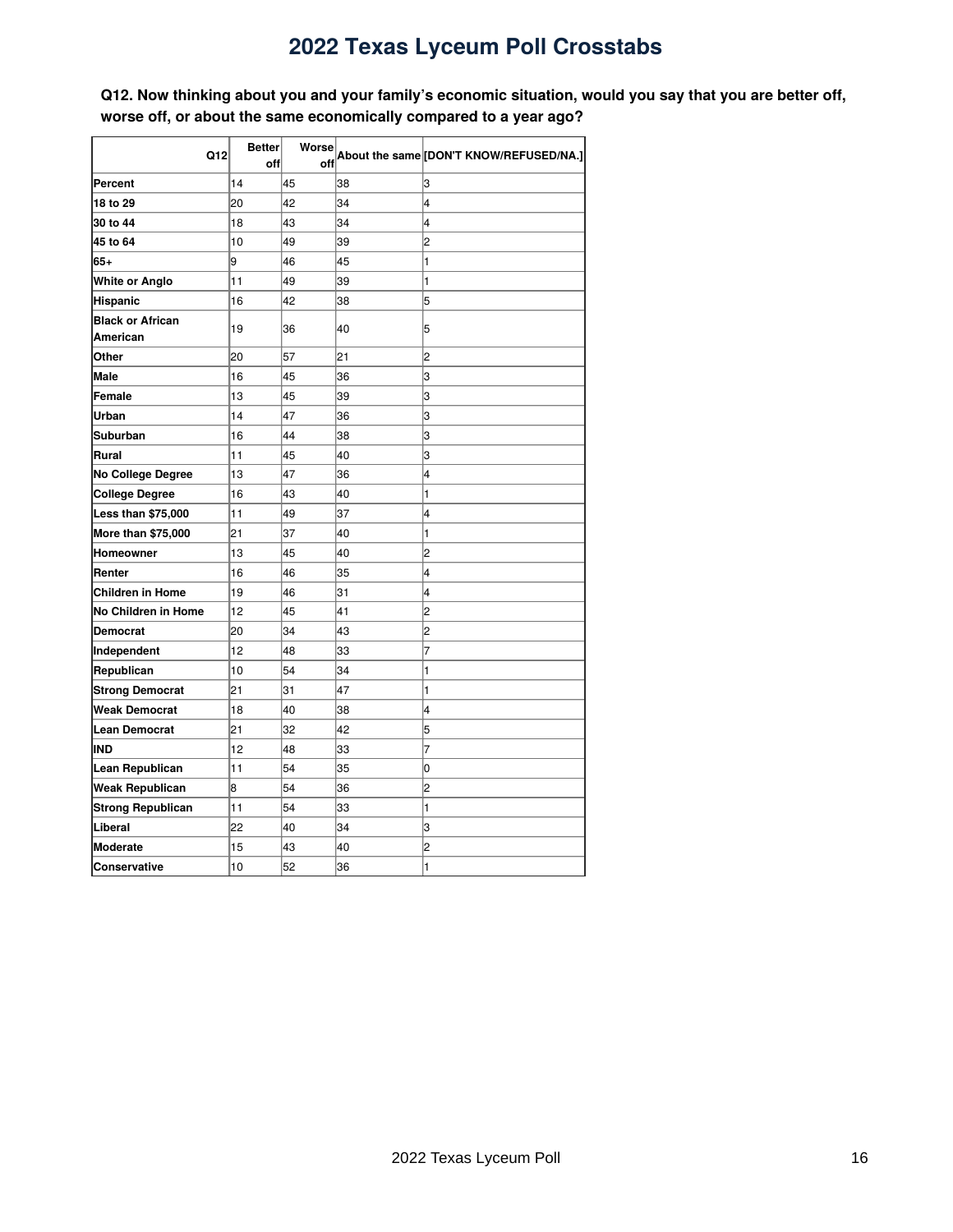<span id="page-16-0"></span>Q13. Looking ahead to the future, do you think your children will be better off than you are, worse off, or **about the same economically?**

| Q13                      | <b>Better</b> | Worse |    | About the same [DON'T KNOW/REFUSED/NA.] |  |
|--------------------------|---------------|-------|----|-----------------------------------------|--|
|                          | off           | off   |    |                                         |  |
| Percent                  | 27            | 35    | 22 | 17                                      |  |
| 18 to 29                 | 28            | 28    | 34 | 10                                      |  |
| 30 to 44                 | 32            | 33    | 18 | 18                                      |  |
| 45 to 64                 | 22            | 38    | 20 | 20                                      |  |
| 65+                      | 24            | 41    | 17 | 18                                      |  |
| <b>White or Anglo</b>    | 19            | 41    | 24 | 16                                      |  |
| Hispanic                 | 30            | 30    | 22 | 18                                      |  |
| <b>Black or African</b>  | 40            | 26    | 16 | 18                                      |  |
| American                 |               |       |    |                                         |  |
| Other                    | 32            | 35    | 24 | 9                                       |  |
| <b>Male</b>              | 27            | 34    | 22 | 16                                      |  |
| Female                   | 26            | 35    | 22 | 17                                      |  |
| Urban                    | 34            | 30    | 20 | 16                                      |  |
| Suburban                 | 25            | 34    | 24 | 18                                      |  |
| Rural                    | 18            | 44    | 22 | 15                                      |  |
| <b>No College Degree</b> | 25            | 37    | 19 | 18                                      |  |
| <b>College Degree</b>    | 29            | 30    | 26 | 14                                      |  |
| Less than \$75,000       | 24            | 37    | 22 | 18                                      |  |
| More than \$75,000       | 35            | 28    | 24 | 14                                      |  |
| <b>Homeowner</b>         | 27            | 37    | 20 | 15                                      |  |
| Renter                   | 28            | 31    | 24 | 16                                      |  |
| <b>Children in Home</b>  | 37            | 27    | 23 | 13                                      |  |
| No Children in Home      | 22            | 38    | 22 | 19                                      |  |
| <b>Democrat</b>          | 34            | 25    | 20 | 21                                      |  |
| Independent              | 26            | 36    | 22 | 16                                      |  |
| Republican               | 20            | 43    | 25 | 13                                      |  |
| <b>Strong Democrat</b>   | 41            | 24    | 17 | 18                                      |  |
| <b>Weak Democrat</b>     | 31            | 18    | 25 | 25                                      |  |
| Lean Democrat            | 18            | 39    | 18 | 25                                      |  |
| IND                      | 26            | 36    | 21 | 16                                      |  |
| Lean Republican          | 24            | 39    | 22 | 15                                      |  |
| <b>Weak Republican</b>   | 24            | 36    | 30 | 11                                      |  |
| <b>Strong Republican</b> | 16            | 48    | 23 | 13                                      |  |
| Liberal                  | 33            | 27    | 21 | 19                                      |  |
| Moderate                 | 30            | 27    | 25 | 18                                      |  |
| Conservative             | 22            | 44    | 21 | 13                                      |  |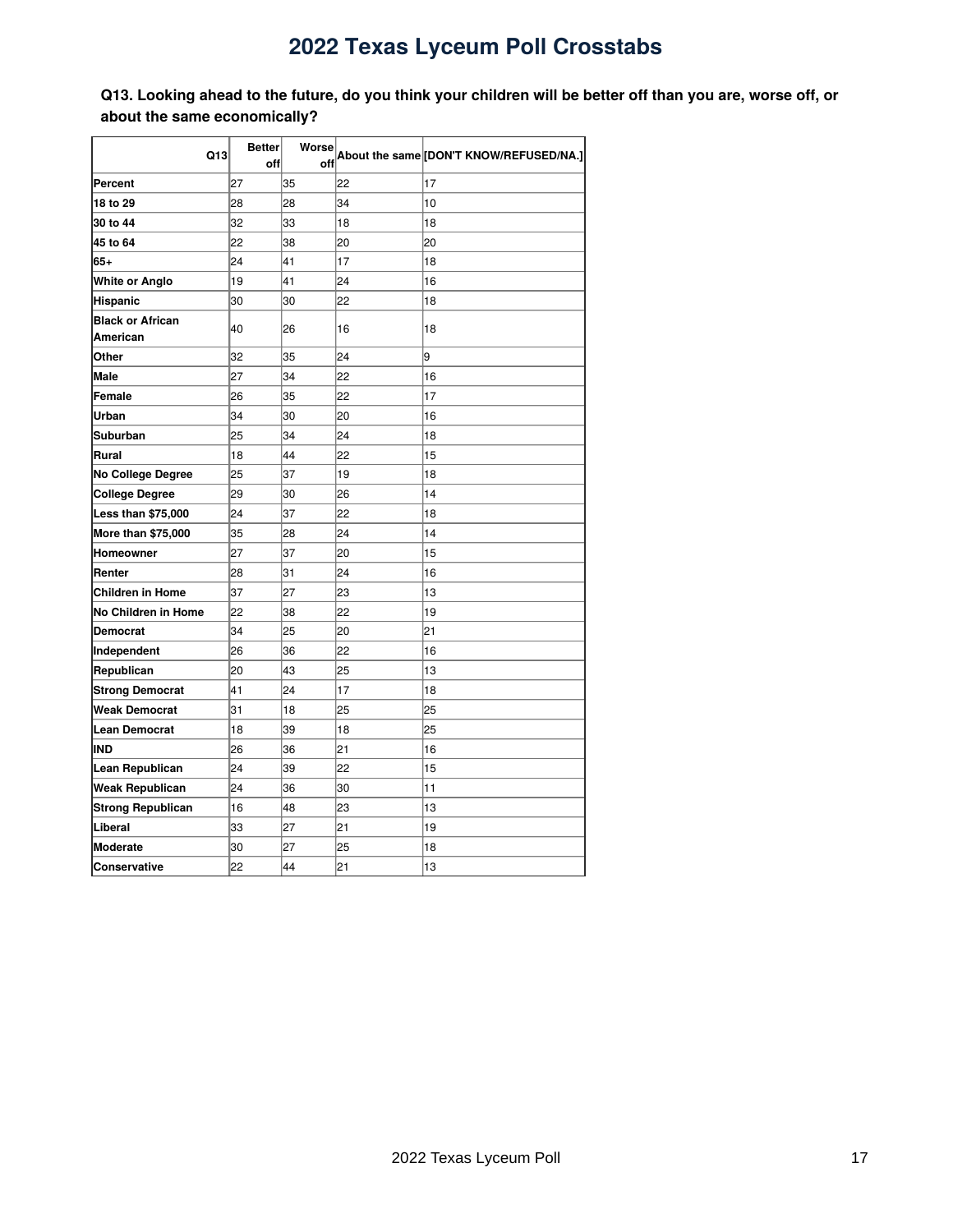### <span id="page-17-0"></span>**Q14A. Would you say that you have a very favorable, somewhat favorable, neither favorable nor unfavorable, somewhat unfavorable, or very unfavorable opinion of Joe Biden?**

|                          | Very           | Somewhat  | Neither favorable nor | Somewhat    | Very        | [DON'T KNOW /        |
|--------------------------|----------------|-----------|-----------------------|-------------|-------------|----------------------|
| <b>Q14A</b>              | favorable      | favorable | unfavorable           | unfavorable | unfavorable | <b>REFUSED / NAJ</b> |
| Percent                  | 16             | 24        | 10                    | 13          | 35          | 12                   |
| 18 to 29                 | 10             | 31        | 17                    | 14          | 24          | lз                   |
| 30 to 44                 | 15             | 23        | 10                    | 15          | 34          | З                    |
| 45 to 64                 | 17             | 22        | 7                     | 13          | 39          | lз                   |
| 65+                      | 23             | 17        | l4                    | 12          | 45          | lо                   |
| <b>White or Anglo</b>    | 12             | 17        | 8                     | 13          | 49          |                      |
| Hispanic                 | 17             | 26        | 11                    | 15          | 28          | l4                   |
| <b>Black or African</b>  | 29             | 41        | 11                    | 11          | 4           | 4                    |
| American                 |                |           |                       |             |             |                      |
| Other                    | $\overline{7}$ | 25        | 9                     | 15          | 42          | 2                    |
| <b>Male</b>              | 14             | 24        | 8                     | 14          | 38          | l2                   |
| Female                   | 17             | 23        | 11                    | 13          | 33          | lз                   |
| Urban                    | 17             | 28        | 12                    | 15          | 27          | l2                   |
| <b>Suburban</b>          | 15             | 23        | 9                     | 15          | 36          | 2                    |
| Rural                    | 15             | 18        | 16                    | 8           | 49          | l4                   |
| No College Degree        | 15             | 22        | 10                    | 14          | 36          | 4                    |
| <b>College Degree</b>    | 18             | 26        | 9                     | 13          | 34          |                      |
| Less than \$75,000       | 15             | 23        | 11                    | 13          | 35          | 3                    |
| More than \$75,000       | 16             | 26        | 8                     | 14          | 36          |                      |
| Homeowner                | 18             | 24        | 16                    | 12          | 38          | 2                    |
| Renter                   | 13             | 23        | 15                    | 16          | 30          | 3                    |
| <b>Children in Home</b>  | 17             | 24        | 11                    | 15          | 28          | 5                    |
| No Children in Home      | 15             | 24        | 9                     | 13          | 39          |                      |
| <b>Democrat</b>          | 35             | 42        | 10                    | 8           | З           | 2                    |
| Independent              | g.             | 19        | 18                    | 16          | 31          | 16                   |
| Republican               | $\overline{c}$ | 9         | l4                    | 17          | 67          |                      |
| <b>Strong Democrat</b>   | 51             | 38        | l4                    | 5           |             |                      |
| <b>Weak Democrat</b>     | 16             | 47        | 16                    | 11          | 6           | 4                    |
| <b>Lean Democrat</b>     | 21             | 46        | 19                    | 9           | З           |                      |
| IND                      | g              | 18        | 19                    | 16          | 31          | 6                    |
| Lean Republican          |                | 14        |                       | 18          | 60          |                      |
| <b>Weak Republican</b>   |                | 13        | 17                    | 30          | 48          |                      |
| <b>Strong Republican</b> | $\overline{c}$ | 5         | 2                     | 10          | 81          | lо                   |
| Liberal                  | 31             | 37        | 9                     | 12          | 11          | lо                   |
| Moderate                 | 15             | 30        | 12                    | 16          | 26          | 2                    |
| Conservative             | 9              | 12        | 5                     | 13          | 61          |                      |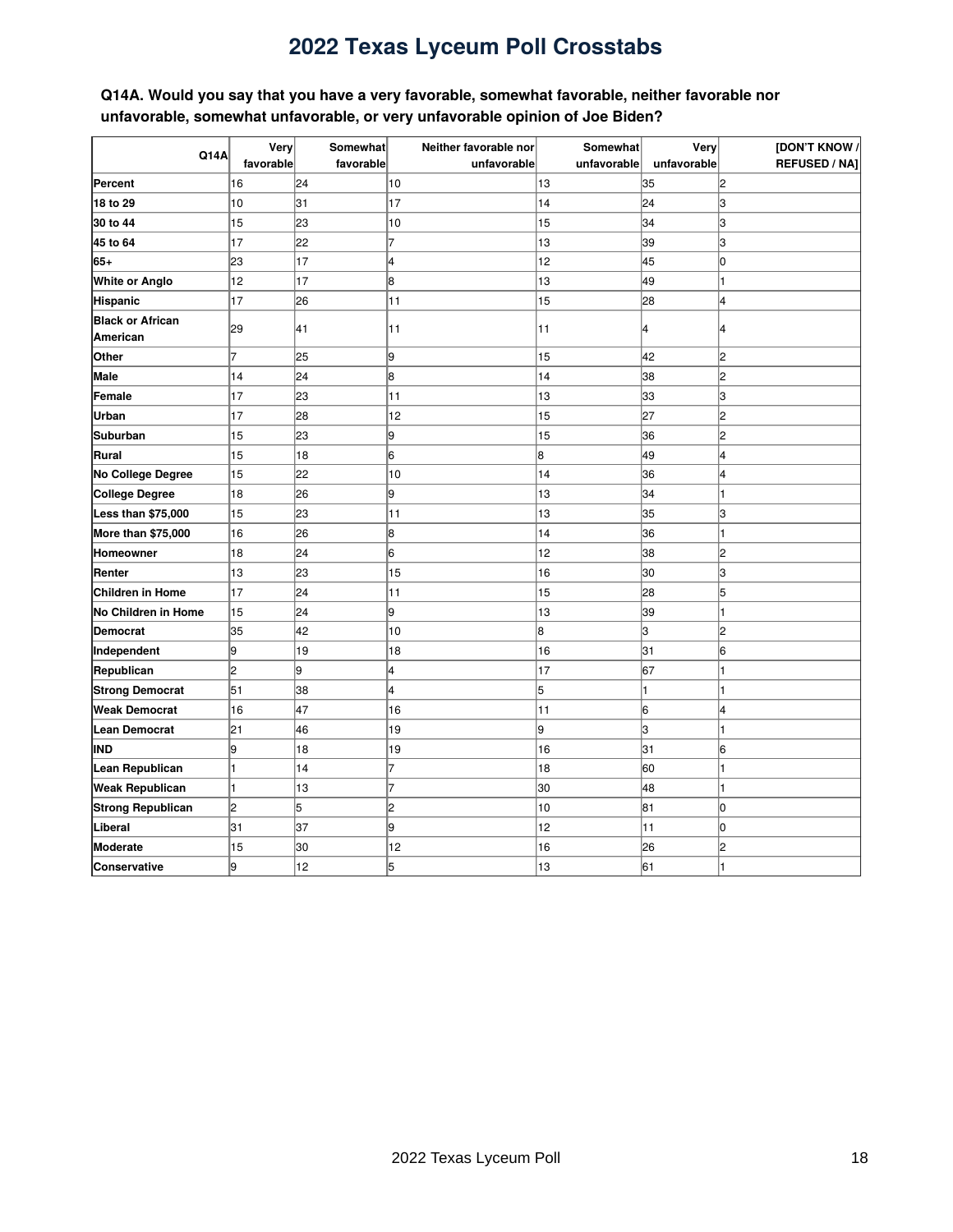### <span id="page-18-0"></span>**Q14B. Would you say that you have a very favorable, somewhat favorable, neither favorable nor unfavorable, somewhat unfavorable, or very unfavorable opinion of Donald Trump?**

|                          | Very      | Somewhat  | Neither favorable nor | Somewhat    | Very        | [DON'T KNOW /        |
|--------------------------|-----------|-----------|-----------------------|-------------|-------------|----------------------|
| Q14B                     | favorable | favorable | unfavorable           | unfavorable | unfavorable | <b>REFUSED / NAJ</b> |
| Percent                  | 24        | 17        | 10                    | 9           | 37          | 3                    |
| 18 to 29                 | 19        | 20        | 13                    | 13          | 32          | lз                   |
| 30 to 44                 | 21        | 18        | 16                    | 9           | 33          | З                    |
| 45 to 64                 | 28        | 14        | 8                     | 17          | 40          | lз                   |
| 65+                      | 31        | 17        | lз                    | 16          | 44          | lo                   |
| <b>White or Anglo</b>    | 32        | 21        | 7                     | 6           | 32          |                      |
| Hispanic                 | 19        | 14        | 13                    | 11          | 38          | 4                    |
| <b>Black or African</b>  | 10        | 7         | 15                    | 7           | 60          |                      |
| American                 |           |           |                       |             |             |                      |
| Other                    | 28        | 26        | 9                     | 13          | 18          | 6                    |
| <b>Male</b>              | 27        | 21        | 11                    | 16          | 33          | l2                   |
| Female                   | 22        | 13        | l9                    | 11          | 41          | lз                   |
| Urban                    | 22        | 17        | 12                    | 11          | 35          | lз                   |
| <b>Suburban</b>          | 22        | 17        | 10                    | 9           | 40          | l2                   |
| Rural                    | 33        | 16        | 8                     | 16          | 34          | lз                   |
| No College Degree        | 24        | 17        | 10                    | 9           | 36          | 4                    |
| <b>College Degree</b>    | 25        | 17        | 11                    | 8           | 38          |                      |
| Less than \$75,000       | 24        | 15        | 11                    | 10          | 37          | Iз                   |
| More than \$75,000       | 24        | 22        | 10                    | 7           | 37          | Iо                   |
| <b>Homeowner</b>         | 26        | 19        | 8                     | 8           | 38          |                      |
| Renter                   | 23        | 14        | 14                    | 11          | 35          | 4                    |
| <b>Children in Home</b>  | 23        | 20        | 12                    | 10          | 31          | lз                   |
| No Children in Home      | 25        | 15        | l9                    | l8          | 40          | l2                   |
| <b>Democrat</b>          | 5         | 8         | l8                    | 10          | 67          |                      |
| Independent              | 14        | 9         | 20                    | 12          | 36          | 18                   |
| Republican               | 48        | 29        | 17                    | 6           | 9           |                      |
| <b>Strong Democrat</b>   | 3         | 5         | 9                     |             | 76          |                      |
| <b>Weak Democrat</b>     | 8         | 13        | 6                     | 14          | 57          | 12                   |
| <b>Lean Democrat</b>     | 6         | 12        | 11                    | 10          | 60          | 2                    |
| <b>IND</b>               | 15        | 10        | 20                    | 12          | 35          | 8                    |
| Lean Republican          | 32        | 31        | 11                    | 17          | 18          |                      |
| <b>Weak Republican</b>   | 31        | 33        | 10                    | 11          | 13          | l2                   |
| <b>Strong Republican</b> | 63        | 26        | 4                     | lз          | 4           | lо                   |
| Liberal                  | 12        | 8         | lЗ                    | 10          | 66          |                      |
| Moderate                 | 13        | 18        | 15                    | 12          | 41          | 2                    |
| Conservative             | 47        | 23        | 7                     | 5           | 17          |                      |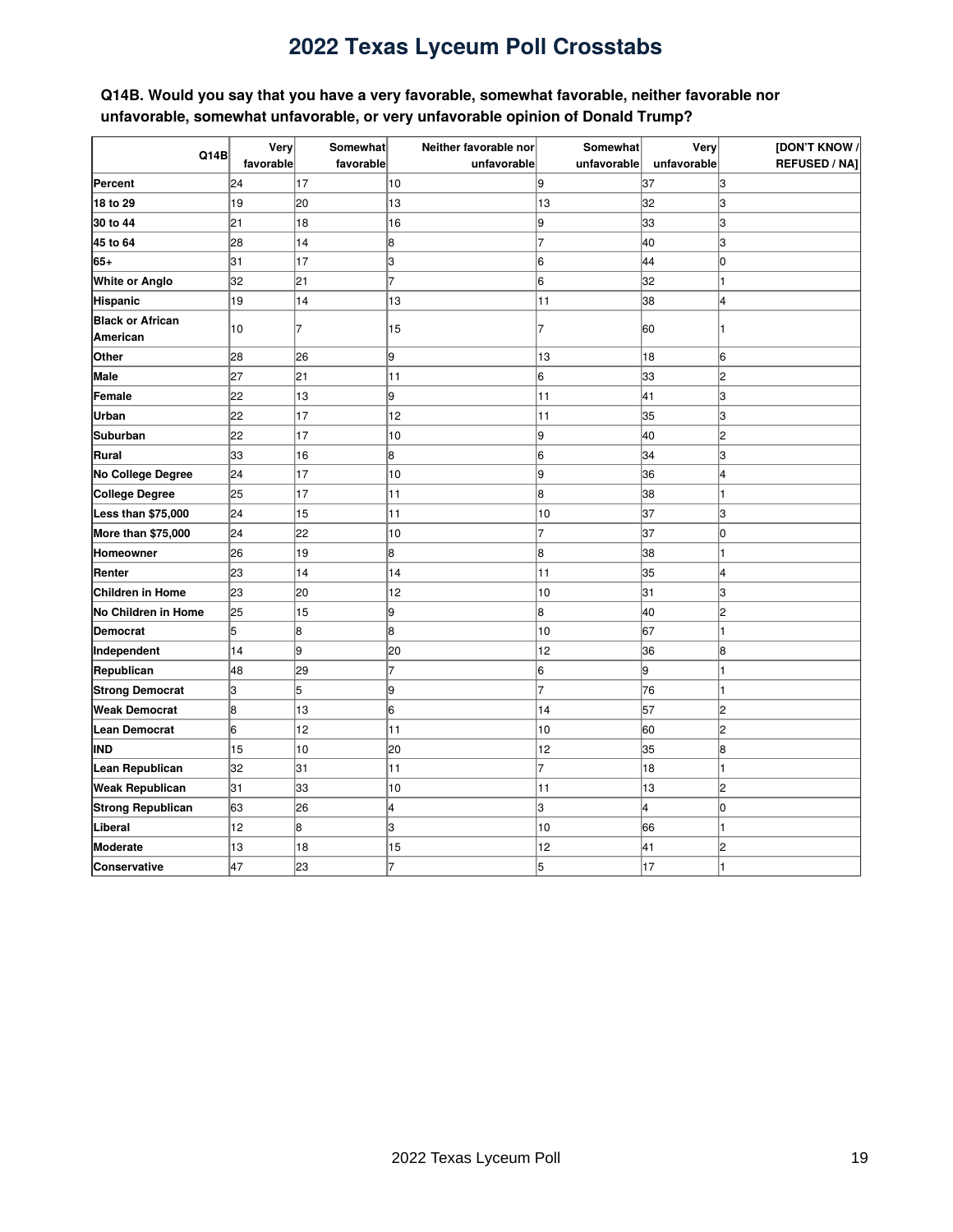### <span id="page-19-0"></span>**Q14C. Would you say that you have a very favorable, somewhat favorable, neither favorable nor unfavorable, somewhat unfavorable, or very unfavorable opinion of Russian President Vladimir Putin?**

|                          | Very           | Somewhat  | Neither favorable nor | Somewhat    | Very        | [DON'T KNOW /        |
|--------------------------|----------------|-----------|-----------------------|-------------|-------------|----------------------|
| Q14C                     | favorable      | favorable | unfavorable           | unfavorable | unfavorable | <b>REFUSED / NAJ</b> |
| Percent                  | 0              | 0         | 19                    | 8           | 78          | 5                    |
| 18 to 29                 | 0              | 0         | 13                    | 13          | 69          | 5                    |
| 30 to 44                 | 0              | 0         | 13                    | l9          | 70          |                      |
| 45 to 64                 | 0              | 0         | 5                     | 16          | 83          | 6                    |
| 65+                      | 0              | 0         | 2                     | lз          | 93          |                      |
| <b>White or Anglo</b>    | 0              | 0         | 16                    | 9           | 80          | 5                    |
| <b>Hispanic</b>          | $\overline{0}$ | 0         | 12                    | 7           | 76          | 5                    |
| <b>Black or African</b>  | 0              | 0         | 12                    | 7           | 76          | 15                   |
| American                 |                |           |                       |             |             |                      |
| Other                    | 0              | 0         | 2                     | 11          | 81          | 6                    |
| Male                     | 0              | 0         | 11                    | 11          | 75          | lз                   |
| Female                   | 0              | 0         | 7                     | 16          | 81          | 6                    |
| Urban                    | 0              | 0         | 10                    | 10          | 73          |                      |
| Suburban                 | 0              | 0         | 8                     | 8           | 81          | lз                   |
| Rural                    | lo             | lo.       | 8                     | 6           | 81          | 5                    |
| No College Degree        | 0              | 0         | 9                     | 9           | 75          |                      |
| <b>College Degree</b>    | 0              | 0         | 9                     | 6           | 83          | 12                   |
| Less than \$75,000       | 0              | 0         | 9                     | 10          | 75          | 16                   |
| More than \$75,000       | 0              | 0         | 10                    | 4           | 84          | 12                   |
| Homeowner                | 0              | 0         | 8                     | 7           | 82          | l2                   |
| Renter                   | 0              | 0         | 8                     | l9          | 73          | l9                   |
| Children in Home         | 0              | 0         | 14                    | 10          | 70          | 16                   |
| No Children in Home      | 0              | 0         | 16                    |             | 82          | 4                    |
| Democrat                 | 0              | 0         | 18                    |             | 82          | lЗ                   |
| Independent              | $\overline{0}$ | 0         | 13                    | 19          | 68          | 10                   |
| Republican               | 0              | 0         | 8                     | 8           | 79          | 5                    |
| <b>Strong Democrat</b>   | 0              | 0         | 7                     | 4           | 87          | 2                    |
| <b>Weak Democrat</b>     | 0              | 0         | 9                     | 12          | 75          | lЗ                   |
| <b>Lean Democrat</b>     | 0              |           | 8                     |             | 80          | 5                    |
| <b>IND</b>               | 0              | 0         | 13                    | 9           | 68          | 10                   |
| Lean Republican          | 0              | 0         | 17                    | 10          | 78          | 5                    |
| <b>Weak Republican</b>   | 0              | 0         | 5                     | l9          | 79          | 8                    |
| <b>Strong Republican</b> | lо             | 0         | 10                    | 8           | 80          | l2                   |
| Liberal                  | 0              | 0         | 16                    | 5           | 86          | 4                    |
| Moderate                 | 0              | 0         | 11                    | l9          | 75          | 5                    |
| Conservative             | 0              | 0         | 9                     | 10          | 79          | 12                   |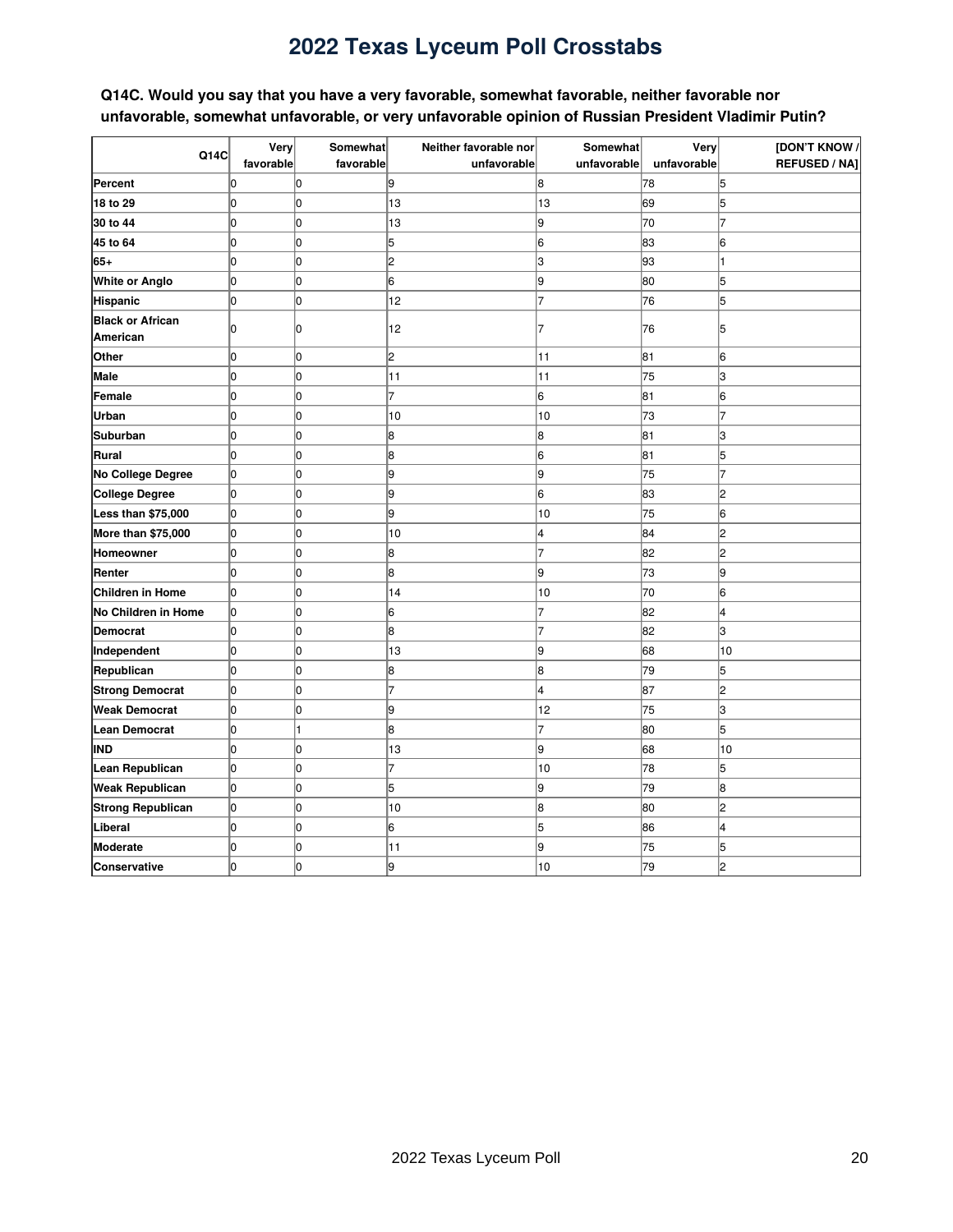### <span id="page-20-0"></span>**Q15. How concerned are you about the situation between Russia and Ukraine? Are you extremely concerned, very concerned, not very concerned, or not at all concerned?**

|                          |                                                           |    |                | Not at all              | [DON'T KNOW / REFUSED / |
|--------------------------|-----------------------------------------------------------|----|----------------|-------------------------|-------------------------|
|                          | Q15 Extremely concerned Very concerned Not very concerned |    |                | concerned               | NA1                     |
| Percent                  | 41                                                        | 44 | 9              | З                       | l2                      |
| 18 to 29                 | 33                                                        | 47 | 14             | 5                       |                         |
| 30 to 44                 | 42                                                        | 39 | 13             | 3                       | lЗ                      |
| 45 to 64                 | 39                                                        | 50 | 6              | $\overline{c}$          | lз                      |
| 65+                      | 53                                                        | 39 | 3              | $\overline{\mathbf{4}}$ |                         |
| <b>White or Anglo</b>    | 43                                                        | 43 | 8              | 3                       | l2                      |
| <b>Hispanic</b>          | 38                                                        | 44 | 12             | 3                       | l2                      |
| <b>Black or African</b>  | 44                                                        | 43 | 7              | 4                       | l2                      |
| American                 |                                                           |    |                |                         |                         |
| Other                    | 41                                                        | 48 | $\overline{7}$ | 2                       | Iз                      |
| <b>Male</b>              | 37                                                        | 45 | 12             | 4                       |                         |
| Female                   | 45                                                        | 43 | $\overline{7}$ | $\overline{c}$          | 13                      |
| Urban                    | 41                                                        | 43 | 11             | 3                       | l2                      |
| <b>Suburban</b>          | 42                                                        | 44 | 10             | 3                       | l2                      |
| Rural                    | 41                                                        | 46 | 6              | 4                       | lз                      |
| No College Degree        | 37                                                        | 45 | 11             | 4                       | lз                      |
| <b>College Degree</b>    | 48                                                        | 42 | 7              | 1                       |                         |
| Less than \$75,000       | 43                                                        | 42 | 10             | З                       | 2                       |
| More than \$75,000       | 39                                                        | 49 | 8              | 3                       |                         |
| Homeowner                | 44                                                        | 45 | 8              | $\overline{c}$          |                         |
| Renter                   | 39                                                        | 42 | 12             | 4                       | 12                      |
| <b>Children in Home</b>  | 39                                                        | 45 | 11             | 3                       |                         |
| No Children in Home      | 42                                                        | 44 | 9              | 3                       | 12                      |
| <b>Democrat</b>          | 47                                                        | 43 | 4              | 3                       | l2                      |
| Independent              | 33                                                        | 42 | 17             | 5                       | lз                      |
| Republican               | 40                                                        | 46 | 10             | 2                       | l2                      |
| <b>Strong Democrat</b>   | 54                                                        | 39 | 4              | 3                       | Iо                      |
| <b>Weak Democrat</b>     | 37                                                        | 51 | 4              | 5                       | lз                      |
| <b>Lean Democrat</b>     | 45                                                        | 40 | 7              | 3                       | 14                      |
| IND                      | 33                                                        | 42 | 17             | 5                       | 3                       |
| Lean Republican          | 31                                                        | 51 | 16             | 1                       |                         |
| <b>Weak Republican</b>   | 34                                                        | 51 | 9              | 3                       | l2                      |
| <b>Strong Republican</b> | 46                                                        | 41 | 8              | 1                       | lз                      |
| Liberal                  | 55                                                        | 37 | 5              | $\overline{c}$          |                         |
| <b>Moderate</b>          | 34                                                        | 50 | 10             | 4                       | l2                      |
| <b>Conservative</b>      | 40                                                        | 44 | 10             | 3                       | lз                      |

<span id="page-20-1"></span>**Issues & Policy**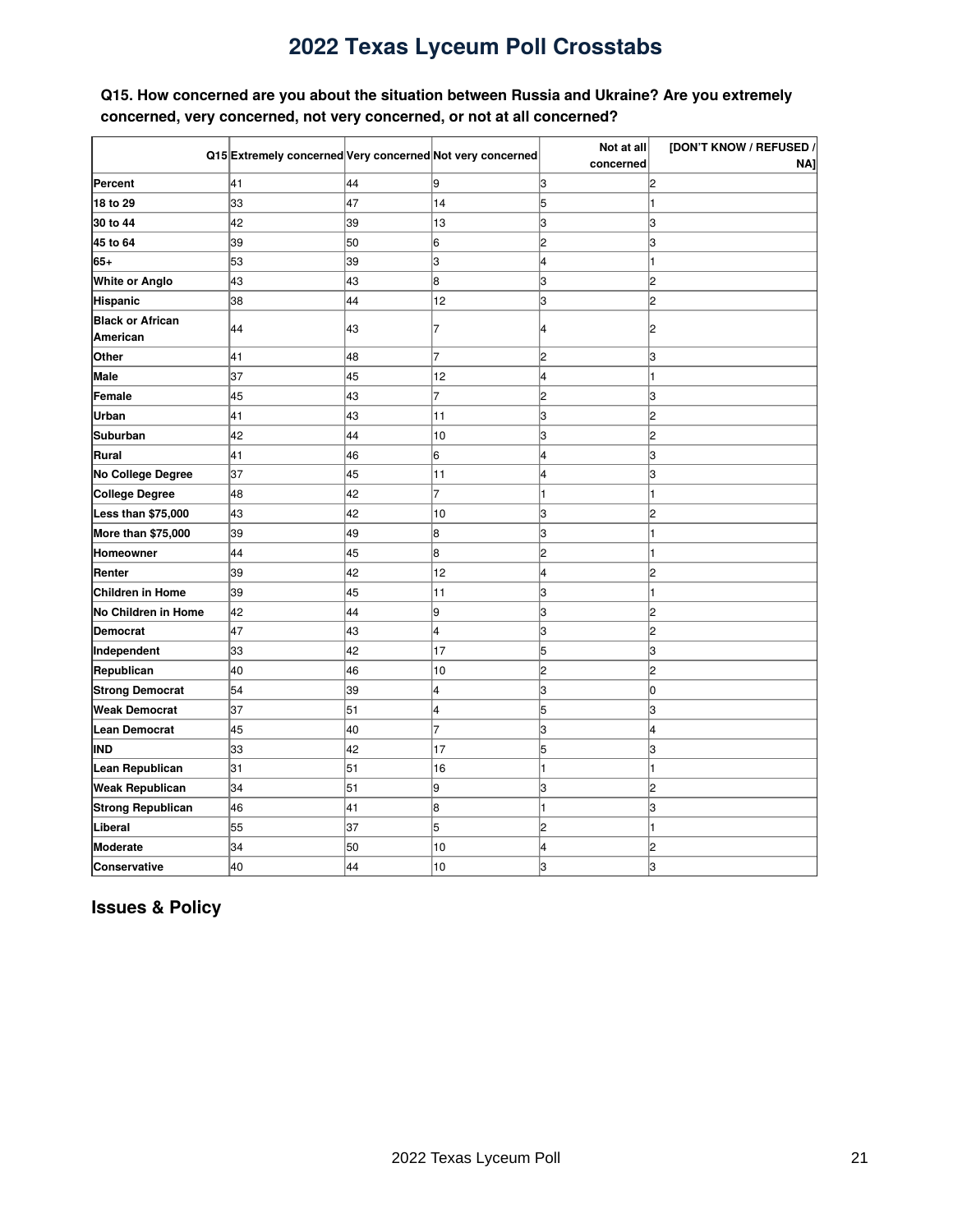<span id="page-21-0"></span>Q16. Thinking about the economy in the area where you live, would you rate it as excellent, good, poor, **terrible, or don't you have an opinion?**

|                                     |                                  |    |    |                | Don't have an  |
|-------------------------------------|----------------------------------|----|----|----------------|----------------|
|                                     | Q16 Excellent Good Poor Terrible |    |    |                | opinion        |
| Percent                             | 12                               | 56 | 24 | 3              | 5              |
| 18 to 29                            | 17                               | 55 | 25 | 0              | 3              |
| 30 to 44                            | 13                               | 52 | 25 | 4              | 5              |
| 45 to 64                            | 8                                | 56 | 25 | 6              | 5              |
| $65+$                               | 8                                | 62 | 21 | $\overline{c}$ | $\overline{7}$ |
| White or Anglo                      | 12                               | 59 | 20 | 3              | 6              |
| <b>Hispanic</b>                     | 11                               | 52 | 29 | 3              | 5              |
| <b>Black or African</b><br>American | 15                               | 55 | 22 | 3              | 4              |
| Other                               | 6                                | 56 | 29 | 8              | $\overline{2}$ |
| <b>Male</b>                         | 18                               | 56 | 19 | 3              | 4              |
| Female                              | 6                                | 56 | 29 | 4              | 5              |
| Urban                               | 16                               | 54 | 23 | 2              | 4              |
| Suburban                            | 11                               | 59 | 20 | 4              | 5              |
| Rural                               | 4                                | 51 | 35 | 4              | 6              |
| <b>No College Degree</b>            | 8                                | 53 | 28 | 5              | 5              |
| <b>College Degree</b>               | 16                               | 60 | 19 | 1              | 4              |
| Less than \$75,000                  | 10                               | 52 | 29 | 4              | 5              |
| More than \$75,000                  | 16                               | 64 | 16 | 1              | 3              |
| Homeowner                           | 13                               | 59 | 21 | 3              | 5              |
| Renter                              | 10                               | 52 | 29 | 5              | 4              |
| <b>Children in Home</b>             | 16                               | 54 | 23 | 4              | 3              |
| No Children in Home                 | 10                               | 56 | 25 | 3              | 6              |
| <b>Democrat</b>                     | 14                               | 54 | 26 | $\overline{c}$ | 4              |
| Independent                         | 9                                | 52 | 25 | 7              | 8              |
| Republican                          | 10                               | 59 | 23 | 3              | 4              |
| <b>Strong Democrat</b>              | 21                               | 50 | 24 | 3              | $\overline{c}$ |
| <b>Weak Democrat</b>                | 3                                | 66 | 24 | 1              | 5              |
| <b>Lean Democrat</b>                | 13                               | 44 | 34 | 1              | 8              |
| <b>IND</b>                          | 9                                | 52 | 25 | 6              | 8              |
| Lean Republican                     | 8                                | 59 | 29 | 1              | 3              |
| <b>Weak Republican</b>              | 13                               | 59 | 20 | 3              | 5              |
| <b>Strong Republican</b>            | 10                               | 60 | 22 | 4              | 4              |
| Liberal                             | 18                               | 49 | 25 | 4              | 4              |
| <b>Moderate</b>                     | 9                                | 56 | 28 | 3              | 4              |
| Conservative                        | 12                               | 61 | 20 | 3              | 5              |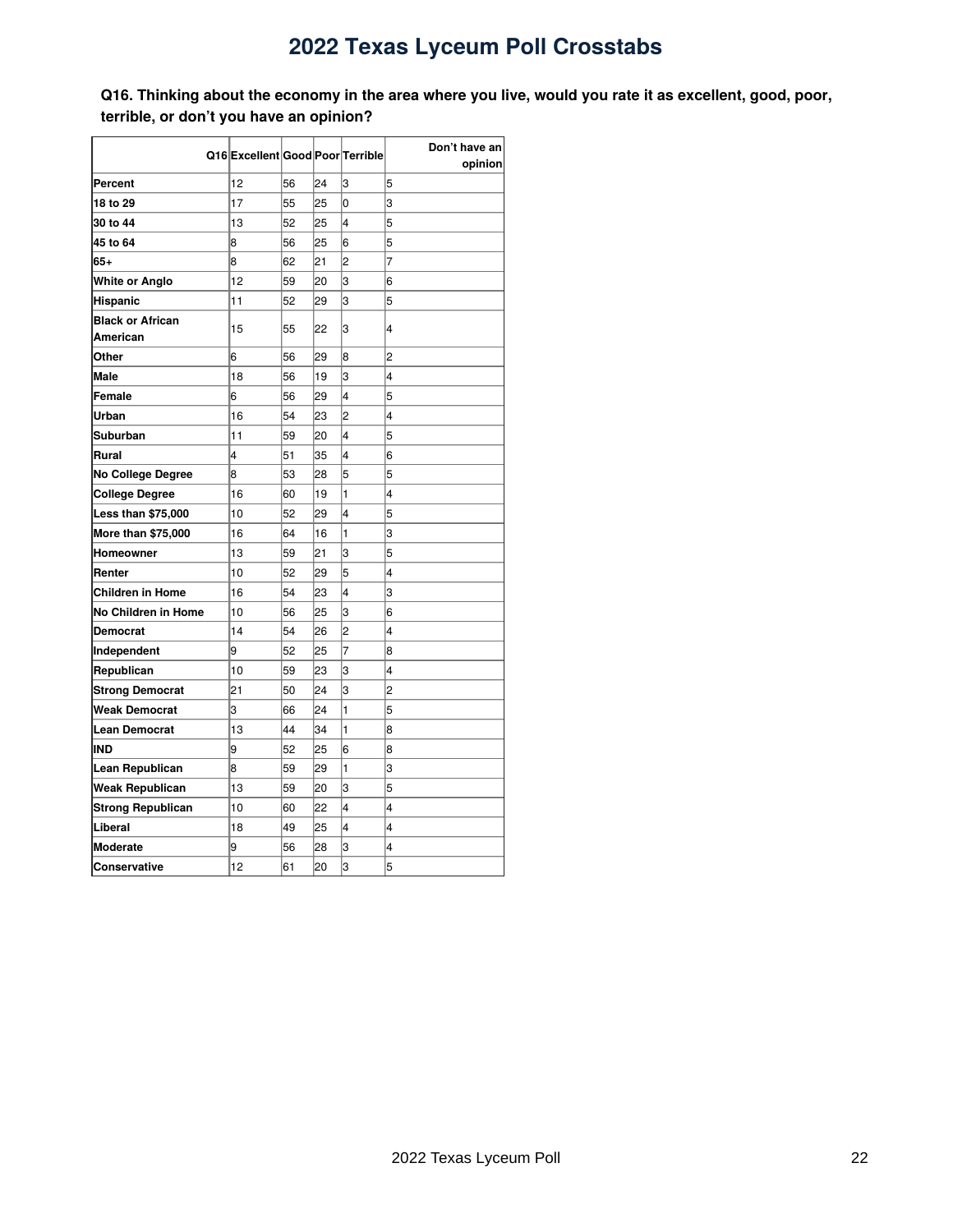### <span id="page-22-0"></span>**Q17A. How about The availability of good jobs?**

|                            | Q17A Excellent Good Poor Terrible |    |    |                | Don't have an |
|----------------------------|-----------------------------------|----|----|----------------|---------------|
| Percent                    | 12                                | 47 | 25 | 9              | opinion<br>7  |
| 18 to 29                   | 13                                | 43 | 28 | 9              | 8             |
| 30 to 44                   | 13                                | 46 | 27 | 8              | 6             |
| 45 to 64                   | 12                                | 47 | 26 | 9              | 6             |
| 65+                        | 12                                | 52 | 20 | 8              | 9             |
|                            | 13                                | 51 | 23 | 6              | 7             |
| White or Anglo<br>Hispanic | 12                                | 43 | 29 | 10             | 6             |
| <b>Black or African</b>    |                                   |    |    |                |               |
| American                   | 14                                | 40 | 26 | 9              | 11            |
| Other                      | 6                                 | 52 | 20 | 18             | 4             |
| <b>Male</b>                | 15                                | 46 | 25 | $\overline{7}$ | 7             |
| Female                     | 10                                | 47 | 26 | 10             | 7             |
| Urban                      | 14                                | 49 | 25 | 7              | 5             |
| Suburban                   | 13                                | 46 | 24 | 8              | 9             |
| Rural                      | 7                                 | 45 | 31 | 13             | 4             |
| No College Degree          | 11                                | 43 | 29 | 10             | 7             |
| <b>College Degree</b>      | 14                                | 53 | 20 | 6              | 6             |
| <b>Less than \$75,000</b>  | 9                                 | 43 | 30 | 11             | 7             |
| More than \$75,000         | 20                                | 55 | 17 | 3              | 5             |
| Homeowner                  | 15                                | 50 | 24 | 6              | 6             |
| Renter                     | 8                                 | 46 | 27 | 12             | 6             |
| Children in Home           | 14                                | 47 | 25 | 10             | 4             |
| No Children in Home        | 11                                | 47 | 26 | 8              | 8             |
| Democrat                   | 15                                | 45 | 25 | 8              | 7             |
| Independent                | 11                                | 38 | 27 | 14             | 11            |
| Republican                 | 11                                | 53 | 25 | 6              | 5             |
| <b>Strong Democrat</b>     | 19                                | 44 | 24 | 6              | 7             |
| Weak Democrat              | 10                                | 47 | 28 | 9              | 6             |
| Lean Democrat              | 15                                | 42 | 21 | 13             | l9            |
| IND                        | 10                                | 38 | 28 | 14             | 11            |
| Lean Republican            | 10                                | 54 | 24 | 6              | 6             |
| Weak Republican            | 11                                | 51 | 28 | 6              | 4             |
| <b>Strong Republican</b>   | 11                                | 55 | 24 | 6              | 4             |
| Liberal                    | 16                                | 48 | 20 | 7              | 8             |
| <b>Moderate</b>            | 12                                | 40 | 31 | 9              | 7             |
| Conservative               | 12                                | 55 | 23 | 5              | 5             |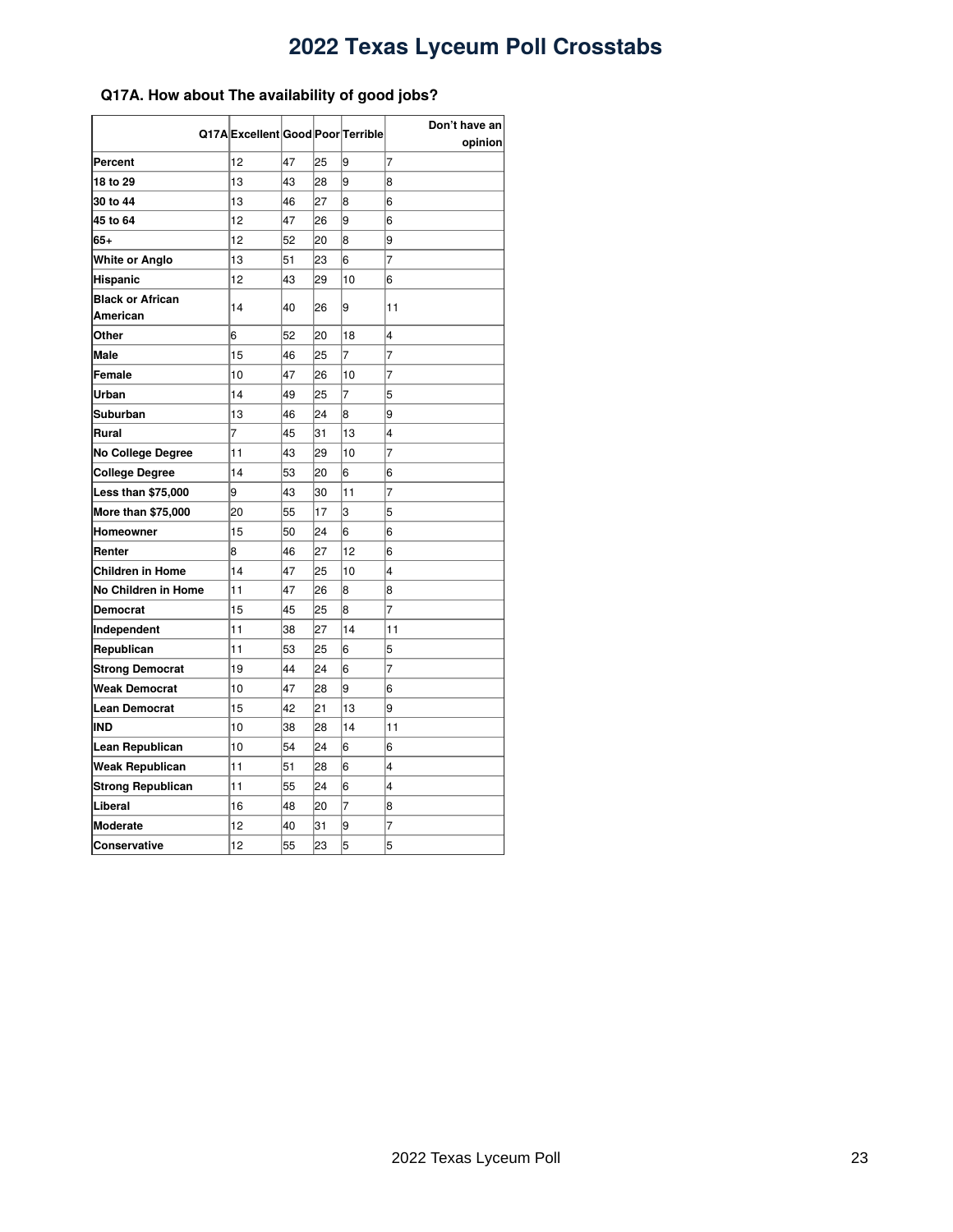### <span id="page-23-0"></span>**Q17B. How about The cost of living for necessities like housing, food, and utilities?**

|                                     | Q17B Excellent Good Poor Terrible |    |    |    | Don't have an  |
|-------------------------------------|-----------------------------------|----|----|----|----------------|
|                                     |                                   |    |    |    | opinion        |
| Percent                             | 8                                 | 36 | 34 | 18 | 3              |
| 18 to 29                            | 14                                | 45 | 24 | 12 | 5              |
| 30 to 44                            | 11                                | 36 | 33 | 19 | 1              |
| 45 to 64                            | 3                                 | 31 | 40 | 21 | 5              |
| 65+                                 | 3                                 | 37 | 37 | 20 | $\overline{c}$ |
| White or Anglo                      | 9                                 | 37 | 35 | 16 | 2              |
| Hispanic                            | $\overline{7}$                    | 37 | 34 | 18 | 4              |
| <b>Black or African</b><br>American | 5                                 | 31 | 36 | 21 | 7              |
| Other                               | 10                                | 39 | 25 | 27 | 0              |
| <b>Male</b>                         | 11                                | 41 | 30 | 15 | 3              |
| Female                              | 5                                 | 32 | 38 | 22 | 4              |
| Urban                               | 9                                 | 40 | 30 | 18 | 3              |
| Suburban                            | 7                                 | 38 | 33 | 19 | 4              |
| Rural                               | 8                                 | 28 | 44 | 17 | 3              |
| No College Degree                   | 6                                 | 33 | 37 | 20 | 3              |
| <b>College Degree</b>               | 10                                | 41 | 30 | 15 | 3              |
| <b>Less than \$75,000</b>           | $\overline{7}$                    | 33 | 36 | 20 | 3              |
| More than \$75,000                  | 11                                | 42 | 30 | 14 | 2              |
| Homeowner                           | 9                                 | 40 | 34 | 14 | 3              |
| Renter                              | 7                                 | 32 | 33 | 25 | 4              |
| Children in Home                    | 12                                | 36 | 32 | 18 | 2              |
| No Children in Home                 | 6                                 | 37 | 35 | 18 | 4              |
| Democrat                            | 9                                 | 40 | 30 | 17 | 4              |
| Independent                         | 6                                 | 35 | 35 | 20 | 4              |
| Republican                          | 8                                 | 34 | 37 | 19 | 2              |
| <b>Strong Democrat</b>              | 11                                | 37 | 31 | 18 | 2              |
| Weak Democrat                       | 3                                 | 47 | 26 | 17 | 6              |
| <b>Lean Democrat</b>                | 14                                | 31 | 36 | 16 | 3              |
| <b>IND</b>                          | 6                                 | 35 | 35 | 20 | 4              |
| Lean Republican                     | 11                                | 38 | 31 | 19 | 1              |
| Weak Republican                     | 11                                | 33 | 37 | 16 | 3              |
| <b>Strong Republican</b>            | 5                                 | 34 | 39 | 20 | 2              |
| Liberal                             | 10                                | 38 | 26 | 23 | 3              |
| <b>Moderate</b>                     | 9                                 | 38 | 34 | 17 | 3              |
| <b>Conservative</b>                 | $\overline{7}$                    | 36 | 39 | 16 | 3              |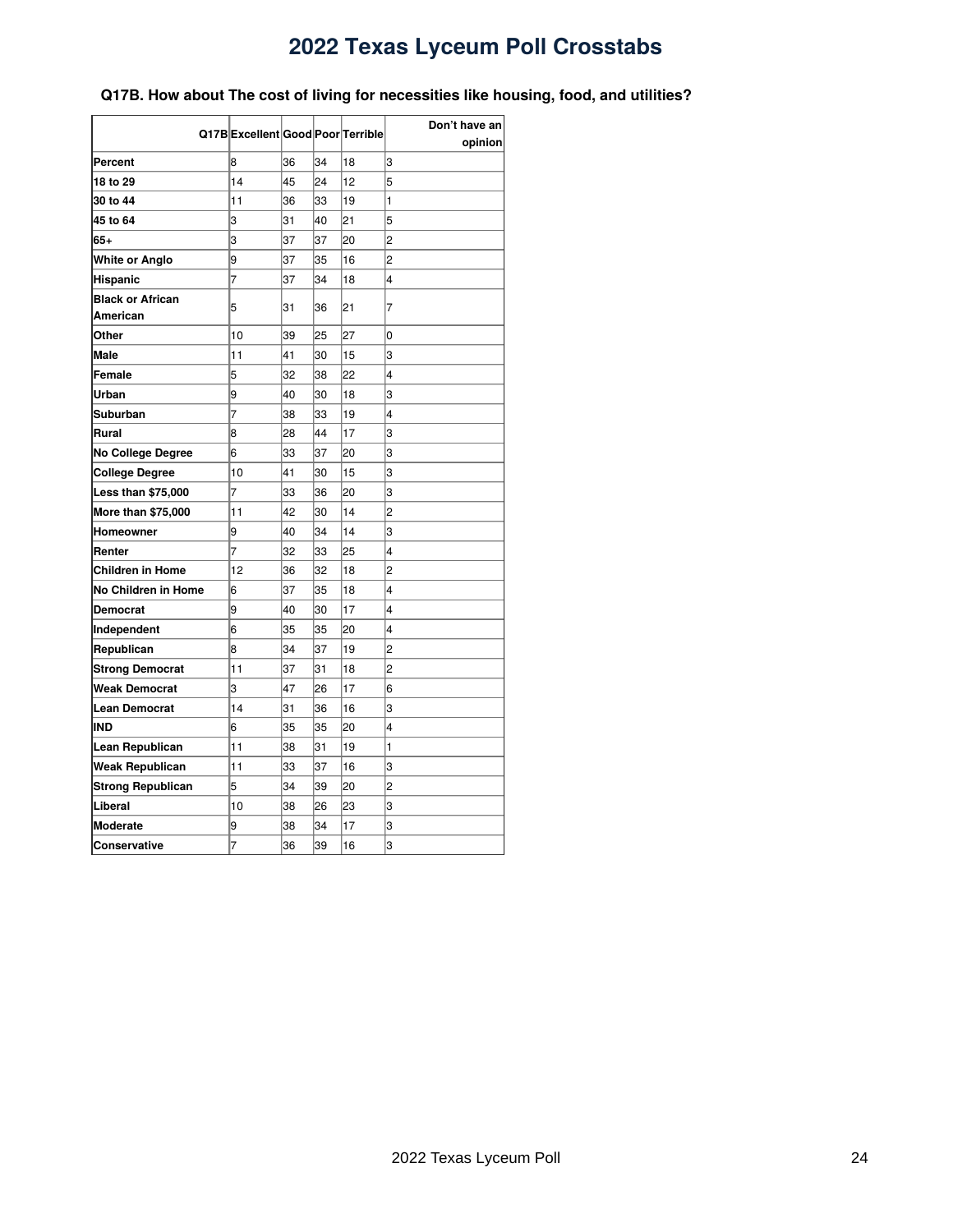### <span id="page-24-0"></span>**Q17C. How about Opportunities for home ownership?**

|                                     | Q17CExcellentGoodPoorTerrible |    |    |    | Don't have an<br>opinion |
|-------------------------------------|-------------------------------|----|----|----|--------------------------|
| Percent                             | 11                            | 39 | 28 | 12 | 10                       |
| 18 to 29                            | 14                            | 36 | 27 | 11 | 12                       |
| 30 to 44                            | 12                            | 40 | 28 | 13 | 7                        |
| 45 to 64                            | 8                             | 39 | 33 | 13 | 7                        |
| 65+                                 | 10                            | 43 | 21 | 10 | 17                       |
| <b>White or Anglo</b>               | 13                            | 40 | 25 | 12 | 9                        |
| Hispanic                            | 8                             | 39 | 30 | 14 | 9                        |
| <b>Black or African</b><br>American | 11                            | 36 | 34 | 9  | 9                        |
| Other                               | 9                             | 41 | 23 | 12 | 16                       |
| <b>Male</b>                         | 15                            | 40 | 26 | 11 | 8                        |
| Female                              | 7                             | 38 | 30 | 14 | 11                       |
| Urban                               | 12                            | 40 | 26 | 13 | 8                        |
| Suburban                            | 11                            | 39 | 28 | 12 | 10                       |
| Rural                               | 7                             | 38 | 31 | 11 | 13                       |
| <b>No College Degree</b>            | 10                            | 37 | 29 | 14 | 11                       |
| <b>College Degree</b>               | 12                            | 44 | 26 | 10 | 9                        |
| <b>Less than \$75,000</b>           | 8                             | 40 | 27 | 15 | 10                       |
| More than \$75,000                  | 18                            | 38 | 29 | 8  | 7                        |
| Homeowner                           | 14                            | 45 | 23 | 8  | 10                       |
| Renter                              | 5                             | 32 | 36 | 19 | 9                        |
| <b>Children in Home</b>             | 14                            | 38 | 29 | 12 | 7                        |
| No Children in Home                 | 10                            | 40 | 27 | 13 | 11                       |
| Democrat                            | 12                            | 39 | 29 | 12 | 9                        |
| Independent                         | 9                             | 33 | 31 | 15 | 11                       |
| Republican                          | 10                            | 43 | 26 | 11 | 10                       |
| <b>Strong Democrat</b>              | 15                            | 37 | 29 | 12 | 6                        |
| Weak Democrat                       | 6                             | 42 | 30 | 10 | 12                       |
| <b>Lean Democrat</b>                | 16                            | 37 | 23 | 14 | 10                       |
| <b>IND</b>                          | 10                            | 33 | 30 | 15 | 12                       |
| Lean Republican                     | 7                             | 39 | 20 | 12 | 22                       |
| <b>Weak Republican</b>              | 7                             | 39 | 33 | 14 | 7                        |
| <b>Strong Republican</b>            | 14                            | 47 | 24 | 9  | 7                        |
| Liberal                             | 11                            | 38 | 27 | 13 | 10                       |
| <b>Moderate</b>                     | 11                            | 41 | 25 | 15 | 8                        |
| <b>Conservative</b>                 | 13                            | 40 | 29 | 8  | 10                       |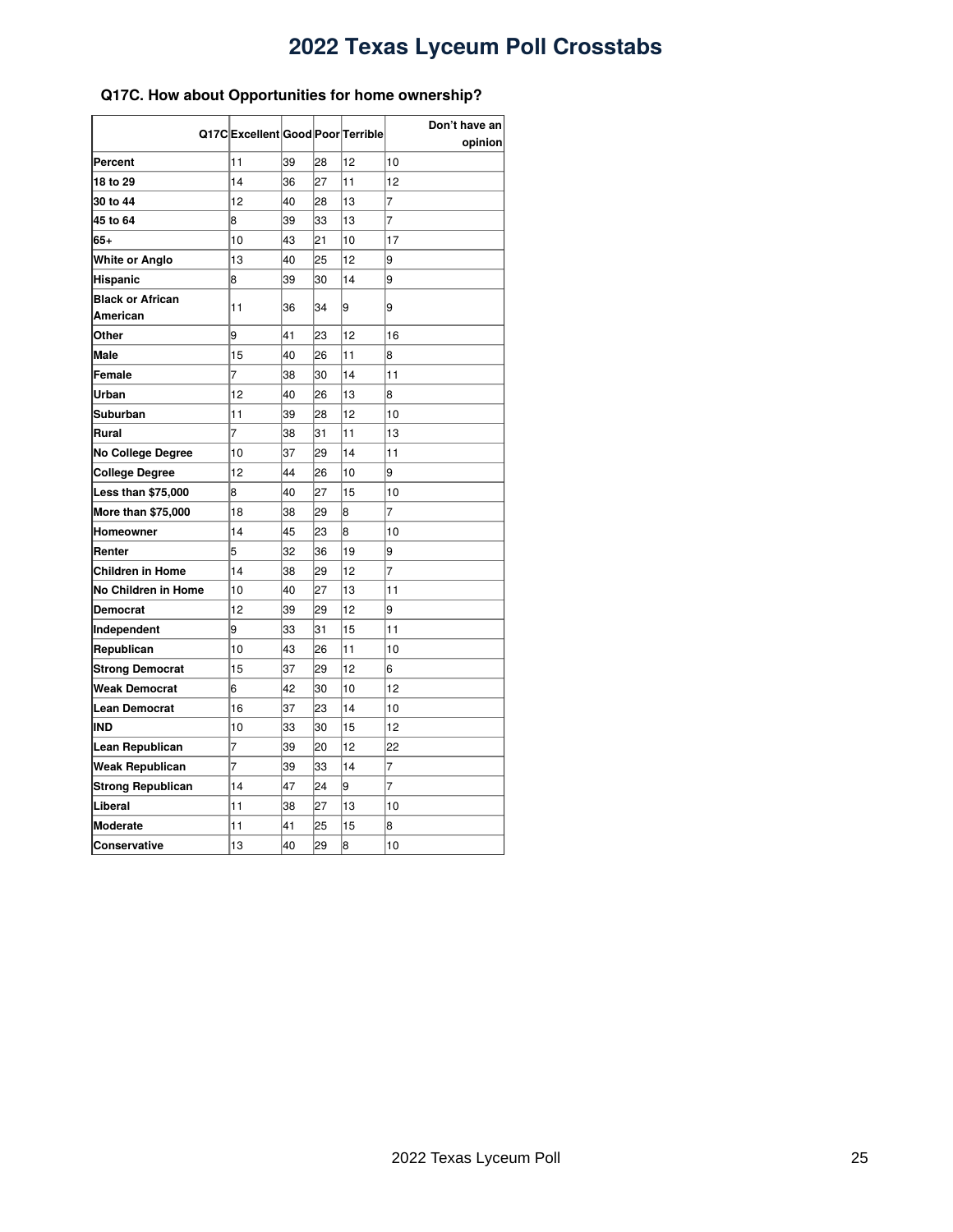<span id="page-25-0"></span>Q18A. How about you and your family's ability to access healthcare where you live, would you rate it as **excellent, good, poor, terrible, or don't you have an opinion?**

|                                     |                                   |    |    |                | Don't have an  |
|-------------------------------------|-----------------------------------|----|----|----------------|----------------|
|                                     | Q18A Excellent Good Poor Terrible |    |    |                | opinion        |
| Percent                             | 23                                | 51 | 16 | 6              | 4              |
| 18 to 29                            | 22                                | 51 | 15 | $\overline{7}$ | 5              |
| 30 to 44                            | 18                                | 48 | 23 | $\overline{7}$ | 4              |
| 45 to 64                            | 22                                | 52 | 17 | 5              | 4              |
| $65+$                               | 33                                | 57 | 6  | $\overline{c}$ | $\overline{c}$ |
| White or Anglo                      | 30                                | 52 | 13 | 3              | $\overline{c}$ |
| Hispanic                            | 14                                | 52 | 23 | $\overline{7}$ | 4              |
| <b>Black or African</b><br>American | 24                                | 49 | 17 | 3              | 8              |
| Other                               | 22                                | 51 | 4  | 19             | 4              |
| <b>Male</b>                         | 27                                | 50 | 16 | 5              | 3              |
| Female                              | 19                                | 53 | 17 | 7              | 5              |
| Urban                               | 25                                | 51 | 16 | 6              | 3              |
| Suburban                            | 23                                | 52 | 16 | 6              | 4              |
| Rural                               | 19                                | 51 | 19 | 6              | 5              |
| <b>No College Degree</b>            | 18                                | 51 | 19 | $\overline{7}$ | 5              |
| <b>College Degree</b>               | 30                                | 53 | 12 | 4              | 1              |
| Less than \$75,000                  | 16                                | 53 | 20 | 6              | 5              |
| More than \$75,000                  | 37                                | 49 | 9  | 4              | 1              |
| Homeowner                           | 29                                | 54 | 11 | 4              | $\overline{c}$ |
| Renter                              | 15                                | 49 | 22 | 9              | 4              |
| <b>Children in Home</b>             | 20                                | 51 | 17 | 6              | 5              |
| No Children in Home                 | 24                                | 51 | 16 | 6              | 3              |
| Democrat                            | 25                                | 49 | 16 | 5              | 5              |
| Independent                         | 14                                | 49 | 19 | 10             | $\overline{7}$ |
| Republican                          | 26                                | 55 | 15 | 4              | 1              |
| <b>Strong Democrat</b>              | 30                                | 47 | 13 | 6              | 3              |
| Weak Democrat                       | 18                                | 55 | 20 | 4              | 4              |
| Lean Democrat                       | 21                                | 44 | 17 | 7              | 10             |
| <b>IND</b>                          | 14                                | 49 | 19 | 10             | 7              |
| Lean Republican                     | 27                                | 56 | 13 | 4              | O              |
| Weak Republican                     | 21                                | 55 | 20 | 2              | 2              |
| Strong Republican                   | 28                                | 55 | 12 | 5              | 1              |
| Liberal                             | 22                                | 47 | 17 | 8              | 6              |
| <b>Moderate</b>                     | 20                                | 53 | 19 | 5              | 2              |
| Conservative                        | 28                                | 55 | 13 | 3              | $\overline{2}$ |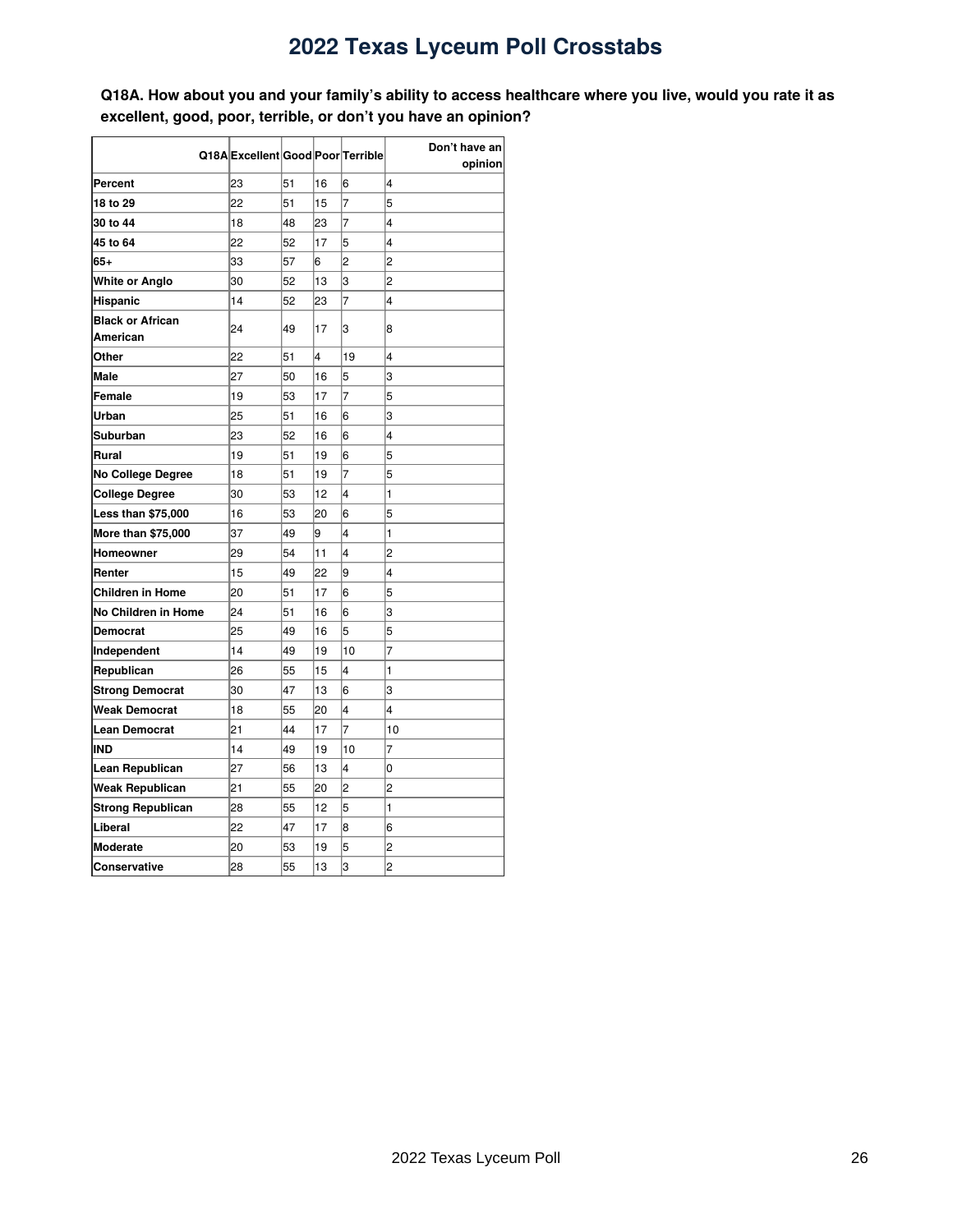### <span id="page-26-0"></span>**Q18B. How about access to medical specialists?**

|                                     | Q18B Excellent Good Poor Terrible |    |    |                | Don't have an<br>opinion |
|-------------------------------------|-----------------------------------|----|----|----------------|--------------------------|
| Percent                             | 23                                | 49 | 16 | 5              | $\overline{7}$           |
| 18 to 29                            | 19                                | 55 | 12 | 4              | 10                       |
| 30 to 44                            | 21                                | 45 | 23 | 5              | 6                        |
| 45 to 64                            | 22                                | 47 | 19 | 5              | $\overline{7}$           |
| 65+                                 | 33                                | 51 | 7  | 4              | 5                        |
| White or Anglo                      | 28                                | 50 | 12 | 3              | 6                        |
| Hispanic                            | 17                                | 48 | 20 | $\overline{7}$ | 8                        |
| <b>Black or African</b><br>American | 30                                | 46 | 18 | 0              | 6                        |
| Other                               | 16                                | 53 | 14 | 7              | 9                        |
| Male                                | 27                                | 47 | 16 | 4              | 6                        |
| Female                              | 19                                | 51 | 16 | 5              | 8                        |
| Urban                               | 23                                | 47 | 17 | 5              | $\overline{7}$           |
| Suburban                            | 25                                | 53 | 13 | 3              | 7                        |
| Rural                               | 19                                | 44 | 21 | 8              | 7                        |
| No College Degree                   | 18                                | 49 | 19 | 5              | 9                        |
| <b>College Degree</b>               | 30                                | 50 | 12 | 4              | 5                        |
| <b>Less than \$75,000</b>           | 17                                | 50 | 18 | 6              | 8                        |
| <b>More than \$75,000</b>           | 37                                | 46 | 11 | 3              | 3                        |
| Homeowner                           | 27                                | 50 | 14 | 4              | 5                        |
| Renter                              | 17                                | 48 | 20 | 6              | 8                        |
| Children in Home                    | 25                                | 44 | 19 | 5              | 7                        |
| No Children in Home                 | 22                                | 52 | 14 | 4              | 7                        |
| Democrat                            | 23                                | 49 | 17 | 3              | 8                        |
| Independent                         | 17                                | 45 | 20 | 8              | 10                       |
| Republican                          | 26                                | 51 | 13 | 4              | 5                        |
| <b>Strong Democrat</b>              | 27                                | 49 | 15 | 3              | 6                        |
| Weak Democrat                       | 16                                | 51 | 23 | 2              | 9                        |
| <b>Lean Democrat</b>                | 26                                | 45 | 11 | 8              | 11                       |
| IND                                 | 16                                | 46 | 20 | 8              | 10                       |
| Lean Republican                     | 29                                | 52 | 16 | 2              | 1                        |
| Weak Republican                     | 23                                | 50 | 14 | 8              | 6                        |
| <b>Strong Republican</b>            | 28                                | 52 | 12 | 3              | 5                        |
| Liberal                             | 20                                | 49 | 20 | 5              | 6                        |
| <b>Moderate</b>                     | 20                                | 50 | 19 | 5              | 6                        |
| Conservative                        | 30                                | 50 | 13 | 3              | 4                        |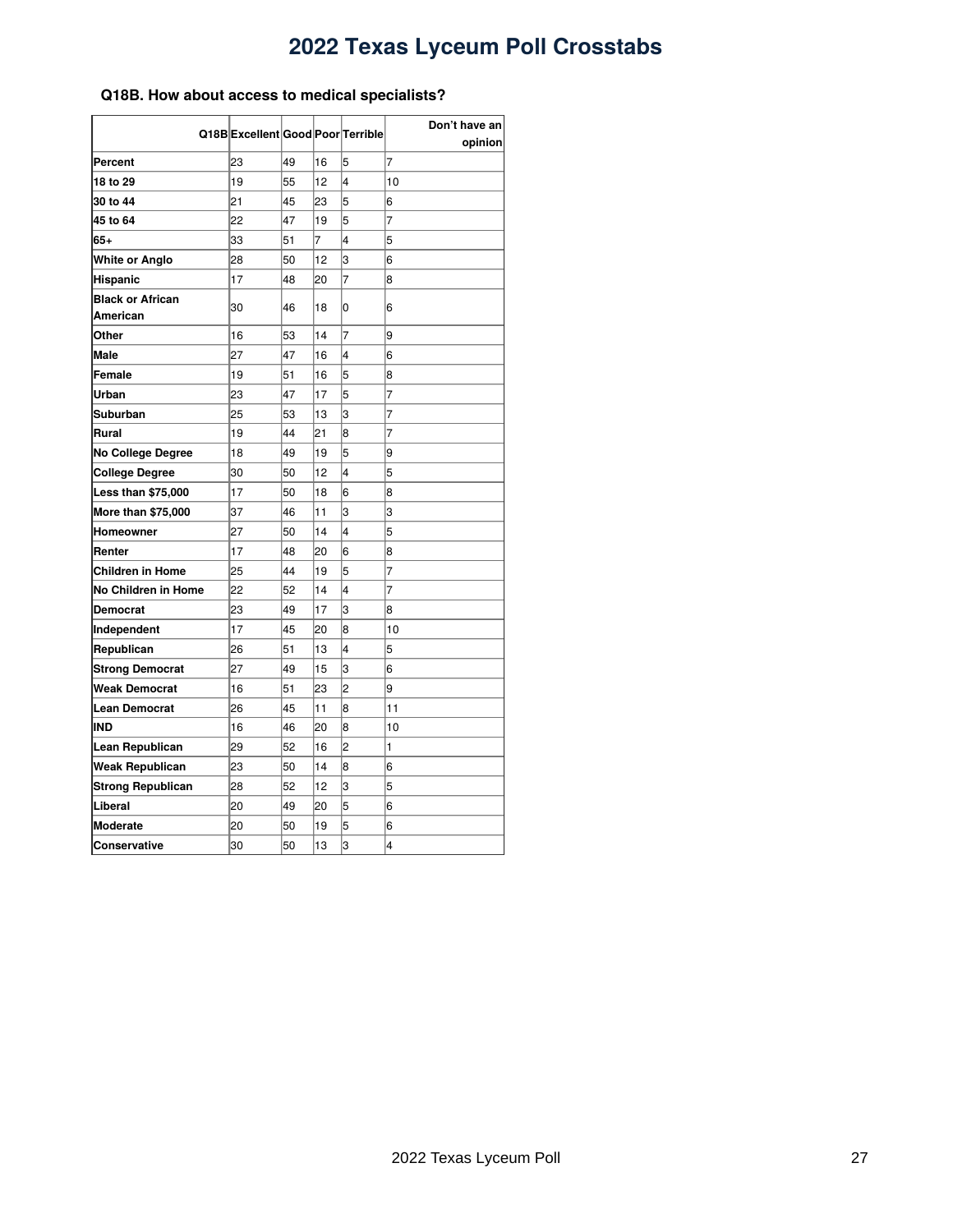### <span id="page-27-0"></span>**Q18V. How about access to drug abuse and addiction treatment?**

|                                     |                                  |    |    |    | Don't have an |  |
|-------------------------------------|----------------------------------|----|----|----|---------------|--|
|                                     | Q18CExcellent Good Poor Terrible |    |    |    | opinion       |  |
| Percent                             | 7                                | 29 | 23 | 10 | 31            |  |
| 18 to 29                            | 9                                | 28 | 27 | 12 | 24            |  |
| 30 to 44                            | 8                                | 31 | 25 | 12 | 25            |  |
| 45 to 64                            | 5                                | 27 | 23 | 9  | 36            |  |
| 65+                                 | 6                                | 32 | 16 | 5  | 41            |  |
| White or Anglo                      | 8                                | 29 | 18 | 9  | 37            |  |
| Hispanic                            | 6                                | 30 | 27 | 13 | 24            |  |
| <b>Black or African</b><br>American | 9                                | 31 | 22 | 6  | 32            |  |
| Other                               | 3                                | 25 | 31 | 6  | 35            |  |
| <b>Male</b>                         | 9                                | 31 | 22 | 8  | 31            |  |
| Female                              | 5                                | 28 | 24 | 12 | 31            |  |
| Urban                               | 8                                | 32 | 25 | 10 | 24            |  |
| Suburban                            | 6                                | 31 | 20 | 8  | 35            |  |
| Rural                               | 5                                | 20 | 26 | 13 | 36            |  |
| No College Degree                   | 6                                | 25 | 27 | 11 | 30            |  |
| <b>College Degree</b>               | 8                                | 35 | 17 | 7  | 33            |  |
| <b>Less than \$75,000</b>           | 7                                | 29 | 26 | 12 | 27            |  |
| More than \$75,000                  | 8                                | 30 | 19 | 7  | 36            |  |
| Homeowner                           | 7                                | 29 | 21 | 9  | 34            |  |
| Renter                              | 6                                | 31 | 27 | 11 | 24            |  |
| Children in Home                    | 9                                | 33 | 25 | 11 | 21            |  |
| No Children in Home                 | 6                                | 27 | 22 | 9  | 36            |  |
| Democrat                            | 9                                | 31 | 23 | 10 | 26            |  |
| Independent                         | 7                                | 24 | 21 | 12 | 36            |  |
| Republican                          | 4                                | 30 | 24 | 9  | 33            |  |
| <b>Strong Democrat</b>              | 11                               | 31 | 20 | 11 | 27            |  |
| Weak Democrat                       | 4                                | 35 | 31 | 5  | 24            |  |
| Lean Democrat                       | 13                               | 25 | 19 | 15 | 27            |  |
| IND                                 | 7                                | 24 | 22 | 12 | 35            |  |
| Lean Republican                     | 4                                | 31 | 20 | 9  | 35            |  |
| Weak Republican                     | 1                                | 34 | 24 | 10 | 31            |  |
| <b>Strong Republican</b>            | 6                                | 27 | 24 | 8  | 34            |  |
| Liberal                             | 10                               | 23 | 28 | 14 | 25            |  |
| <b>Moderate</b>                     | 6                                | 30 | 25 | 9  | 29            |  |
| Conservative                        | 5                                | 33 | 20 | 7  | 35            |  |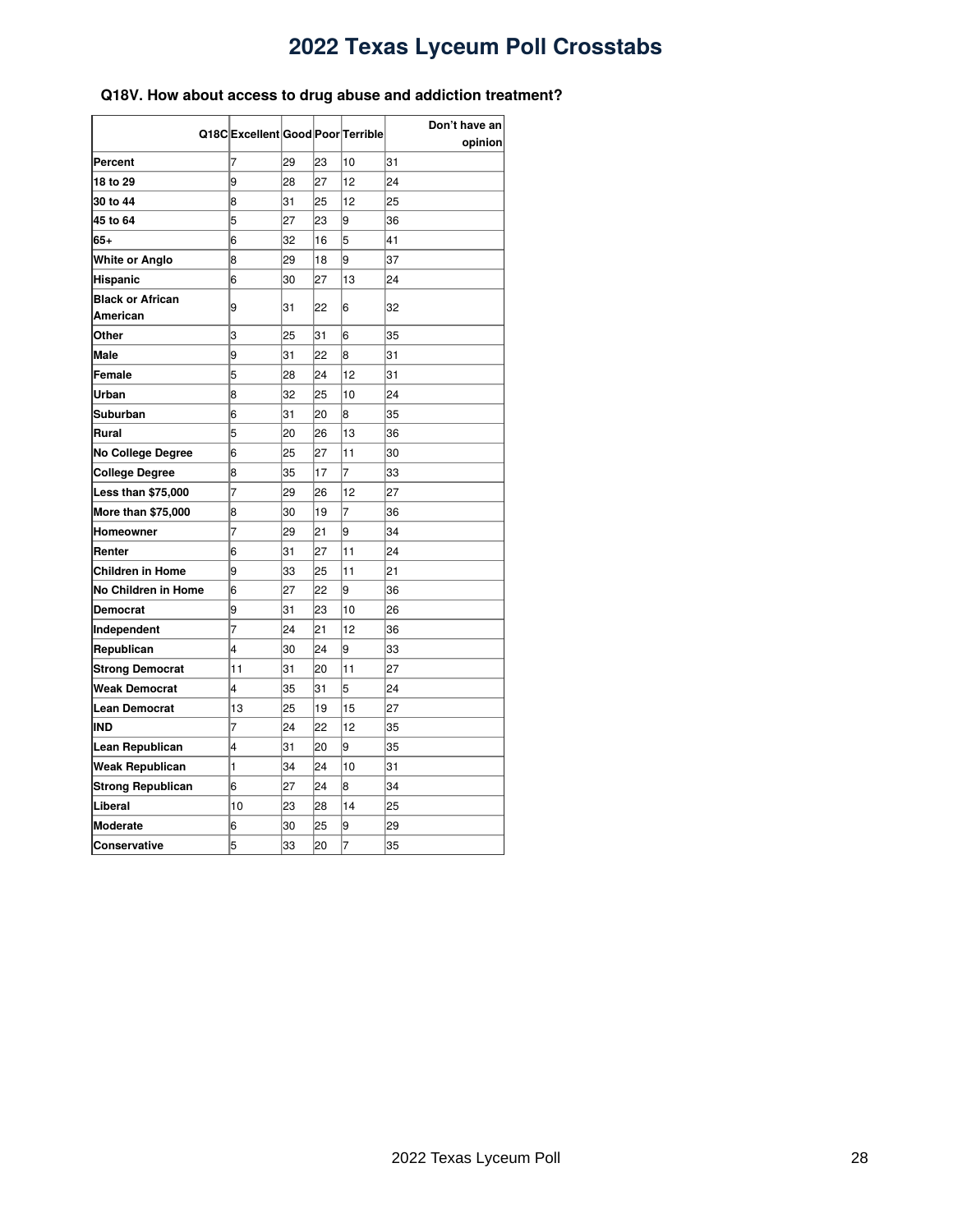### <span id="page-28-0"></span>**Q18D. How about access to healthcare services for the elderly?**

|                                     | Q18D Excellent Good Poor Terrible |    |    |                | Don't have an |
|-------------------------------------|-----------------------------------|----|----|----------------|---------------|
|                                     |                                   |    |    |                | opinion       |
| Percent                             | 17                                | 48 | 17 | 5              | 12            |
| 18 to 29                            | 18                                | 44 | 16 | 5              | 17            |
| 30 to 44                            | 16                                | 44 | 22 | 5              | 13            |
| 45 to 64                            | 12                                | 49 | 18 | 8              | 13            |
| 65+                                 | 25                                | 58 | 11 | $\overline{2}$ | 4             |
| White or Anglo                      | 20                                | 47 | 15 | 6              | 12            |
| Hispanic                            | 11                                | 49 | 21 | 6              | 13            |
| <b>Black or African</b><br>American | 21                                | 52 | 13 | 2              | 13            |
| Other                               | 15                                | 46 | 18 | 6              | 15            |
| <b>Male</b>                         | 19                                | 47 | 16 | 5              | 13            |
| Female                              | 15                                | 49 | 19 | 6              | 11            |
| Urban                               | 18                                | 50 | 15 | 5              | 12            |
| Suburban                            | 17                                | 48 | 17 | 6              | 13            |
| Rural                               | 14                                | 47 | 22 | 5              | 12            |
| <b>No College Degree</b>            | 14                                | 47 | 19 | 6              | 14            |
| College Degree                      | 20                                | 51 | 14 | 4              | 10            |
| <b>Less than \$75,000</b>           | 14                                | 50 | 20 | 6              | 11            |
| <b>More than \$75,000</b>           | 23                                | 45 | 13 | 5              | 14            |
| Homeowner                           | 19                                | 52 | 15 | 4              | 11            |
| Renter                              | 14                                | 44 | 21 | 8              | 13            |
| <b>Children in Home</b>             | 18                                | 47 | 19 | 7              | 9             |
| No Children in Home                 | 16                                | 48 | 17 | 5              | 14            |
| Democrat                            | 20                                | 46 | 18 | 5              | 10            |
| Independent                         | 11                                | 44 | 20 | 8              | 17            |
| Republican                          | 17                                | 52 | 15 | 4              | 12            |
| <b>Strong Democrat</b>              | 25                                | 44 | 17 | 4              | 9             |
| <b>Weak Democrat</b>                | 15                                | 50 | 21 | 3              | 11            |
| <b>Lean Democrat</b>                | 16                                | 46 | 16 | 10             | 12            |
| IND                                 | 11                                | 44 | 20 | 8              | 17            |
| Lean Republican                     | 20                                | 51 | 16 | $\overline{2}$ | 10            |
| Weak Republican                     | 17                                | 47 | 20 | 5              | 12            |
| <b>Strong Republican</b>            | 15                                | 56 | 12 | 5              | 13            |
| Liberal                             | 16                                | 48 | 17 | 6              | 13            |
| <b>Moderate</b>                     | 14                                | 48 | 20 | 5              | 12            |
| Conservative                        | 20                                | 51 | 15 | 3              | 10            |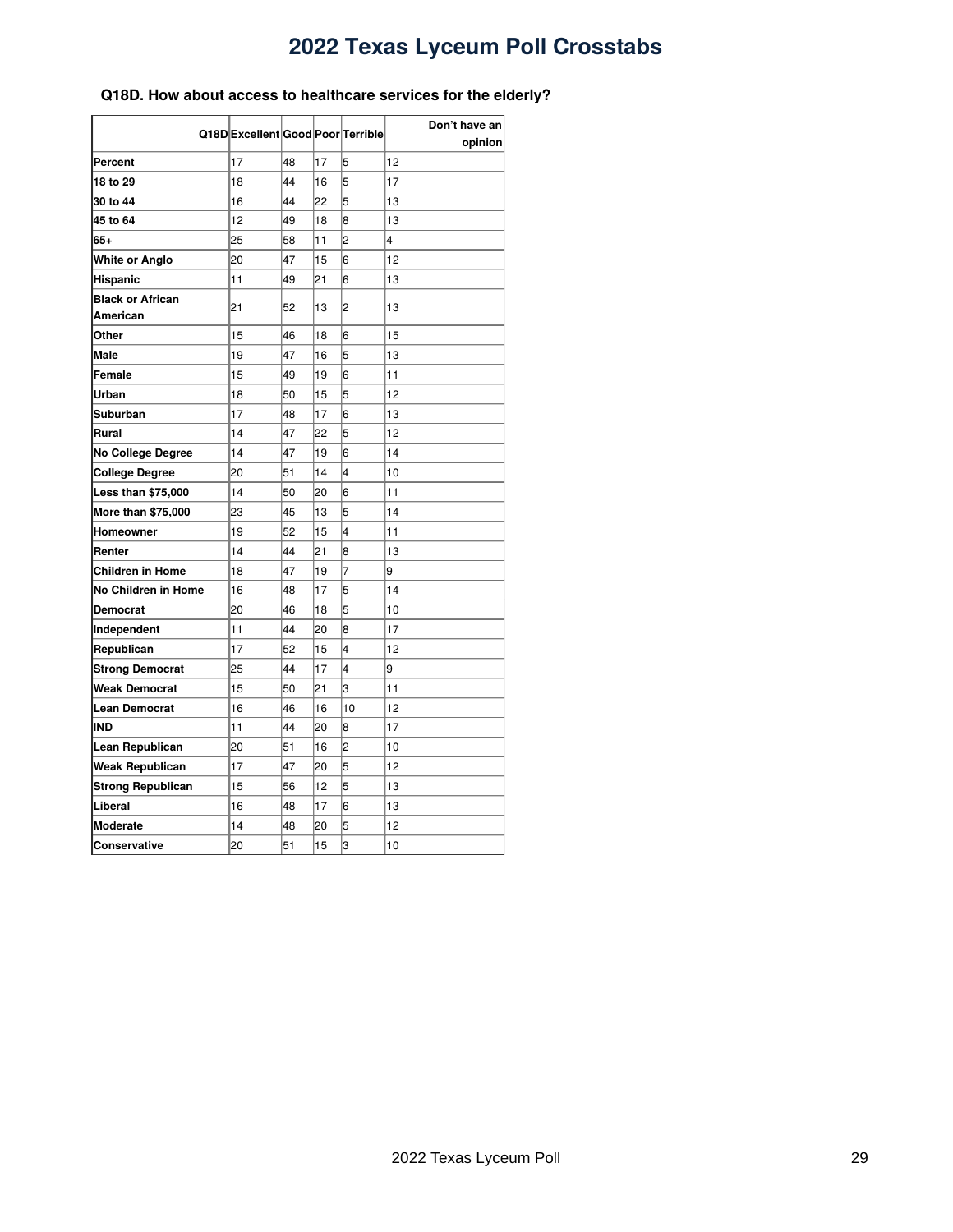<span id="page-29-0"></span>Q19A. Next, I'd like to know your opinions about some public resources in the area where you live. Would you rate the quality of K through 12 education as excellent, good, poor, terrible, or don't you have an **opinion?**

|                                     | Q19A Excellent Good Poor Terrible |    |    |    | Don't have an |
|-------------------------------------|-----------------------------------|----|----|----|---------------|
|                                     |                                   |    |    |    | opinion       |
| Percent                             | 15                                | 48 | 18 | 5  | 14            |
| 18 to 29                            | 17                                | 47 | 21 | 6  | 10            |
| 30 to 44                            | 16                                | 51 | 17 | 4  | 11            |
| 45 to 64                            | 13                                | 45 | 17 | 6  | 18            |
| $65+$                               | 11                                | 49 | 18 | 4  | 18            |
| White or Anglo                      | 14                                | 47 | 19 | 5  | 14            |
| Hispanic                            | 13                                | 51 | 19 | 5  | 12            |
| <b>Black or African</b><br>American | 17                                | 50 | 14 | 3  | 16            |
| Other                               | 18                                | 33 | 14 | 10 | 25            |
| <b>Male</b>                         | 15                                | 49 | 17 | 4  | 14            |
| Female                              | 14                                | 47 | 19 | 6  | 15            |
| Urban                               | 16                                | 48 | 18 | 4  | 14            |
| Suburban                            | 15                                | 49 | 17 | 6  | 14            |
| Rural                               | 11                                | 46 | 21 | 6  | 16            |
| <b>No College Degree</b>            | 14                                | 46 | 18 | 6  | 16            |
| <b>College Degree</b>               | 15                                | 51 | 18 | 4  | 12            |
| <b>Less than \$75,000</b>           | 13                                | 49 | 18 | 5  | 15            |
| <b>More than \$75,000</b>           | 19                                | 47 | 19 | 6  | 9             |
| Homeowner                           | 17                                | 48 | 18 | 5  | 13            |
| Renter                              | 11                                | 48 | 20 | 5  | 16            |
| <b>Children in Home</b>             | 19                                | 51 | 19 | 6  | 5             |
| No Children in Home                 | 12                                | 47 | 18 | 5  | 19            |
| <b>Democrat</b>                     | 21                                | 47 | 15 | 3  | 13            |
| Independent                         | 9                                 | 38 | 24 | 9  | 20            |
| Republican                          | 11                                | 54 | 18 | 5  | 13            |
| <b>Strong Democrat</b>              | 22                                | 47 | 13 | 5  | 14            |
| <b>Weak Democrat</b>                | 21                                | 46 | 20 | 3  | 10            |
| <b>Lean Democrat</b>                | 20                                | 53 | 12 | 1  | 14            |
| IND                                 | 9                                 | 39 | 24 | 9  | 20            |
| Lean Republican                     | 4                                 | 52 | 19 | 5  | 20            |
| Weak Republican                     | 12                                | 59 | 17 | 6  | 6             |
| <b>Strong Republican</b>            | 13                                | 51 | 17 | 5  | 14            |
| Liberal                             | 17                                | 47 | 16 | 4  | 16            |
| <b>Moderate</b>                     | 16                                | 46 | 19 | 5  | 13            |
| <b>Conservative</b>                 | 12                                | 53 | 17 | 6  | 12            |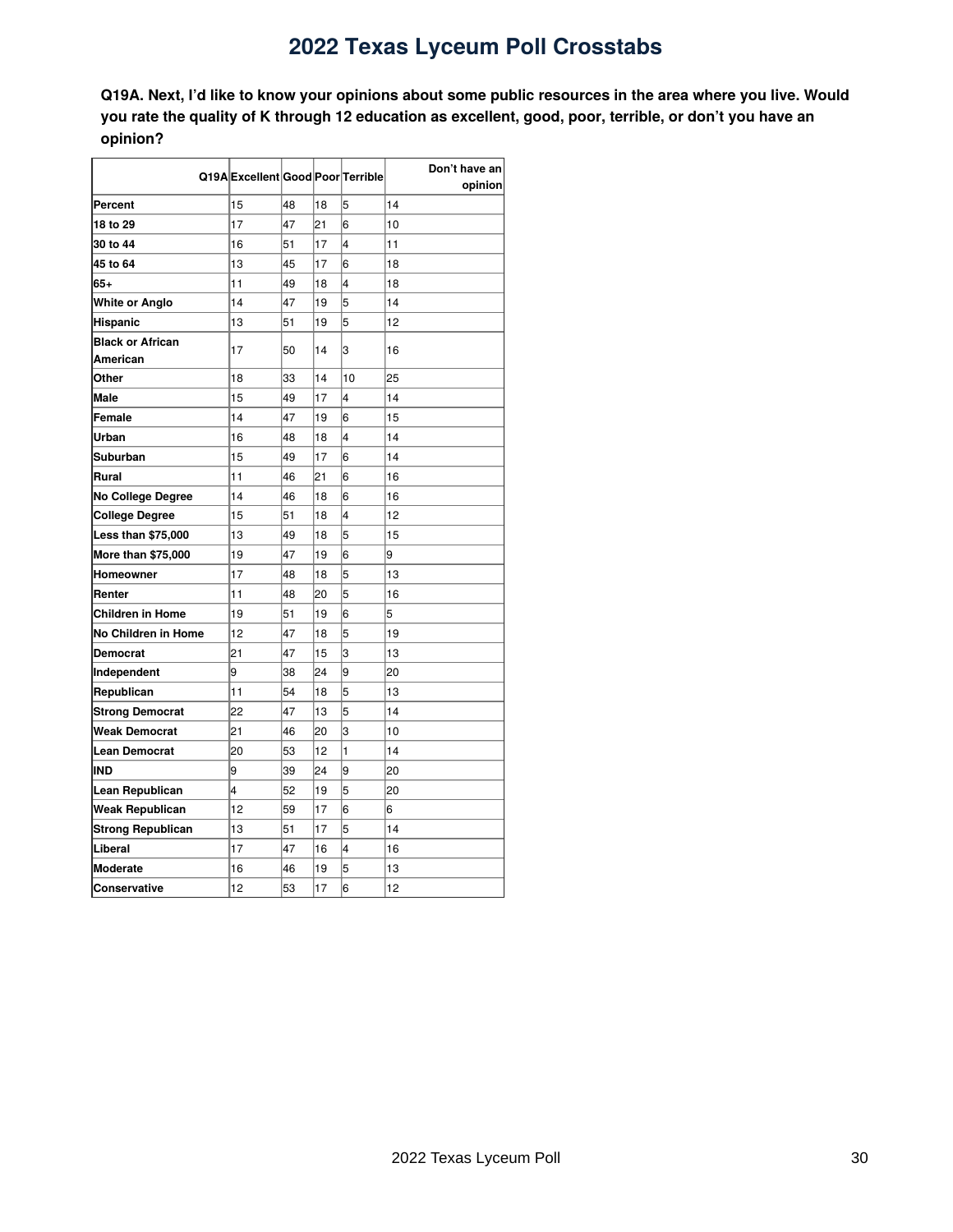### <span id="page-30-0"></span>**Q19B. How about local options for attending colleges and universities?**

| Q19B Excellent Good Poor Terrible          |    |    |    |                | Don't have an  |
|--------------------------------------------|----|----|----|----------------|----------------|
|                                            |    |    |    |                | opinion        |
| Percent                                    | 22 | 54 | 12 | 4              | 9              |
| 18 to 29                                   | 22 | 48 | 15 | $\overline{7}$ | 8              |
| 30 to 44                                   | 23 | 55 | 14 | 3              | 5              |
| 45 to 64                                   | 21 | 56 | 10 | 3              | 9              |
| 65+                                        | 23 | 55 | 8  | $\overline{c}$ | 13             |
| White or Anglo                             | 28 | 48 | 11 | 3              | 10             |
| Hispanic                                   | 17 | 59 | 15 | $\overline{c}$ | 6              |
| <b>Black or African</b><br><b>American</b> | 21 | 56 | 9  | 3              | 11             |
| Other                                      | 14 | 54 | 7  | 15             | 10             |
| Male                                       | 24 | 52 | 11 | 4              | 8              |
| Female                                     | 20 | 55 | 12 | 3              | 9              |
| Urban                                      | 24 | 53 | 13 | 3              | 8              |
| Suburban                                   | 23 | 54 | 10 | 5              | 9              |
| Rural                                      | 17 | 55 | 15 | 3              | 9              |
| No College Degree                          | 18 | 53 | 13 | 5              | 11             |
| College Degree                             | 27 | 55 | 11 | $\overline{2}$ | 5              |
| <b>Less than \$75,000</b>                  | 18 | 55 | 14 | $\overline{4}$ | 9              |
| More than \$75,000                         | 32 | 53 | 10 | 3              | 2              |
| Homeowner                                  | 25 | 53 | 12 | 4              | 6              |
| Renter                                     | 18 | 55 | 13 | 3              | 11             |
| Children in Home                           | 23 | 53 | 16 | 2              | 5              |
| No Children in Home                        | 21 | 54 | 10 | 4              | 10             |
| Democrat                                   | 23 | 53 | 13 | 3              | 8              |
| Independent                                | 17 | 49 | 15 | 5              | 13             |
| Republican                                 | 23 | 57 | 10 | 3              | $\overline{7}$ |
| <b>Strong Democrat</b>                     | 24 | 51 | 15 | $\overline{c}$ | 8              |
| <b>Weak Democrat</b>                       | 20 | 56 | 10 | 6              | 8              |
| <b>Lean Democrat</b>                       | 30 | 52 | 8  | $\mathbf{1}$   | 9              |
| IND                                        | 17 | 50 | 15 | 5              | 13             |
| Lean Republican                            | 26 | 53 | 12 | $\overline{0}$ | 10             |
| <b>Weak Republican</b>                     | 19 | 61 | 12 | 5              | 4              |
| <b>Strong Republican</b>                   | 25 | 56 | 8  | $\overline{4}$ | 7              |
| Liberal                                    | 22 | 53 | 16 | 1              | 9              |
| <b>Moderate</b>                            | 21 | 54 | 13 | 5              | 8              |
| Conservative                               | 26 | 55 | 8  | 3              | 7              |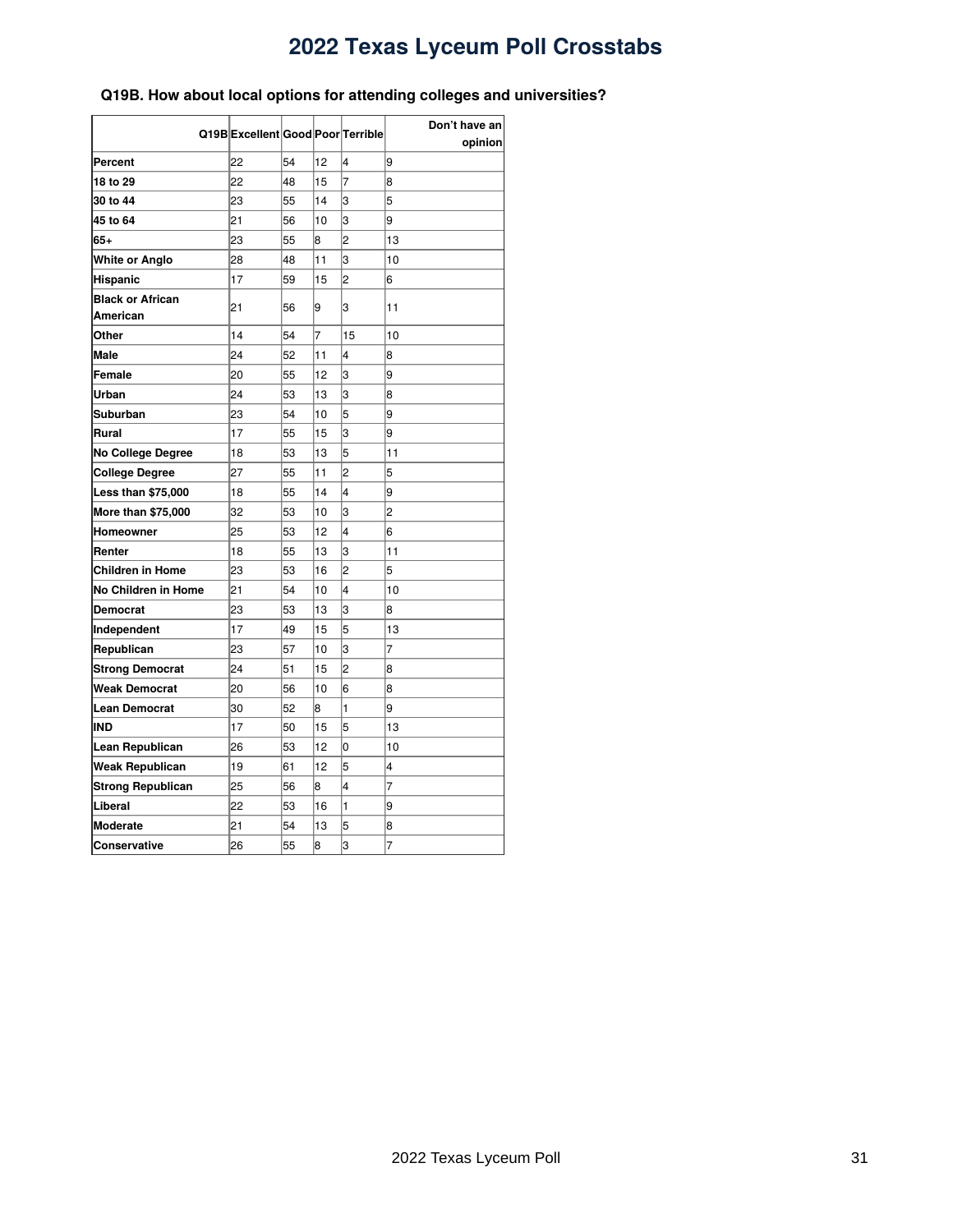### <span id="page-31-0"></span>**Q19C. How about the quality of the water in the rivers, lakes, or coastal areas?**

|                           | Q19CExcellent Good Poor Terrible |    |    |                | Don't have an<br>opinion |
|---------------------------|----------------------------------|----|----|----------------|--------------------------|
| Percent                   | 12                               | 49 | 23 | 6              | 10                       |
| 18 to 29                  | 14                               | 45 | 30 | 5              | 6                        |
| 30 to 44                  | 16                               | 48 | 22 | 5              | 9                        |
| 45 to 64                  | 9                                | 49 | 22 | 8              | 12                       |
| 65+                       | 10                               | 57 | 18 | 4              | 12                       |
| White or Anglo            | 14                               | 51 | 20 | 5              | 10                       |
| Hispanic                  | 10                               | 47 | 28 | 6              | 9                        |
| <b>Black or African</b>   |                                  |    |    |                |                          |
| American                  | 12                               | 46 | 23 | 4              | 15                       |
| Other                     | 12                               | 55 | 17 | 14             | $\overline{c}$           |
| <b>Male</b>               | 16                               | 48 | 24 | 4              | 8                        |
| Female                    | 8                                | 51 | 22 | 7              | 11                       |
| Urban                     | 13                               | 46 | 25 | 7              | 9                        |
| Suburban                  | 12                               | 52 | 22 | 5              | 9                        |
| Rural                     | 10                               | 50 | 23 | 7              | 11                       |
| No College Degree         | 9                                | 47 | 26 | $\overline{7}$ | 12                       |
| <b>College Degree</b>     | 17                               | 53 | 19 | 5              | $\overline{7}$           |
| <b>Less than \$75,000</b> | 12                               | 46 | 25 | 7              | 11                       |
| More than \$75,000        | 15                               | 58 | 18 | 4              | 5                        |
| Homeowner                 | 13                               | 54 | 20 | 5              | 8                        |
| Renter                    | 10                               | 44 | 26 | 8              | 12                       |
| Children in Home          | 15                               | 50 | 22 | 7              | 7                        |
| No Children in Home       | 11                               | 50 | 23 | 5              | 11                       |
| Democrat                  | 14                               | 48 | 21 | 6              | 11                       |
| Independent               | 8                                | 44 | 27 | 8              | 13                       |
| Republican                | 13                               | 54 | 22 | 4              | 7                        |
| <b>Strong Democrat</b>    | 18                               | 47 | 20 | 5              | 10                       |
| Weak Democrat             | 10                               | 50 | 22 | 7              | 11                       |
| <b>Lean Democrat</b>      | 9                                | 45 | 24 | 9              | 14                       |
| <b>IND</b>                | 8                                | 44 | 27 | 8              | 13                       |
| Lean Republican           | 10                               | 57 | 24 | $\overline{4}$ | 5                        |
| <b>Weak Republican</b>    | 16                               | 52 | 23 | 4              | 5                        |
| <b>Strong Republican</b>  | 12                               | 54 | 21 | 4              | 9                        |
| Liberal                   | 9                                | 48 | 25 | 9              | 10                       |
| <b>Moderate</b>           | 13                               | 45 | 24 | 5              | 12                       |
| Conservative              | 14                               | 56 | 20 | 4              | 6                        |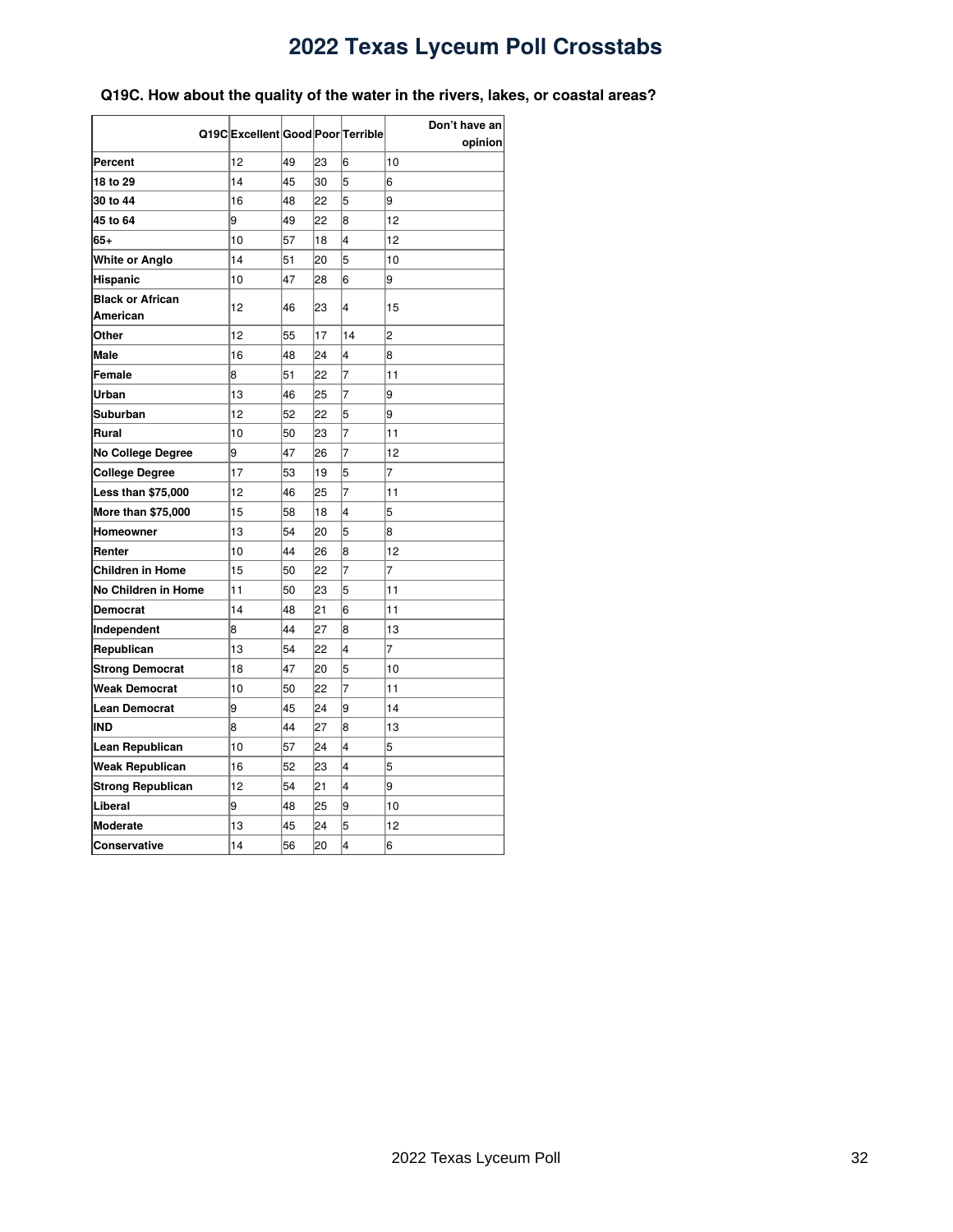### <span id="page-32-0"></span>**Q19D. How about the availability of open spaces like public parks and other natural settings?**

|                           | Q19D Excellent Good Poor Terrible |    |    |                | Don't have an  |
|---------------------------|-----------------------------------|----|----|----------------|----------------|
|                           |                                   |    |    |                | opinion        |
| Percent                   | 24                                | 53 | 15 | 3              | 5<br>6         |
| 18 to 29                  | 24                                | 49 | 19 | $\overline{c}$ |                |
| 30 to 44                  | 27                                | 54 | 13 | 4              | 3              |
| 45 to 64                  | 20                                | 52 | 18 | 3              | 6              |
| $65+$                     | 23                                | 59 | 10 | 3              | 6              |
| White or Anglo            | 26                                | 53 | 15 | $\overline{c}$ | 4              |
| Hispanic                  | 20                                | 55 | 18 | $\overline{c}$ | 5              |
| <b>Black or African</b>   | 21                                | 55 | 13 | 3              | 8              |
| American                  |                                   |    |    |                |                |
| Other                     | 32                                | 40 | 9  | 8              | 12             |
| Male                      | 26                                | 52 | 16 | 3              | 4              |
| Female                    | 21                                | 54 | 15 | 3              | $\overline{7}$ |
| Urban                     | 24                                | 52 | 17 | $\overline{c}$ | 5              |
| Suburban                  | 26                                | 52 | 14 | 3              | 5              |
| Rural                     | 18                                | 56 | 17 | 4              | 6              |
| No College Degree         | 21                                | 54 | 17 | 3              | 6              |
| <b>College Degree</b>     | 28                                | 53 | 13 | 2              | 5              |
| <b>Less than \$75,000</b> | 21                                | 54 | 17 | 4              | 5              |
| More than \$75,000        | 32                                | 51 | 14 | 1              | 2              |
| Homeowner                 | 27                                | 53 | 14 | 2              | 3              |
| Renter                    | 20                                | 52 | 17 | 3              | 8              |
| <b>Children in Home</b>   | 27                                | 52 | 17 | 1              | 3              |
| No Children in Home       | 22                                | 54 | 15 | 3              | 6              |
| <b>Democrat</b>           | 26                                | 51 | 15 | 3              | 5              |
| Independent               | 21                                | 48 | 19 | 4              | 9              |
| Republican                | 23                                | 58 | 14 | $\overline{2}$ | 3              |
| <b>Strong Democrat</b>    | 28                                | 49 | 15 | 4              | 4              |
| Weak Democrat             | 23                                | 52 | 16 | 2              | 8              |
| <b>Lean Democrat</b>      | 25                                | 56 | 12 | 2              | 5              |
| IND                       | 21                                | 48 | 19 | 3              | 8              |
| Lean Republican           | 29                                | 57 | 9  | 3              | $\overline{c}$ |
| <b>Weak Republican</b>    | 17                                | 60 | 17 | 3              | $\overline{c}$ |
| <b>Strong Republican</b>  | 24                                | 57 | 14 | 1              | 4              |
| Liberal                   | 23                                | 51 | 14 | 5              | 8              |
| <b>Moderate</b>           | 22                                | 52 | 20 | $\overline{c}$ | 3              |
| Conservative              | 26                                | 57 | 11 | $\mathbf{1}$   | 4              |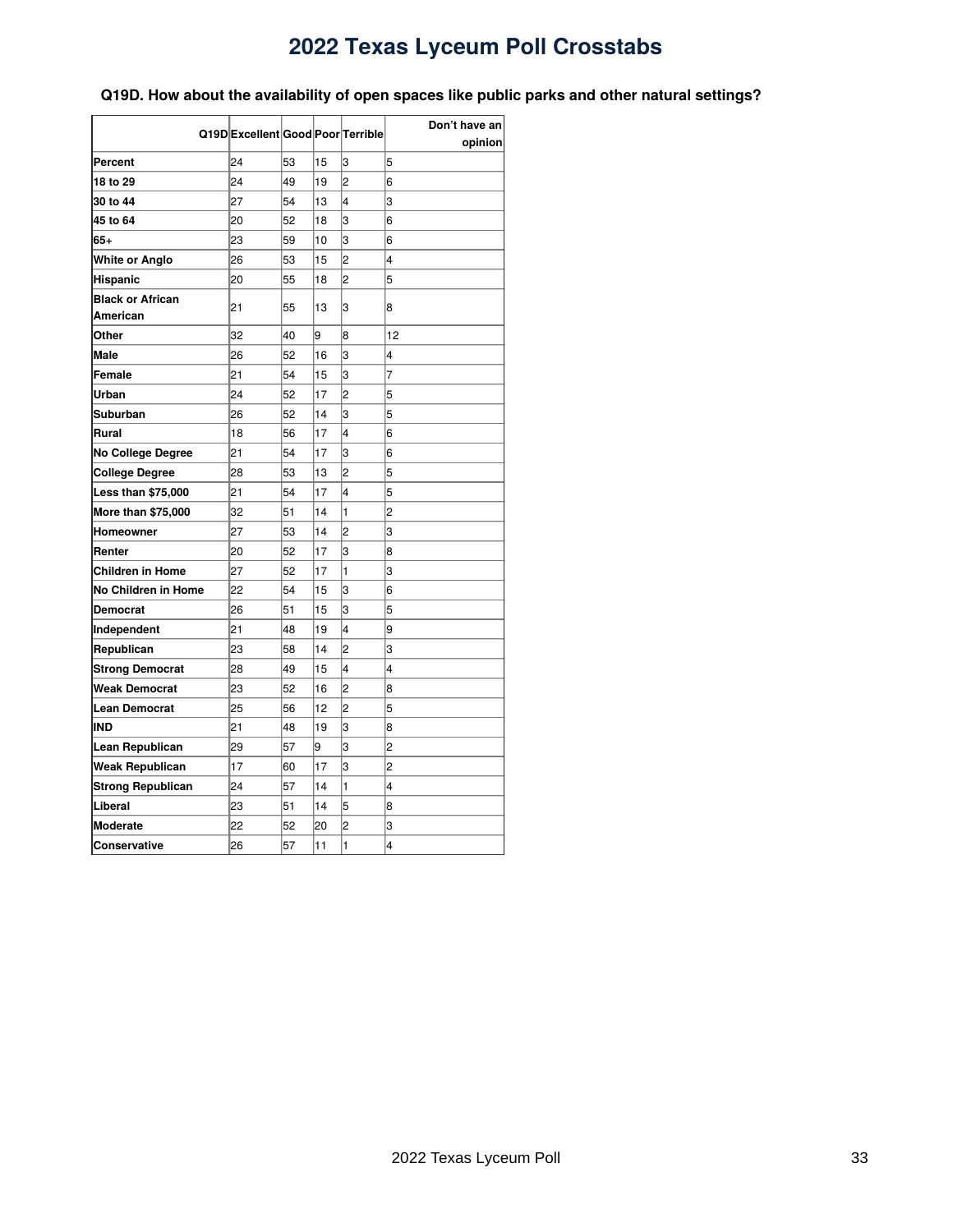<span id="page-33-0"></span>Q20A. Next, I'd like to know your opinions about the infrastructure in the area where you live. Would you **rate the quality of the roads as excellent, good, poor, terrible, or don't you have an opinion?**

|                           |                                   |    |    |    | Don't have an  |
|---------------------------|-----------------------------------|----|----|----|----------------|
|                           | Q20A Excellent Good Poor Terrible |    |    |    | opinion        |
| Percent                   | 8                                 | 49 | 30 | 11 | $\overline{c}$ |
| 18 to 29                  | 9                                 | 48 | 30 | 11 | 3              |
| 30 to 44                  | 11                                | 47 | 29 | 11 | $\overline{c}$ |
| 45 to 64                  | 6                                 | 47 | 32 | 12 | 3              |
| 65+                       | 6                                 | 57 | 26 | 8  | $\overline{c}$ |
| White or Anglo            | 8                                 | 53 | 27 | 10 | $\overline{c}$ |
| Hispanic                  | $\overline{7}$                    | 49 | 32 | 10 | 3              |
| <b>Black or African</b>   | 9                                 |    | 30 |    | 4              |
| American                  |                                   | 42 |    | 14 |                |
| Other                     | 15                                | 41 | 31 | 11 | $\overline{2}$ |
| <b>Male</b>               | 10                                | 53 | 25 | 9  | $\overline{c}$ |
| Female                    | 7                                 | 45 | 34 | 12 | $\overline{c}$ |
| Urban                     | 11                                | 49 | 28 | 10 | 3              |
| Suburban                  | 8                                 | 51 | 29 | 11 | $\overline{c}$ |
| Rural                     | 5                                 | 46 | 35 | 11 | 3              |
| <b>No College Degree</b>  | 6                                 | 45 | 34 | 12 | 3              |
| College Degree            | 12                                | 55 | 24 | 8  | 1              |
| <b>Less than \$75,000</b> | 6                                 | 48 | 31 | 12 | 3              |
| More than \$75,000        | 12                                | 54 | 25 | 7  | 1              |
| Homeowner                 | 10                                | 52 | 28 | 8  | $\overline{c}$ |
| Renter                    | 6                                 | 46 | 29 | 16 | 3              |
| Children in Home          | 13                                | 50 | 25 | 11 | 1              |
| No Children in Home       | 6                                 | 49 | 32 | 10 | 3              |
| <b>Democrat</b>           | 9                                 | 48 | 30 | 10 | 3              |
| Independent               | 7                                 | 44 | 31 | 16 | $\overline{c}$ |
| Republican                | 8                                 | 53 | 28 | 9  | $\overline{c}$ |
| <b>Strong Democrat</b>    | 10                                | 46 | 31 | 11 | $\overline{c}$ |
| Weak Democrat             | 7                                 | 54 | 28 | 5  | 6              |
| <b>Lean Democrat</b>      | 11                                | 42 | 33 | 13 | O              |
| IND                       | 7                                 | 45 | 31 | 16 | 2              |
| Lean Republican           | 9                                 | 57 | 24 | 10 | 0              |
| Weak Republican           | 7                                 | 49 | 32 | 9  | 3              |
| <b>Strong Republican</b>  | 9                                 | 53 | 27 | 9  | $\overline{c}$ |
| Liberal                   | 9                                 | 48 | 27 | 13 | 3              |
| <b>Moderate</b>           | 8                                 | 48 | 28 | 12 | 3              |
| Conservative              | 8                                 | 53 | 30 | 8  | 1              |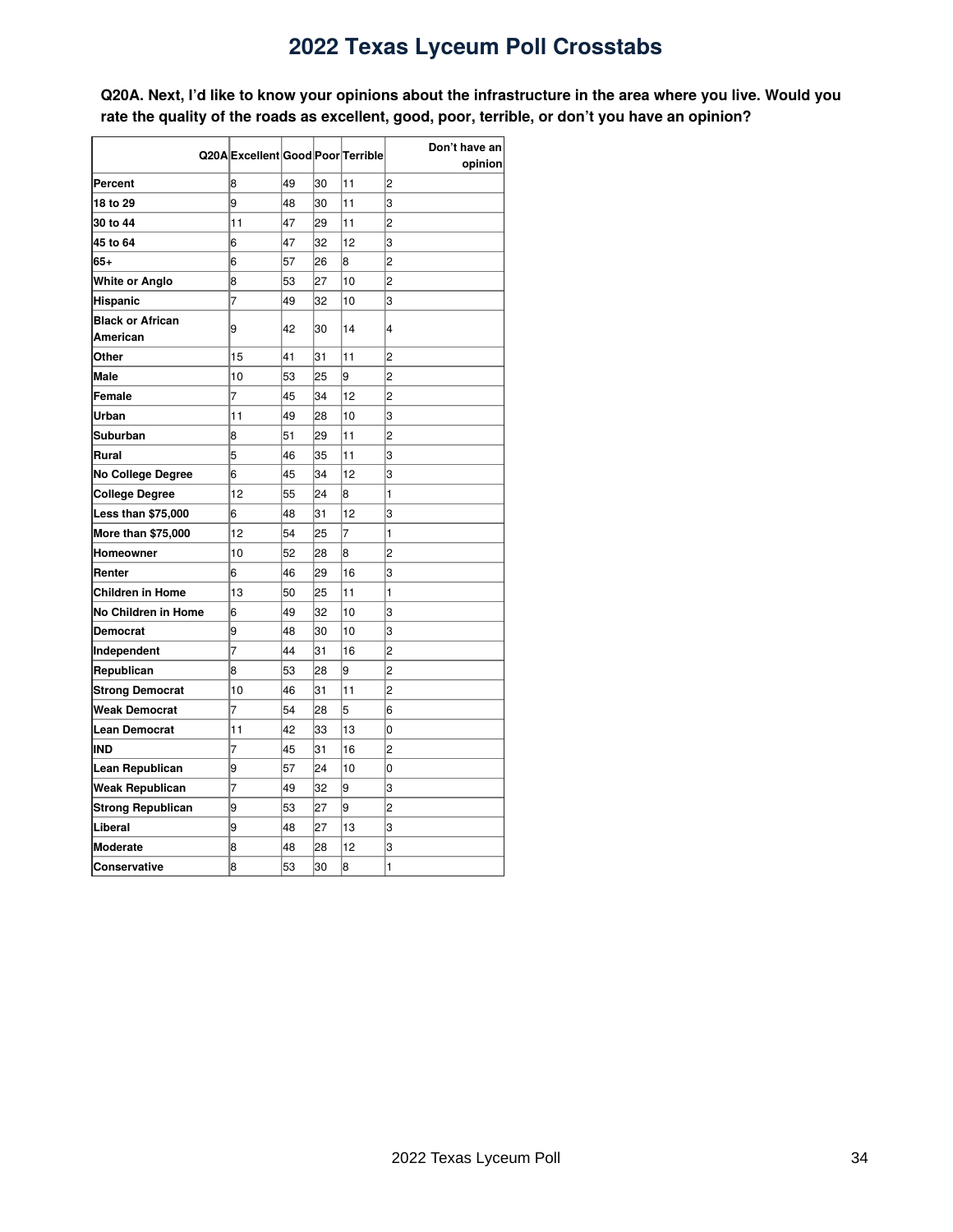### <span id="page-34-0"></span>**Q20B. How about the cost and reliability of your electricity?**

|                                     | Q20B Excellent Good Poor Terrible |    |    |                | Don't have an  |
|-------------------------------------|-----------------------------------|----|----|----------------|----------------|
|                                     |                                   |    |    |                | opinion        |
| Percent                             | 13                                | 54 | 23 | 8              | 3              |
| 18 to 29                            | 13                                | 58 | 21 | 5              | 3              |
| 30 to 44                            | 14                                | 51 | 25 | 8              | 1              |
| 45 to 64                            | 9                                 | 51 | 26 | l9             | 5              |
| 65+                                 | 16                                | 57 | 17 | 8              | 3              |
| <b>White or Anglo</b>               | 15                                | 57 | 21 | 5              | 3              |
| Hispanic                            | 10                                | 52 | 25 | 9              | 3              |
| <b>Black or African</b><br>American | 14                                | 44 | 28 | 10             | 4              |
| Other                               | 12                                | 58 | 15 | 14             | $\overline{c}$ |
| Male                                | 16                                | 54 | 20 | 7              | 3              |
| Female                              | 10                                | 53 | 26 | 9              | 3              |
| Urban                               | 15                                | 52 | 22 | 8              | 3              |
| Suburban                            | 12                                | 55 | 22 | 8              | 3              |
| Rural                               | 11                                | 54 | 25 | 7              | 4              |
| <b>No College Degree</b>            | 9                                 | 55 | 23 | 9              | 4              |
| <b>College Degree</b>               | 17                                | 51 | 23 | 6              | 2              |
| <b>Less than \$75,000</b>           | 11                                | 53 | 24 | 9              | 3              |
| More than \$75,000                  | 18                                | 55 | 20 | 5              | 2              |
| Homeowner                           | 14                                | 56 | 23 | 6              | 2              |
| Renter                              | 11                                | 51 | 23 | 12             | 3              |
| <b>Children in Home</b>             | 14                                | 54 | 24 | $\overline{7}$ | 1              |
| No Children in Home                 | 12                                | 53 | 22 | 9              | 4              |
| Democrat                            | 13                                | 50 | 24 | 8              | 4              |
| Independent                         | 7                                 | 53 | 26 | 11             | 2              |
| Republican                          | 15                                | 57 | 20 | 6              | 3              |
| <b>Strong Democrat</b>              | 15                                | 48 | 28 | 8              | 1              |
| <b>Weak Democrat</b>                | 11                                | 56 | 17 | 8              | 8              |
| <b>Lean Democrat</b>                | 12                                | 44 | 28 | 11             | 5              |
| IND                                 | 7                                 | 54 | 26 | 11             | 2              |
| Lean Republican                     | 19                                | 64 | 7  | 10             | 0              |
| Weak Republican                     | 13                                | 57 | 22 | 5              | 3              |
| <b>Strong Republican</b>            | 15                                | 54 | 23 | 5              | 3              |
| Liberal                             | 16                                | 49 | 19 | 13             | 3              |
| <b>Moderate</b>                     | 11                                | 55 | 22 | 8              | 4              |
| Conservative                        | 14                                | 56 | 22 | $\overline{4}$ | 3              |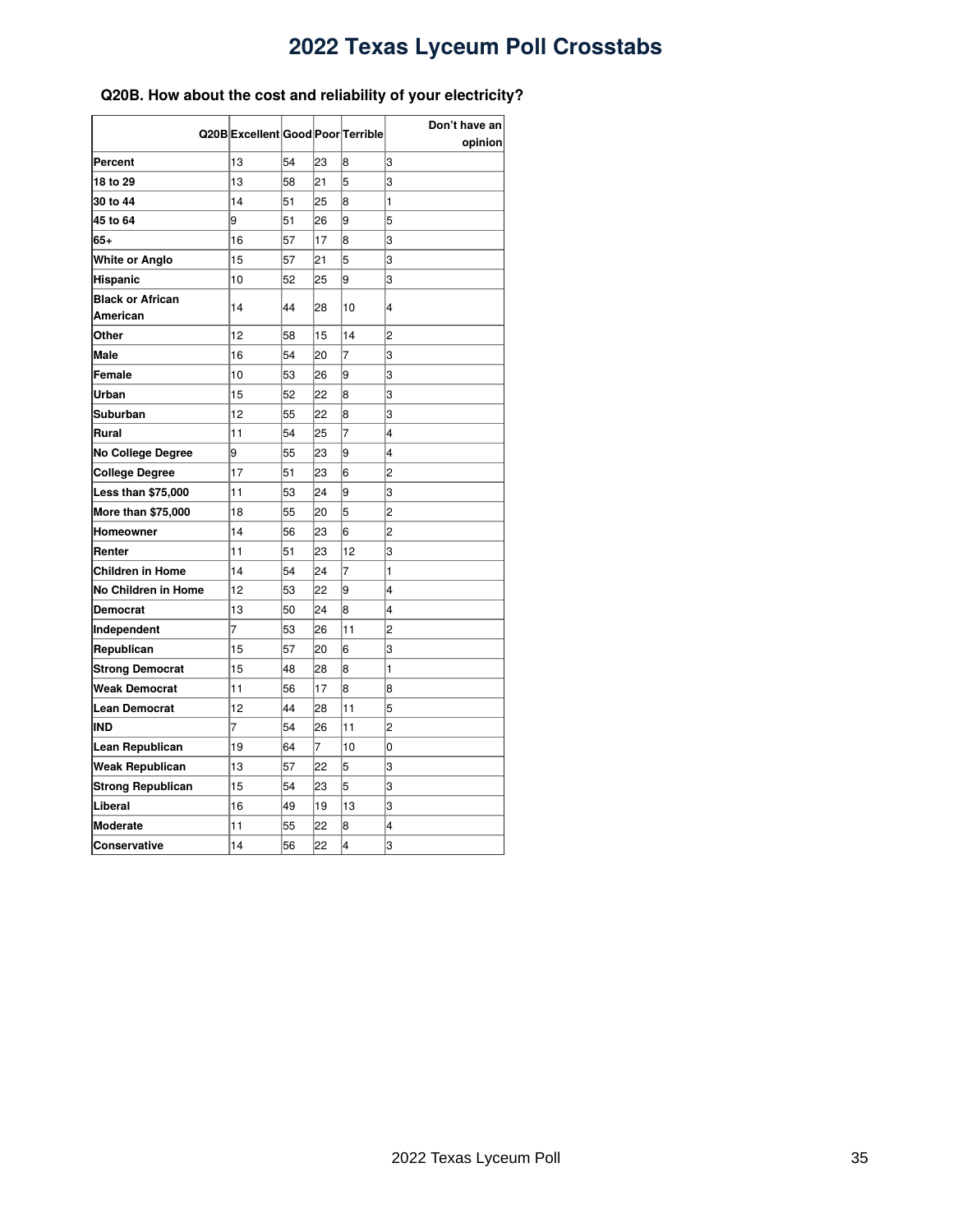### <span id="page-35-0"></span>**Q20C. How about the cost and reliability of your water supply?**

| Q20C Excellent Good Poor Terrible   |    |    |    |                | Don't have an           |  |
|-------------------------------------|----|----|----|----------------|-------------------------|--|
|                                     |    |    |    |                | opinion                 |  |
| Percent                             | 15 | 59 | 16 | 5              | 5                       |  |
| 18 to 29                            | 16 | 61 | 14 | 3              | 5                       |  |
| 30 to 44                            | 17 | 58 | 17 | 6              | $\overline{c}$          |  |
| 45 to 64                            | 11 | 60 | 19 | 5              | 4                       |  |
| 65+                                 | 16 | 59 | 11 | 5              | 9                       |  |
| White or Anglo                      | 19 | 60 | 13 | 4              | 4                       |  |
| Hispanic                            | 12 | 58 | 19 | $\overline{7}$ | 4                       |  |
| <b>Black or African</b><br>American | 10 | 61 | 16 | 3              | 10                      |  |
| Other                               | 16 | 56 | 17 | 7              | 4                       |  |
| <b>Male</b>                         | 18 | 60 | 15 | 3              | 4                       |  |
| Female                              | 11 | 59 | 17 | 7              | 6                       |  |
| Urban                               | 14 | 59 | 16 | 5              | 5                       |  |
| Suburban                            | 17 | 60 | 15 | 4              | 4                       |  |
| Rural                               | 11 | 60 | 16 | 8              | 6                       |  |
| <b>No College Degree</b>            | 10 | 61 | 18 | 6              | 5                       |  |
| <b>College Degree</b>               | 21 | 58 | 13 | 4              | 4                       |  |
| <b>Less than \$75,000</b>           | 10 | 62 | 18 | 5              | 5                       |  |
| More than \$75,000                  | 24 | 56 | 12 | 4              | 3                       |  |
| Homeowner                           | 18 | 59 | 15 | 5              | 4                       |  |
| Renter                              | 11 | 61 | 18 | 6              | 4                       |  |
| <b>Children in Home</b>             | 18 | 59 | 15 | 6              | 3                       |  |
| No Children in Home                 | 13 | 60 | 17 | 5              | 6                       |  |
| Democrat                            | 16 | 57 | 17 | 5              | 6                       |  |
| Independent                         | 9  | 58 | 21 | 7              | 5                       |  |
| Republican                          | 17 | 62 | 12 | 4              | 4                       |  |
| <b>Strong Democrat</b>              | 17 | 56 | 17 | 4              | 5                       |  |
| Weak Democrat                       | 15 | 54 | 16 | 6              | 8                       |  |
| Lean Democrat                       | 13 | 66 | 15 | 3              | $\overline{c}$          |  |
| IND                                 | 9  | 58 | 22 | 7              | 5                       |  |
| Lean Republican                     | 21 | 62 | 9  | 3              | 5                       |  |
| Weak Republican                     | 19 | 57 | 15 | 6              | 3                       |  |
| <b>Strong Republican</b>            | 15 | 66 | 12 | 3              | 4                       |  |
| Liberal                             | 13 | 56 | 18 | 8              | 6                       |  |
| <b>Moderate</b>                     | 14 | 59 | 17 | 5              | 5                       |  |
| Conservative                        | 18 | 61 | 14 | 4              | $\overline{\mathbf{4}}$ |  |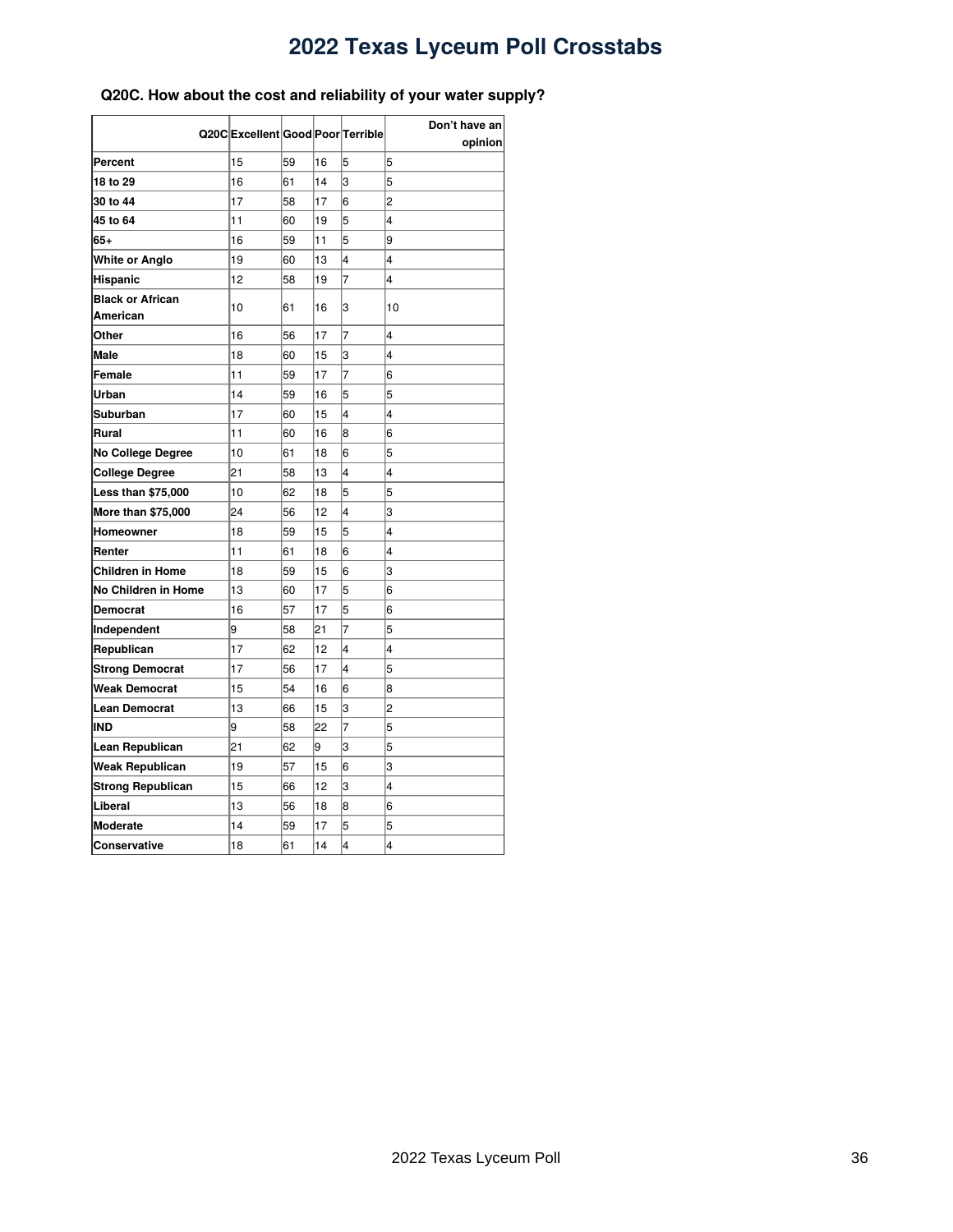### <span id="page-36-0"></span>**Q20D. How about access to high speed internet?**

|                                     |                                   |    |    |    | Don't have an |  |
|-------------------------------------|-----------------------------------|----|----|----|---------------|--|
|                                     | Q20D Excellent Good Poor Terrible |    |    |    | opinion       |  |
| Percent                             | 24                                | 53 | 16 | 5  | 2             |  |
| 18 to 29                            | 25                                | 44 | 24 | 3  | 4             |  |
| 30 to 44                            | 26                                | 52 | 14 | 7  | 1             |  |
| 45 to 64                            | 20                                | 59 | 12 | 6  | 3             |  |
| 65+                                 | 26                                | 53 | 13 | 5  | 3             |  |
| White or Anglo                      | 27                                | 55 | 13 | 3  | 2             |  |
| Hispanic                            | 18                                | 56 | 19 | 5  | 3             |  |
| <b>Black or African</b><br>American | 34                                | 43 | 10 | 11 | 1             |  |
| Other                               | 19                                | 40 | 25 | 10 | 6             |  |
| <b>Male</b>                         | 29                                | 47 | 16 | 6  | 2             |  |
| Female                              | 19                                | 58 | 15 | 5  | 2             |  |
| Urban                               | 25                                | 55 | 16 | 3  | 2             |  |
| Suburban                            | 25                                | 55 | 14 | 4  | 2             |  |
| Rural                               | 20                                | 43 | 21 | 12 | 4             |  |
| No College Degree                   | 21                                | 52 | 17 | 7  | 3             |  |
| <b>College Degree</b>               | 28                                | 54 | 14 | 3  | 1             |  |
| <b>Less than \$75,000</b>           | 22                                | 54 | 16 | 6  | 2             |  |
| <b>More than \$75,000</b>           | 33                                | 49 | 14 | 3  | 1             |  |
| Homeowner                           | 25                                | 54 | 15 | 5  | 2             |  |
| Renter                              | 24                                | 51 | 15 | 7  | 3             |  |
| Children in Home                    | 27                                | 51 | 16 | 4  | 1             |  |
| No Children in Home                 | 23                                | 53 | 16 | 6  | 3             |  |
| Democrat                            | 27                                | 52 | 14 | 5  | 2             |  |
| Independent                         | 14                                | 51 | 20 | 10 | 5             |  |
| Republican                          | 26                                | 54 | 14 | 3  | 2             |  |
| <b>Strong Democrat</b>              | 26                                | 54 | 13 | 6  | 1             |  |
| Weak Democrat                       | 26                                | 53 | 16 | 3  | 3             |  |
| Lean Democrat                       | 35                                | 44 | 15 | 5  | 1             |  |
| IND                                 | 15                                | 51 | 21 | 10 | 4             |  |
| Lean Republican                     | 27                                | 60 | 8  | 3  | 2             |  |
| Weak Republican                     | 26                                | 52 | 16 | 4  | 2             |  |
| <b>Strong Republican</b>            | 26                                | 53 | 16 | 3  | 2             |  |
| Liberal                             | 21                                | 53 | 16 | 7  | 2             |  |
| <b>Moderate</b>                     | 25                                | 51 | 16 | 6  | 3             |  |
| Conservative                        | 28                                | 55 | 13 | 3  | 2             |  |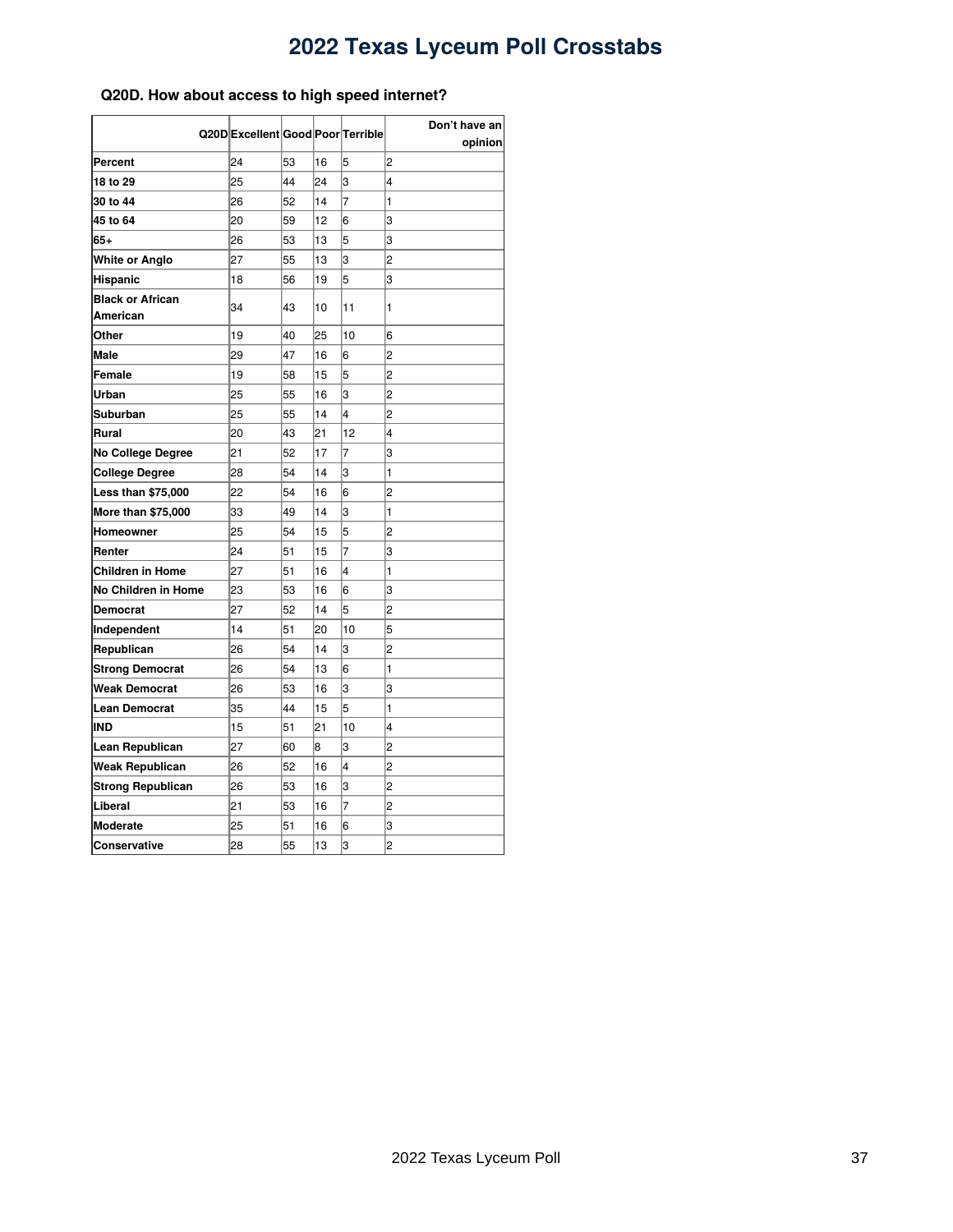### <span id="page-37-0"></span>**Q20E. How about cell phone service?**

|                                     | Q20E Excellent Good Poor Terrible |    |    |                | Don't have an  |
|-------------------------------------|-----------------------------------|----|----|----------------|----------------|
|                                     |                                   |    |    |                | opinion        |
| Percent                             | 24                                | 57 | 13 | 3              | 2              |
| 18 to 29                            | 22                                | 57 | 17 | $\overline{c}$ | $\overline{c}$ |
| 30 to 44                            | 26                                | 52 | 16 | 4              | $\overline{c}$ |
| 45 to 64                            | 21                                | 62 | 12 | 4              | 2              |
| $65+$                               | 28                                | 57 | 7  | $\overline{c}$ | 5              |
| White or Anglo                      | 26                                | 59 | 10 | 3              | 2              |
| Hispanic                            | 20                                | 59 | 17 | 3              | 1              |
| <b>Black or African</b><br>American | 28                                | 56 | 9  | 2              | 4              |
| Other                               | 24                                | 41 | 21 | 4              | 10             |
| <b>Male</b>                         | 28                                | 53 | 14 | 2              | 2              |
| Female                              | 20                                | 61 | 13 | 4              | 2              |
| Urban                               | 25                                | 59 | 11 | 2              | $\overline{c}$ |
| Suburban                            | 25                                | 59 | 11 | 2              | 3              |
| Rural                               | 20                                | 50 | 22 | $\overline{7}$ | 1              |
| <b>No College Degree</b>            | 21                                | 57 | 15 | 4              | 3              |
| College Degree                      | 28                                | 58 | 11 | $\overline{c}$ | 1              |
| Less than \$75,000                  | 22                                | 58 | 14 | 3              | 2              |
| More than \$75,000                  | 32                                | 54 | 12 | $\overline{2}$ | O              |
| Homeowner                           | 24                                | 61 | 11 | 3              | 1              |
| Renter                              | 25                                | 52 | 16 | 3              | 5              |
| <b>Children in Home</b>             | 24                                | 57 | 15 | 3              | 1              |
| No Children in Home                 | 24                                | 57 | 12 | 3              | 3              |
| Democrat                            | 28                                | 55 | 13 | 2              | 2              |
| Independent                         | 13                                | 61 | 15 | 6              | 5              |
| Republican                          | 26                                | 57 | 13 | $\overline{c}$ | $\overline{c}$ |
| <b>Strong Democrat</b>              | 32                                | 56 | 9  | $\overline{c}$ | $\overline{2}$ |
| Weak Democrat                       | 23                                | 56 | 18 | $\overline{2}$ | 1              |
| <b>Lean Democrat</b>                | 30                                | 52 | 10 | 5              | 3              |
| IND                                 | 13                                | 61 | 15 | 5              | 5              |
| Lean Republican                     | 26                                | 58 | 9  | 8              | 0              |
| Weak Republican                     | 23                                | 59 | 14 | 1              | 3              |
| Strong Republican                   | 28                                | 56 | 14 | 1              | 1              |
| Liberal                             | 27                                | 55 | 11 | 3              | 3              |
| <b>Moderate</b>                     | 22                                | 58 | 15 | 3              | 2              |
| Conservative                        | 28                                | 56 | 12 | $\overline{c}$ | $\overline{c}$ |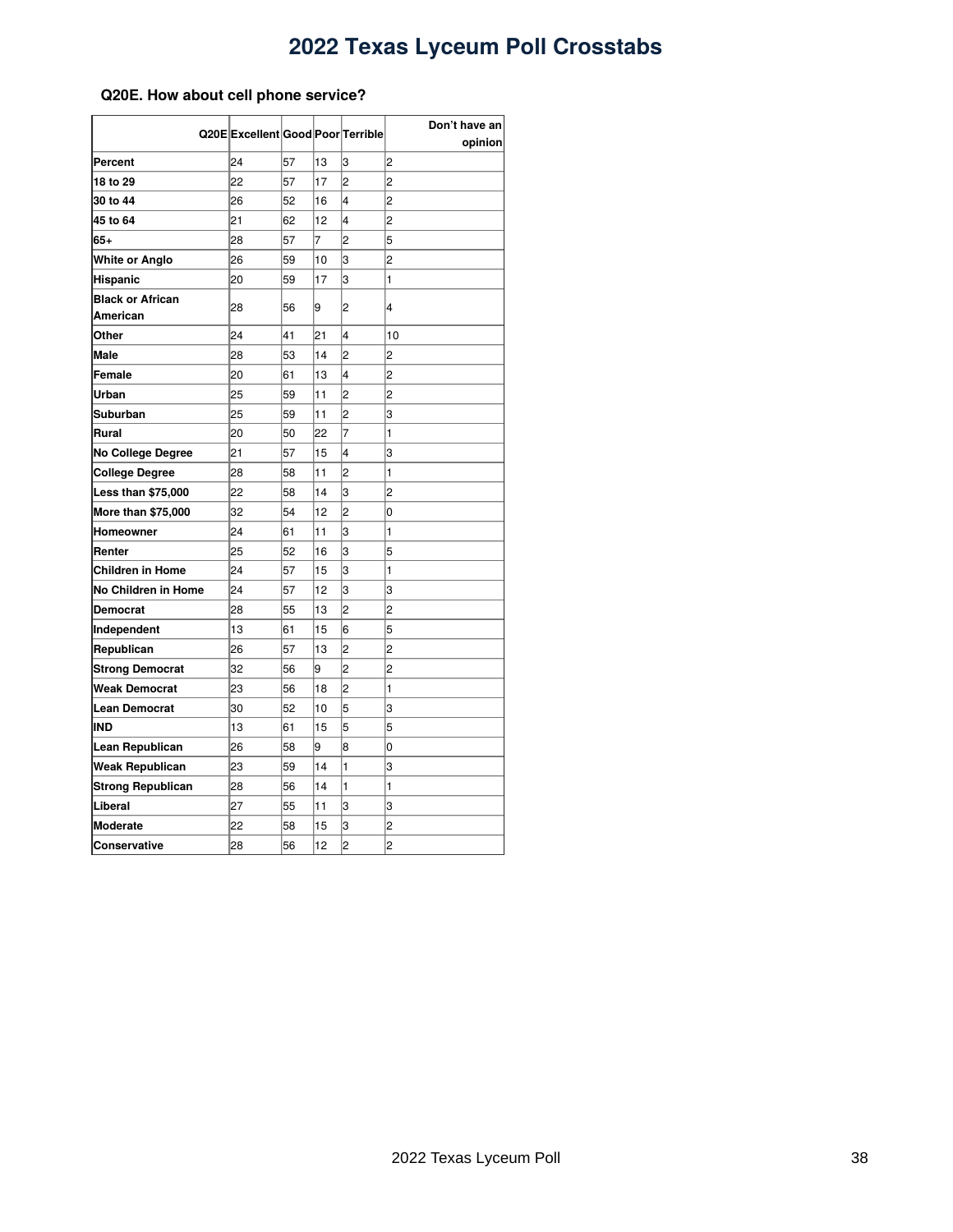### <span id="page-38-0"></span>**Q20F. How about availability of housing?**

|                                     | Q20F Excellent Good Poor Terrible |    |    |                | Don't have an<br>opinion |
|-------------------------------------|-----------------------------------|----|----|----------------|--------------------------|
| Percent                             | 11                                | 46 | 27 | 8              | 8                        |
| 18 to 29                            | 12                                | 43 | 30 | 8              | $\overline{7}$           |
| 30 to 44                            | 11                                | 47 | 30 | 9              | $\overline{2}$           |
| 45 to 64                            | 8                                 | 46 | 27 | 9              | 10                       |
| 65+                                 | 14                                | 48 | 21 | 5              | 12                       |
| White or Anglo                      | 11                                | 51 | 26 | 6              | 6                        |
| Hispanic                            | 8                                 | 46 | 28 | 10             | 8                        |
| <b>Black or African</b><br>American | 13                                | 39 | 32 | 7              | l9                       |
| Other                               | 16                                | 33 | 26 | 11             | 15                       |
| Male                                | 12                                | 47 | 26 | 8              | $\overline{7}$           |
| Female                              | 9                                 | 46 | 29 | 8              | 8                        |
| Urban                               | 11                                | 48 | 26 | $\overline{7}$ | 8                        |
| Suburban                            | 13                                | 45 | 27 | 8              | $\overline{7}$           |
| Rural                               | 5                                 | 47 | 31 | 9              | 8                        |
| No College Degree                   | 9                                 | 42 | 31 | 10             | 8                        |
| <b>College Degree</b>               | 14                                | 52 | 23 | 5              | 6                        |
| <b>Less than \$75,000</b>           | 9                                 | 44 | 30 | 9              | $\overline{7}$           |
| <b>More than \$75,000</b>           | 15                                | 52 | 24 | 5              | 4                        |
| Homeowner                           | 13                                | 50 | 24 | 5              | 8                        |
| Renter                              | 7                                 | 42 | 33 | 13             | 5                        |
| Children in Home                    | 13                                | 44 | 28 | 8              | 6                        |
| No Children in Home                 | 9                                 | 47 | 27 | 8              | 8                        |
| Democrat                            | 13                                | 43 | 27 | 8              | 8                        |
| Independent                         | 6                                 | 44 | 29 | 12             | 9                        |
| Republican                          | 11                                | 50 | 27 | 6              | 6                        |
| <b>Strong Democrat</b>              | 15                                | 45 | 24 | 9              | 7                        |
| Weak Democrat                       | 13                                | 44 | 29 | 5              | 9                        |
| <b>Lean Democrat</b>                | 9                                 | 36 | 36 | 9              | 10                       |
| IND                                 | 6                                 | 44 | 29 | 12             | 8                        |
| Lean Republican                     | 7                                 | 43 | 33 | 7              | 10                       |
| Weak Republican                     | 6                                 | 51 | 32 | 5              | 6                        |
| <b>Strong Republican</b>            | 14                                | 52 | 21 | $\overline{7}$ | 5                        |
| Liberal                             | 13                                | 39 | 26 | 13             | 9                        |
| <b>Moderate</b>                     | 10                                | 45 | 30 | 9              | 6                        |
| Conservative                        | 12                                | 52 | 25 | $\overline{4}$ | 7                        |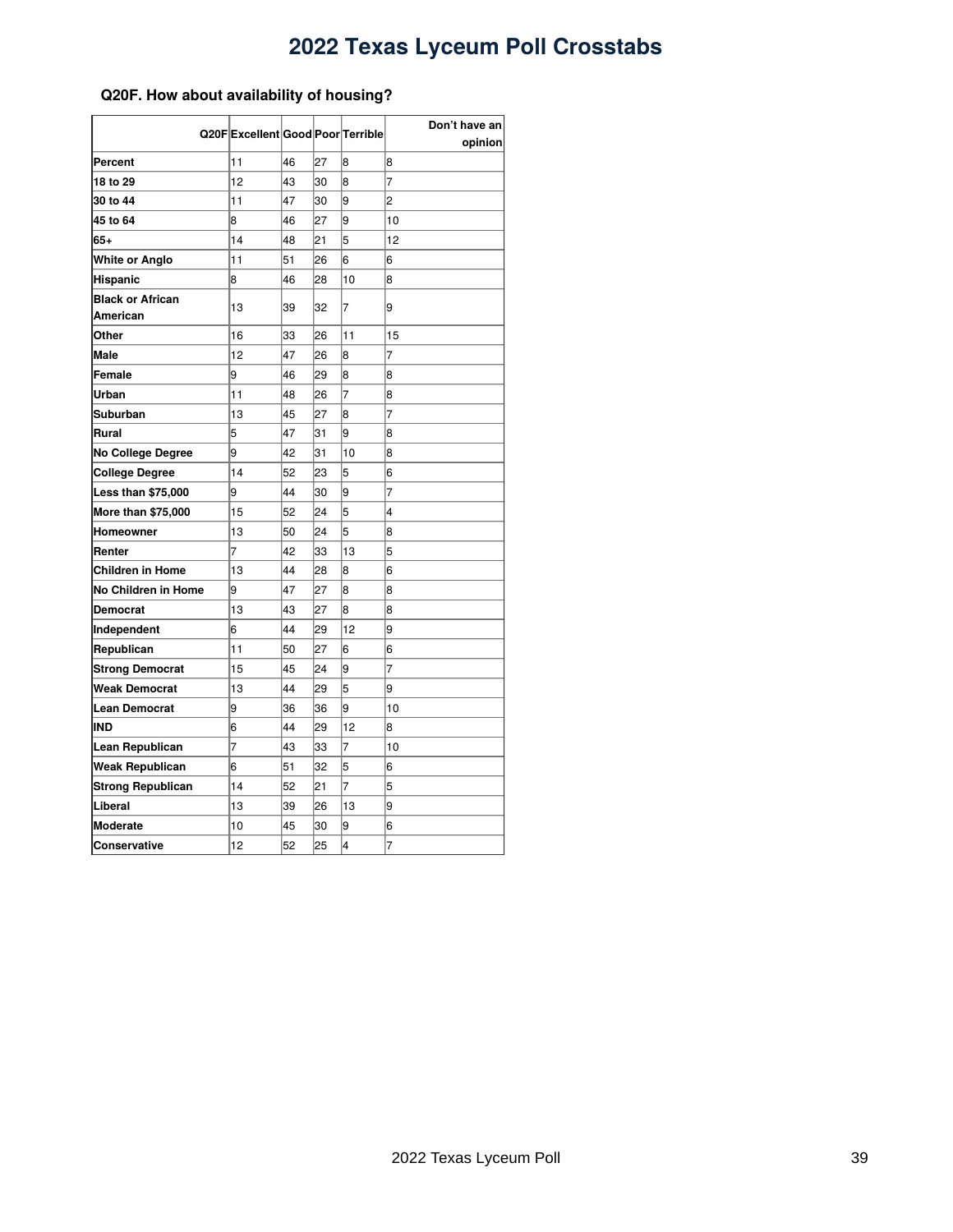|                          |    |    | Q21 Agree Disagree [DON'T KNOW/REFUSED/NA.] |
|--------------------------|----|----|---------------------------------------------|
| Percent                  | 50 | 39 | 10                                          |
| 18 to 29                 | 53 | 32 | 15                                          |
| 30 to 44                 | 62 | 30 | $\overline{7}$                              |
| 45 to 64                 | 50 | 40 | 10                                          |
| 65+                      | 28 | 61 | 10                                          |
| White or Anglo           | 46 | 46 | 7                                           |
| <b>Hispanic</b>          | 51 | 32 | 16                                          |
| <b>Black or African</b>  | 59 | 35 | 6                                           |
| American                 |    |    |                                             |
| Other                    | 50 | 42 | 9                                           |
| <b>Male</b>              | 49 | 42 | 10                                          |
| Female                   | 51 | 37 | 11                                          |
| Urban                    | 57 | 35 | 8                                           |
| Suburban                 | 49 | 38 | 13                                          |
| Rural                    | 40 | 51 | 9                                           |
| <b>No College Degree</b> | 51 | 36 | 12                                          |
| <b>College Degree</b>    | 48 | 45 | $\overline{7}$                              |
| Less than \$75,000       | 54 | 35 | 11                                          |
| More than \$75,000       | 45 | 46 | 9                                           |
| Homeowner                | 43 | 48 | 10                                          |
| Renter                   | 66 | 25 | 9                                           |
| <b>Children in Home</b>  | 61 | 30 | 9                                           |
| No Children in Home      | 45 | 44 | 11                                          |
| <b>Democrat</b>          | 53 | 37 | 10                                          |
| Independent              | 53 | 31 | 16                                          |
| Republican               | 46 | 47 | 8                                           |
| <b>Strong Democrat</b>   | 55 | 38 | $\overline{7}$                              |
| <b>Weak Democrat</b>     | 49 | 37 | 15                                          |
| <b>Lean Democrat</b>     | 57 | 32 | 12                                          |
| IND                      | 53 | 31 | 16                                          |
| Lean Republican          | 35 | 54 | 11                                          |
| <b>Weak Republican</b>   | 50 | 42 | 8                                           |
| <b>Strong Republican</b> | 46 | 47 | 7                                           |
| Liberal                  | 56 | 37 | 6                                           |
| <b>Moderate</b>          | 52 | 37 | 11                                          |
| <b>Conservative</b>      | 44 | 47 | 9                                           |

<span id="page-39-0"></span>Q21. Do you agree or disagree with the following statement: I spend too much of my income on housing.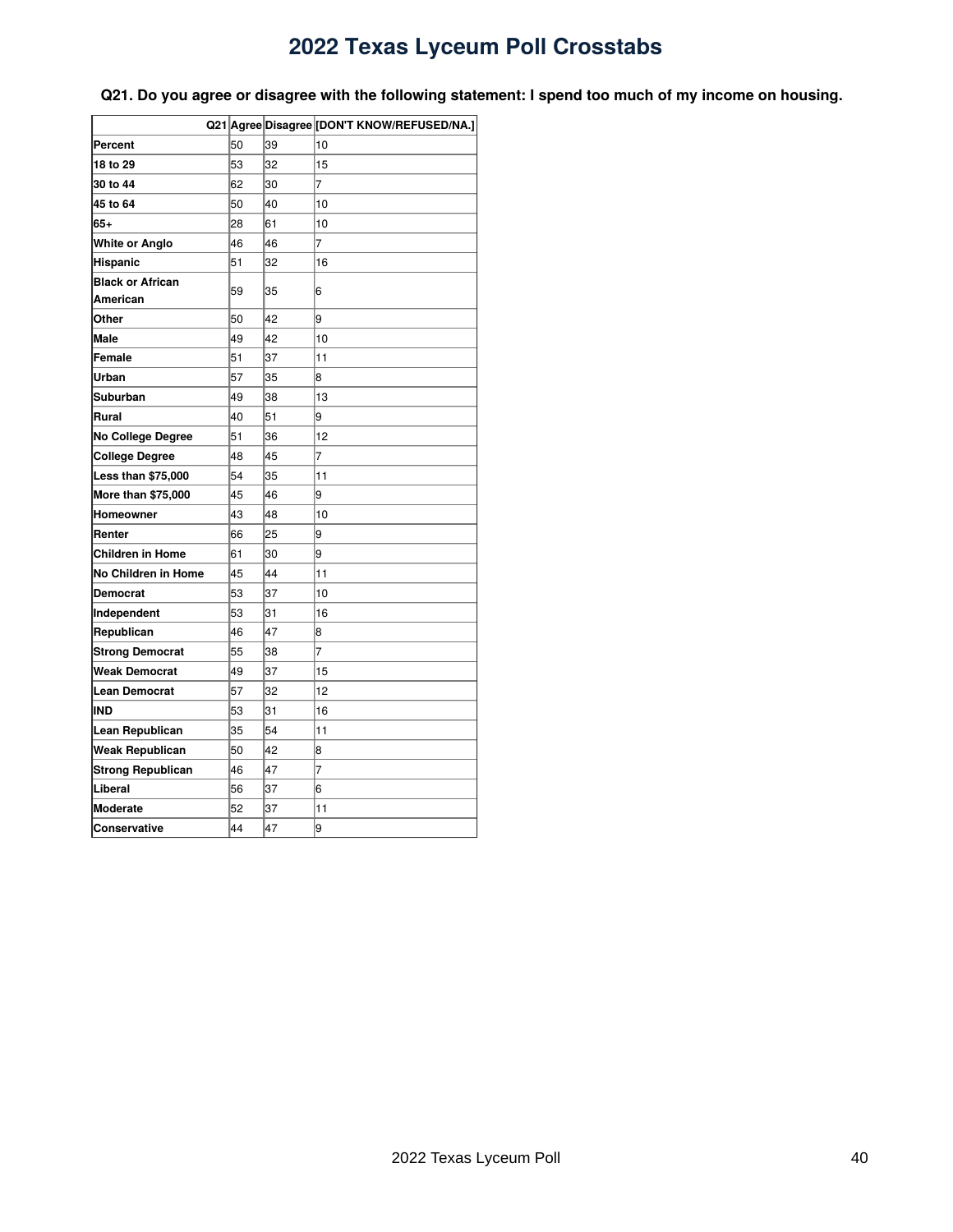<span id="page-40-0"></span>Q22. Would you say that you are satisfied with the quality of roads and highways in Texas, unsatisfied, or **are you in between? Would that be very or just somewhat [satisfied/unsatisfied]?**

|                                     | Very      | Somewhat  | Neither satisfied nor | Somewhat    |                | Very [DON'T KNOW / REFUSED |
|-------------------------------------|-----------|-----------|-----------------------|-------------|----------------|----------------------------|
| Q22                                 | satisfied | satisfied | unsatisfied           | unsatisfied | unsatisfied    | / NA]                      |
| Percent                             | 12        | 39        | 20                    | 18          | 10             | 2                          |
| 18 to 29                            | 10        | 39        | 28                    | 14          | $\overline{7}$ | l2                         |
| 30 to 44                            | 14        | 36        | 17                    | 20          | 11             | l2                         |
| 45 to 64                            | 11        | 41        | 17                    | 19          | 11             |                            |
| 65+                                 | 15        | 38        | 23                    | 15          | $\overline{7}$ | l2                         |
| <b>White or Anglo</b>               | 12        | 40        | 19                    | 18          | 10             |                            |
| Hispanic                            | l9        | 39        | 25                    | 17          | 8              | lз                         |
| <b>Black or African</b><br>American | 21        | 32        | 13                    | 20          | 14             |                            |
| Other                               | 16        | 38        | 19                    | 14          | 10             | Iз                         |
| <b>Male</b>                         | 15        | 43        | 18                    | 14          | 8              | l2                         |
| Female                              | l9        | 34        | 23                    | 21          | 11             | l2                         |
| Urban                               | 16        | 38        | 20                    | 15          | l9             | 1                          |
| Suburban                            | 10        | 40        | 20                    | 18          | l9             | l2                         |
| <b>Rural</b>                        | 10        | 37        | 22                    | 20          | 10             | l2                         |
| No College Degree                   | 10        | 36        | 22                    | 19          | 11             | 2                          |
| <b>College Degree</b>               | 15        | 43        | 18                    | 16          | 7              |                            |
| Less than \$75,000                  | 11        | 36        | 22                    | 18          | 11             | 2                          |
| More than \$75,000                  | 16        | 44        | 15                    | 17          | $\overline{7}$ |                            |
| Homeowner                           | 15        | 42        | 18                    | 17          | $\overline{7}$ |                            |
| Renter                              | 9         | 34        | 24                    | 17          | 14             | 2                          |
| Children in Home                    | 15        | 41        | 18                    | 15          | 10             | l2                         |
| No Children in Home                 | 11        | 38        | 22                    | 19          | 9              | l2                         |
| <b>Democrat</b>                     | 13        | 39        | 19                    | 19          | 9              | H                          |
| Independent                         | 8         | 33        | 26                    | 16          | 13             | l4                         |
| Republican                          | 14        | 41        | 19                    | 17          | 8              | l1                         |
| <b>Strong Democrat</b>              | 16        | 34        | 17                    | 21          | 10             | l1                         |
| <b>Weak Democrat</b>                | 7         | 46        | 19                    | 20          | 6              | 1                          |
| <b>Lean Democrat</b>                | 12        | 42        | 25                    | 12          | l9             | Iо                         |
| IND                                 | l9        | 33        | 26                    | 16          | 13             | l4                         |
| Lean Republican                     | 14        | 44        | 16                    | 17          | 8              |                            |
| <b>Weak Republican</b>              | 11        | 44        | 15                    | 20          | 11             | Iо                         |
| Strong Republican                   | 16        | 39        | 22                    | 15          | $\overline{7}$ |                            |
| Liberal                             | 15        | 32        | 21                    | 20          | 11             |                            |
| Moderate                            | 10        | 43        | 18                    | 17          | 11             |                            |
| Conservative                        | 14        | 40        | 19                    | 18          | 8              |                            |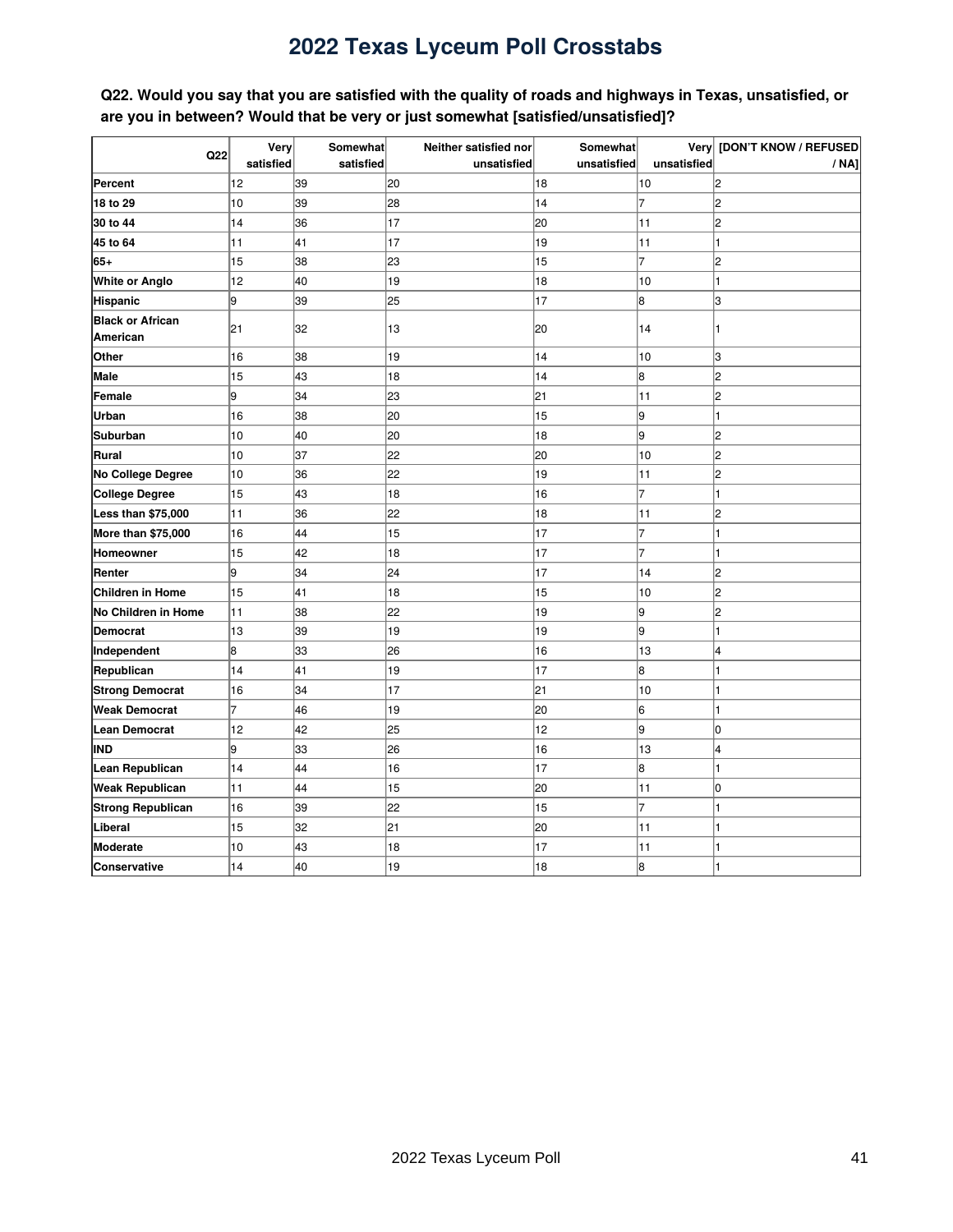### <span id="page-41-0"></span>**Q23. What do you think is the most important issue facing K through 12 public education in Texas? [OPEN-ENDED]**

|                          | Q23 Curriculum | Teacher Quality/Not | Overall        | <b>COVID restrictions in</b> | Politicians/Politics Teacher |                         | Critical race  |
|--------------------------|----------------|---------------------|----------------|------------------------------|------------------------------|-------------------------|----------------|
|                          |                | enough Teachers     | funding        | the schools                  | in schools                   | pay                     | theory         |
| Percent                  | 22             | 18                  | 8              |                              | 5                            | 5                       | 5              |
| 18 to 29                 | 25             | 10                  | 11             | 10                           | 1                            | l6                      | $\overline{2}$ |
| 30 to 44                 | 21             | 20                  | l9             | 17                           | lЗ                           | lз                      | 15             |
| 45 to 64                 | 23             | 20                  | $\overline{7}$ | 5                            | 5                            | 16                      | l6             |
| $65+$                    | 19             | 20                  | 7              | 5                            | l9                           | 4                       | l9             |
| White or Anglo           | 20             | 21                  | 10             | 6                            | 6                            | 6                       | 6              |
| Hispanic                 | 25             | 16                  | $\overline{7}$ | 7                            | 4                            | $\overline{\mathbf{4}}$ | l4             |
| <b>Black or African</b>  | 17             | 17                  | 12             | l9                           | 1                            |                         | 4              |
| American                 |                |                     |                |                              |                              |                         |                |
| Other                    | 30             | 10                  | lо             | 8                            | 4                            | 2                       | 8              |
| Male                     | 22             | 15                  | 11             |                              | 6                            | 5                       | 5              |
| Female                   | 22             | 20                  | 5              |                              | l3                           | 15                      | 5              |
| Urban                    | 23             | 16                  | l9             | l8                           | l2                           | 16                      | lз             |
| <b>Suburban</b>          | 22             | 19                  | 8              | 17                           | l6                           | lз                      | 17             |
| Rural                    | 20             | 19                  | 7              | 5                            | 16                           | 7                       | 6              |
| No College Degree        | 21             | 18                  | 7              | l9                           | lЗ                           | lЗ                      | 5              |
| <b>College Degree</b>    | 23             | 18                  | 10             | 5                            | 6                            | 7                       | l6             |
| Less than \$75,000       | 21             | 19                  | 8              | l9                           | 4                            | 3                       | 5              |
| More than \$75,000       | 27             | 16                  | 8              | 4                            | 6                            | 7                       | 6              |
| Homeowner                | 22             | 19                  | 9              | 6                            | 6                            | 5                       | 6              |
| Renter                   | 24             | 16                  |                | 9                            | 2                            | 4                       | 4              |
| <b>Children in Home</b>  | 27             | 19                  | 8              | 8                            | з                            | 2                       | З              |
| No Children in Home      | 20             | 17                  | 9              | 17                           | 5                            | 6                       | 6              |
| <b>Democrat</b>          | 20             | 18                  | 9              | 10                           | 3                            | 5                       | З              |
| Independent              | 21             | 14                  | 13             | 6                            | 3                            | 4                       | 4              |
| Republican               | 24             | 19                  | 5              | 5                            | 6                            | 5                       | 8              |
| <b>Strong Democrat</b>   | 18             | 17                  | 10             | 10                           | 5                            | 5                       | 5              |
| <b>Weak Democrat</b>     | 21             | 21                  | 6              | 10                           | 2                            | 6                       |                |
| Lean Democrat            | 26             | 18                  | 14             | 10                           | 2                            | 2                       | 2              |
| IND                      | 22             | 14                  | 13             | 5                            | З                            | 4                       | 4              |
| Lean Republican          | 14             | 24                  | 3              | 4                            | l9                           | 9                       | 4              |
| <b>Weak Republican</b>   | 33             | 21                  | 4              | 5                            | 4                            | lЗ                      | 6              |
| <b>Strong Republican</b> | 23             | 17                  | 6              | 6                            | 6                            | 5                       | 11             |
| Liberal                  | 20             | 14                  | 11             | 14                           | 5                            | 6                       | з              |
| Moderate                 | 21             | 19                  | l9             | 6                            | lз                           | 16                      | lз             |
| <b>Conservative</b>      | 25             | 18                  | 6              | 5                            | 6                            | 4                       | 10             |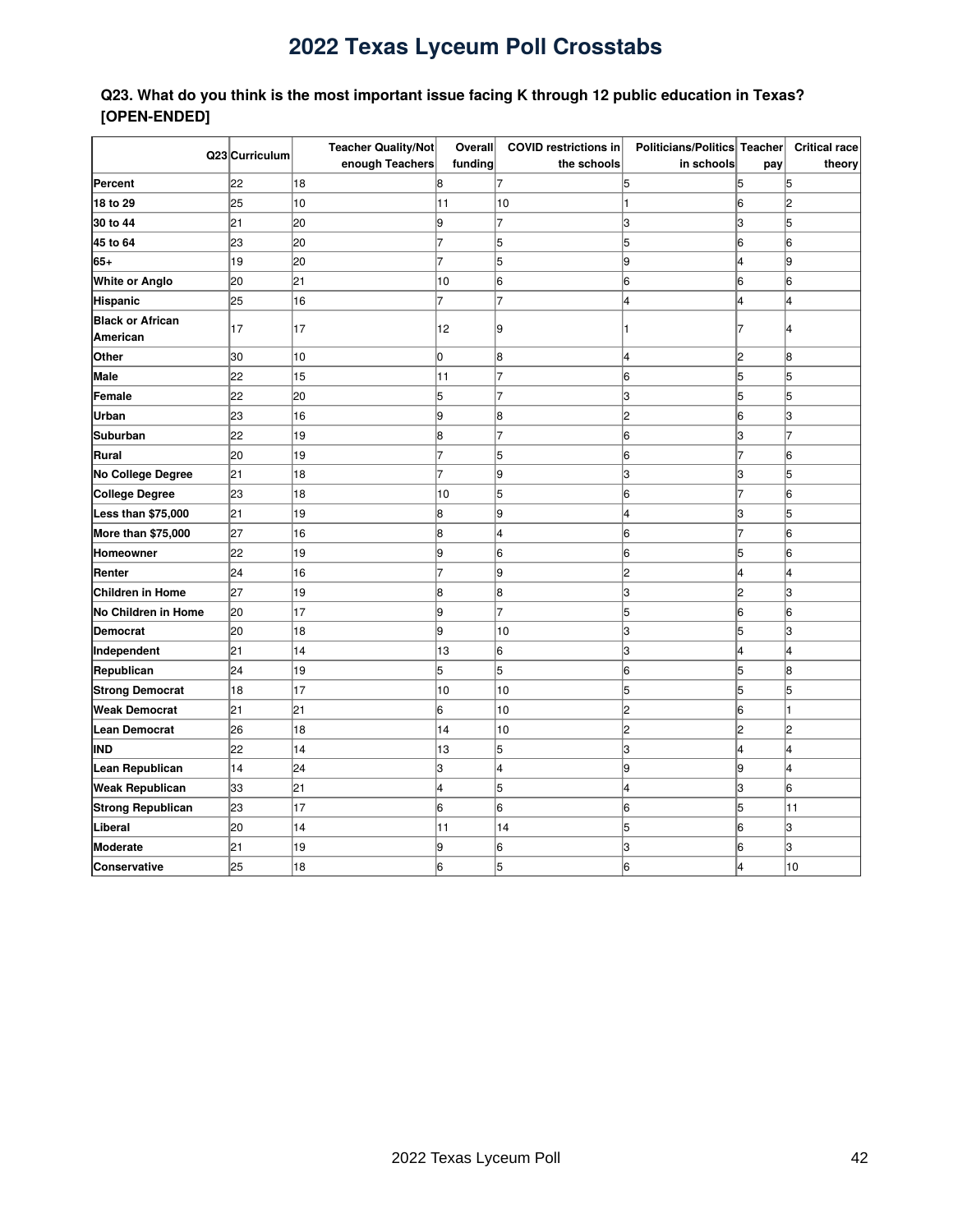### <span id="page-42-0"></span>Q24. Do you think that students attending college get their money's worth for what they spend on higher **education, or do they not receive a fair return on their investment?**

| Q24                      | Students get their money's | Students do not receive a fair return on their | [DON'T KNOW / REFUSED / |
|--------------------------|----------------------------|------------------------------------------------|-------------------------|
|                          | worth                      | investment                                     | NA]                     |
| Percent                  | 24                         | 54                                             | 22                      |
| 18 to 29                 | 27                         | 56                                             | 17                      |
| 30 to 44                 | 24                         | 56                                             | 20                      |
| 45 to 64                 | 23                         | 53                                             | 24                      |
| 65+                      | 23                         | 47                                             | 30                      |
| White or Anglo           | 23                         | 56                                             | 21                      |
| Hispanic                 | 21                         | 54                                             | 25                      |
| <b>Black or African</b>  | 31                         | 46                                             | 23                      |
| American                 |                            |                                                |                         |
| Other                    | 29                         | 53                                             | 18                      |
| Male                     | 25                         | 55                                             | 21                      |
| Female                   | 23                         | 53                                             | 24                      |
| Urban                    | 29                         | 48                                             | 23                      |
| <b>Suburban</b>          | 22                         | 58                                             | 20                      |
| Rural                    | 20                         | 53                                             | 27                      |
| No College Degree        | 17                         | 55                                             | 29                      |
| College Degree           | 34                         | 52                                             | 13                      |
| Less than \$75,000       | 23                         | 53                                             | 24                      |
| More than \$75,000       | 28                         | 56                                             | 17                      |
| Homeowner                | 27                         | 53                                             | 20                      |
| Renter                   | 21                         | 52                                             | 27                      |
| Children in Home         | 29                         | 53                                             | 18                      |
| No Children in Home      | 22                         | 54                                             | 24                      |
| <b>Democrat</b>          | 29                         | 53                                             | 18                      |
| Independent              | 16                         | 51                                             | 33                      |
| Republican               | 23                         | 56                                             | 21                      |
| <b>Strong Democrat</b>   | 35                         | 49                                             | 16                      |
| <b>Weak Democrat</b>     | 21                         | 58                                             | 21                      |
| Lean Democrat            | 27                         | 54                                             | 19                      |
| IND                      | 16                         | 50                                             | 34                      |
| Lean Republican          | 16                         | 59                                             | 25                      |
| <b>Weak Republican</b>   | 29                         | 54                                             | 17                      |
| <b>Strong Republican</b> | 23                         | 56                                             | 22                      |
| Liberal                  | 28                         | 51                                             | 21                      |
| Moderate                 | 26                         | 52                                             | 22                      |
| Conservative             | 22                         | 59                                             | 19                      |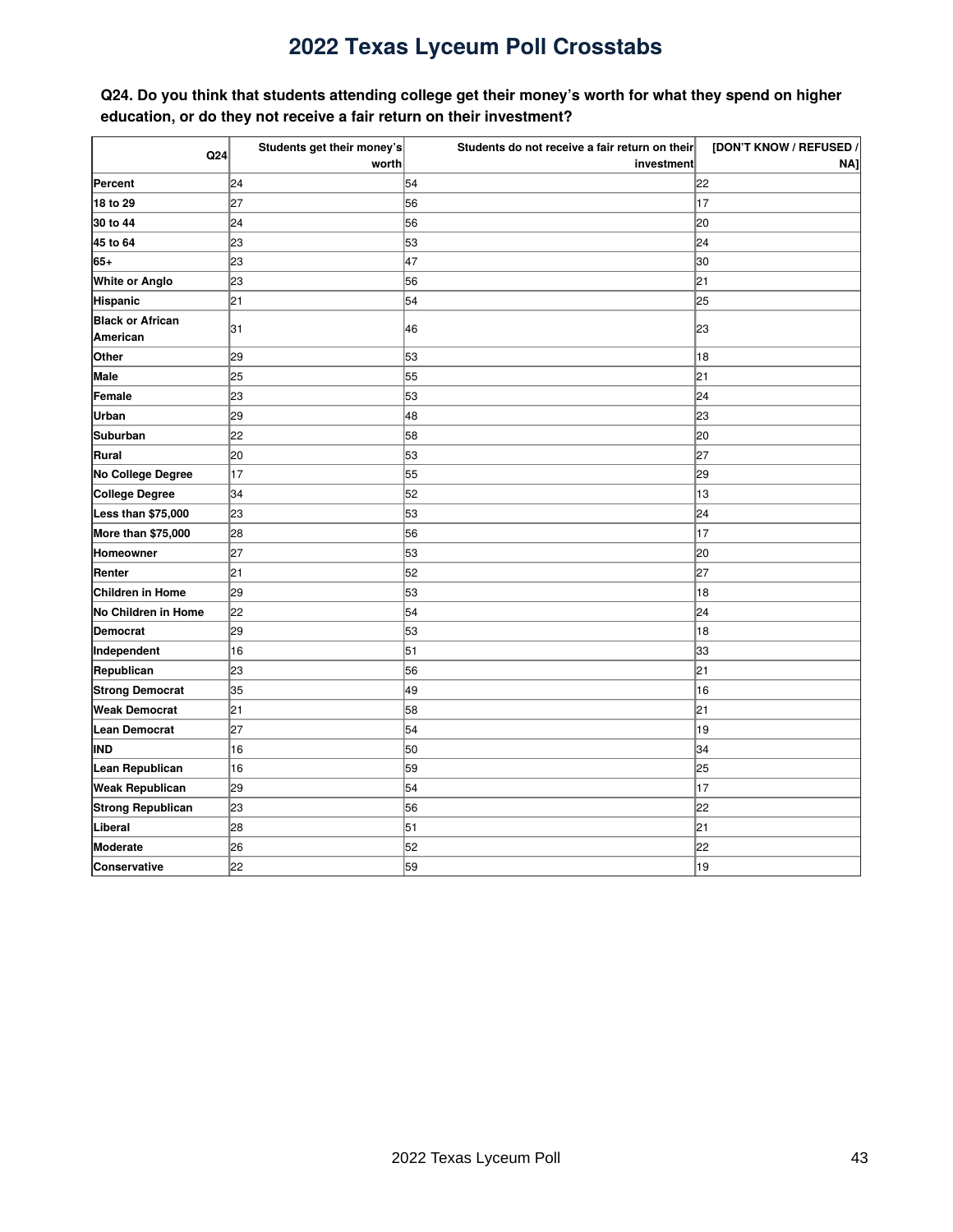<span id="page-43-0"></span>Q25. How important is it that we reduce the number of Texans who do not have health insurance? Very **important, somewhat important, not very important, or not at all important?**

|                                     | Very      | Somewhat  | Not very       | Not at all              | [DON'T KNOW / REFUSED / |
|-------------------------------------|-----------|-----------|----------------|-------------------------|-------------------------|
| Q25                                 | important | important | important      | important               | <b>NAI</b>              |
| Percent                             | 53        | 30        | 6              | З                       | 17                      |
| 18 to 29                            | 42        | 40        | l9             | 5                       | 14                      |
| 30 to 44                            | 57        | 26        | 7              | 3                       | 7                       |
| 45 to 64                            | 58        | 26        | 4              | 3                       | 8                       |
| 65+                                 | 53        | 33        | 6              | 2                       | 16                      |
| <b>White or Anglo</b>               | 51        | 35        | 6              | 3                       | 5                       |
| Hispanic                            | 52        | 29        | 8              | $\overline{c}$          | l9                      |
| <b>Black or African</b><br>American | 67        | 18        | 5              | 4                       | 15                      |
| Other                               | 51        | 30        | 2              | 12                      | 15                      |
| <b>Male</b>                         | 49        | 35        | 5              | 4                       |                         |
| Female                              | 57        | 26        | 7              | 3                       | 7                       |
| Urban                               | 53        | 30        | 7              | 3                       | 18                      |
| <b>Suburban</b>                     | 53        | 31        | 6              | 4                       | 5                       |
| Rural                               | 53        | 28        | 6              | 5                       | 8                       |
| No College Degree                   | 53        | 28        | 7              | 4                       | 8                       |
| <b>College Degree</b>               | 54        | 34        | 5              | 3                       | 5                       |
| Less than \$75,000                  | 54        | 29        | $\overline{7}$ | 4                       | 7                       |
| More than \$75,000                  | 54        | 34        | 6              | 1                       | 5                       |
| <b>Homeowner</b>                    | 53        | 33        | 6              | 3                       | l6                      |
| Renter                              | 56        | 27        | 8              | $\overline{\mathbf{4}}$ | l6                      |
| <b>Children in Home</b>             | 54        | 30        | 5              | 3                       |                         |
| No Children in Home                 | 53        | 30        | 7              | 3                       |                         |
| <b>Democrat</b>                     | 68        | 22        | 4              | 3                       | lЗ                      |
| Independent                         | 50        | 27        | 7              | 3                       | 12                      |
| Republican                          | 41        | 40        | 8              | 4                       | 7                       |
| <b>Strong Democrat</b>              | 74        | 18        | З              | 3                       | lЗ                      |
| <b>Weak Democrat</b>                | 59        | 27        | 7              | 4                       | l4                      |
| <b>Lean Democrat</b>                | 68        | 23        | З              | 2                       | 14                      |
| IND                                 | 50        | 27        | 7              | 3                       | 13                      |
| Lean Republican                     | 41        | 46        | 8              | 3                       | lЗ                      |
| <b>Weak Republican</b>              | 39        | 40        | 7              | 5                       | 18                      |
| <b>Strong Republican</b>            | 43        | 38        | 8              | 3                       | 17                      |
| Liberal                             | 66        | 23        | 5              | $\overline{c}$          | 14                      |
| Moderate                            | 58        | 27        | 7              | $\overline{c}$          | 15                      |
| Conservative                        | 42        | 38        |                | 5                       | l8                      |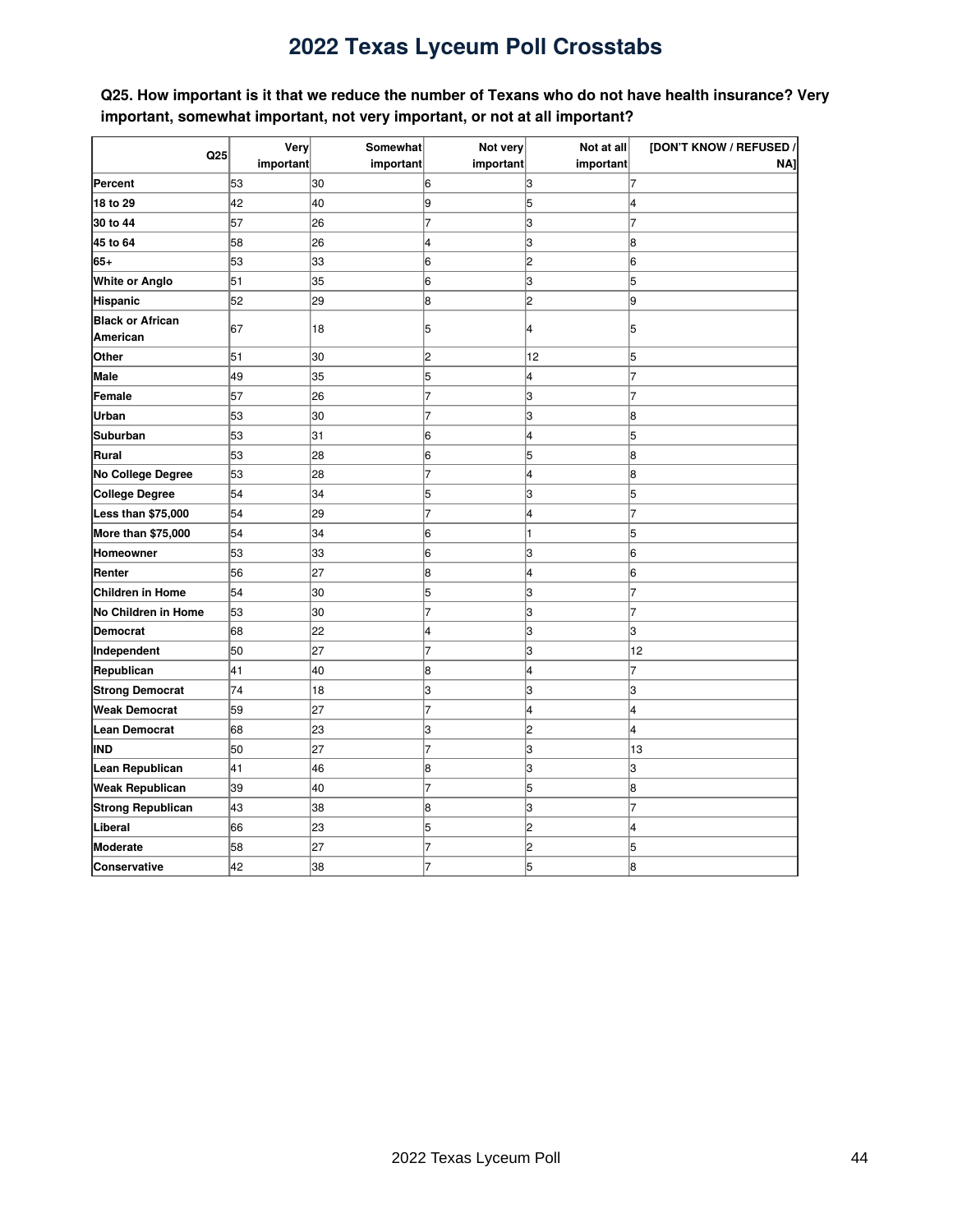<span id="page-44-0"></span>Q26. Is homelessness a problem in your local community, or not? [IF A PROBLEM: Would that be a major **problem or a minor problem?]**

|                                     | A major | A minor | Not a   | [DON'T KNOW / REFUSED / |
|-------------------------------------|---------|---------|---------|-------------------------|
| Q26                                 | problem | problem | problem | NA1                     |
| Percent                             | 31      | 43      | 20      | 6                       |
| 18 to 29                            | 37      | 47      | 13      | 4                       |
| 30 to 44                            | 33      | 44      | 18      | 5                       |
| 45 to 64                            | 29      | 42      | 22      | 8                       |
| 65+                                 | 25      | 39      | 28      | 7                       |
| <b>White or Anglo</b>               | 28      | 43      | 23      | 7                       |
| <b>Hispanic</b>                     | 34      | 42      | 18      | 6                       |
| <b>Black or African</b><br>American | 45      | 33      | 16      | 6                       |
| Other                               | 13      | 64      | 19      | 3                       |
| Male                                | 29      | 45      | 22      | 4                       |
| Female                              | 33      | 41      | 18      | 8                       |
| Urban                               | 41      | 40      | 14      | 5                       |
| Suburban                            | 28      | 46      | 19      | 7                       |
| Rural                               | 20      | 42      | 32      | 7                       |
| <b>No College Degree</b>            | 35      | 40      | 18      | 7                       |
| <b>College Degree</b>               | 25      | 48      | 22      | 5                       |
| Less than \$75,000                  | 34      | 41      | 18      | 7                       |
| More than \$75,000                  | 25      | 49      | 23      | З                       |
| <b>Homeowner</b>                    | 25      | 46      | 24      | 5                       |
| Renter                              | 40      | 41      | 12      | 7                       |
| <b>Children in Home</b>             | 34      | 43      | 17      | 6                       |
| No Children in Home                 | 29      | 43      | 21      | 7                       |
| <b>Democrat</b>                     | 37      | 43      | 12      | 7                       |
| Independent                         | 34      | 40      | 19      | 7                       |
| Republican                          | 24      | 44      | 27      | 5                       |
| <b>Strong Democrat</b>              | 41      | 40      | 13      | 6                       |
| <b>Weak Democrat</b>                | 30      | 48      | 13      | 8                       |
| <b>Lean Democrat</b>                | 37      | 43      | 10      | 10                      |
| IND                                 | 34      | 40      | 19      | $\overline{7}$          |
| Lean Republican                     | 27      | 48      | 20      | 5                       |
| <b>Weak Republican</b>              | 26      | 41      | 28      | 4                       |
| <b>Strong Republican</b>            | 21      | 45      | 29      | 5                       |
| Liberal                             | 41      | 41      | 10      | 7                       |
| Moderate                            | 31      | 44      | 21      | 5                       |
| Conservative                        | 23      | 46      | 26      | 5                       |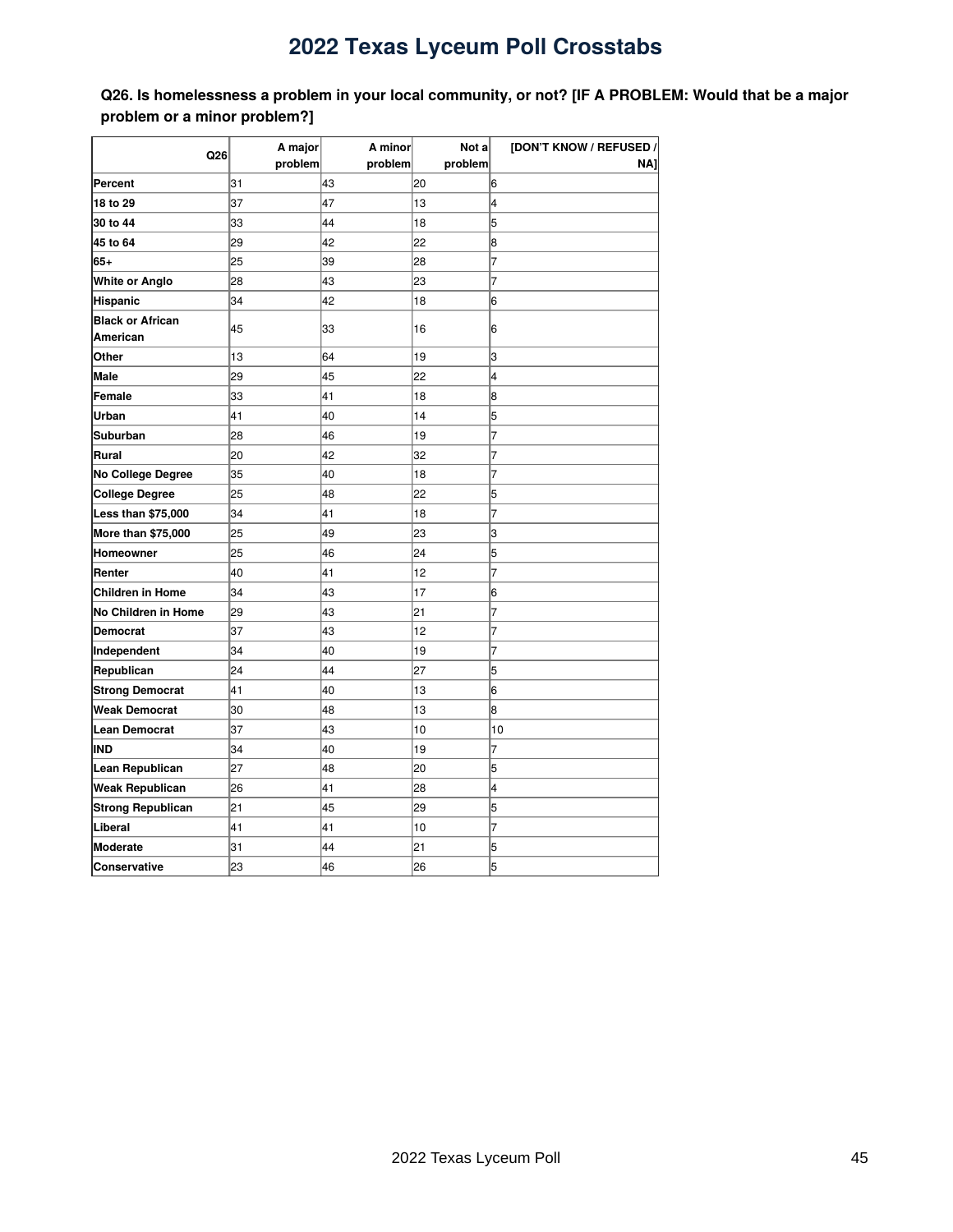### <span id="page-45-0"></span>Q27. Would you say that immigration helps the United States more than it hurts it, or immigration hurts **the United States more than it helps it?**

| Q27                                 | Helps more than it | Hurts more than it | A little of both | [DON'T KNOW / REFUSED / |
|-------------------------------------|--------------------|--------------------|------------------|-------------------------|
|                                     | hurts              | helps              | [Vol.]           | NAJ                     |
| Percent                             | 29                 | 33                 | 31               | 17                      |
| 18 to 29                            | 37                 | 26                 | 32               | 5                       |
| 30 to 44                            | 29                 | 32                 | 32               | 7                       |
| 45 to 64                            | 28                 | 33                 | 31               | 8                       |
| 65+                                 | 24                 | 44                 | 25               | 6                       |
| <b>White or Anglo</b>               | 27                 | 40                 | 28               | 5                       |
| Hispanic                            | 31                 | 27                 | 32               | l9                      |
| <b>Black or African</b><br>American | 29                 | 23                 | 40               | 9                       |
| Other                               | 36                 | 39                 | 26               | lо                      |
| Male                                | 31                 | 34                 | 29               | l6                      |
| Female                              | 28                 | 32                 | 32               | 7                       |
| Urban                               | 35                 | 30                 | 27               | 8                       |
| Suburban                            | 28                 | 33                 | 33               | 6                       |
| Rural                               | 23                 | 40                 | 32               | 6                       |
| No College Degree                   | 27                 | 35                 | 30               | 8                       |
| College Degree                      | 34                 | 31                 | 31               | 4                       |
| Less than \$75,000                  | 29                 | 34                 | 30               | 7                       |
| More than \$75,000                  | 32                 | 32                 | 32               | 5                       |
| Homeowner                           | 31                 | 35                 | 30               | 4                       |
| Renter                              | 28                 | 29                 | 33               | 10                      |
| <b>Children in Home</b>             | 35                 | 34                 | 26               | 6                       |
| No Children in Home                 | 27                 | 33                 | 33               | 17                      |
| Democrat                            | 47                 | 21                 | 24               | 7                       |
| Independent                         | 25                 | 26                 | 38               | 10                      |
| Republican                          | 15                 | 49                 | 33               | l4                      |
| <b>Strong Democrat</b>              | 54                 | 22                 | 20               | 5                       |
| <b>Weak Democrat</b>                | 42                 | 18                 | 28               | 12                      |
| <b>Lean Democrat</b>                | 38                 | 25                 | 31               | 6                       |
| IND                                 | 25                 | 26                 | 38               | 11                      |
| Lean Republican                     | 24                 | 40                 | 32               | lз                      |
| <b>Weak Republican</b>              | 18                 | 42                 | 37               | lЗ                      |
| <b>Strong Republican</b>            | 10                 | 56                 | 30               | 14                      |
| Liberal                             | 56                 | 21                 | 18               | 5                       |
| Moderate                            | 28                 | 27                 | 38               | 7                       |
| Conservative                        | 16                 | 49                 | 31               | 4                       |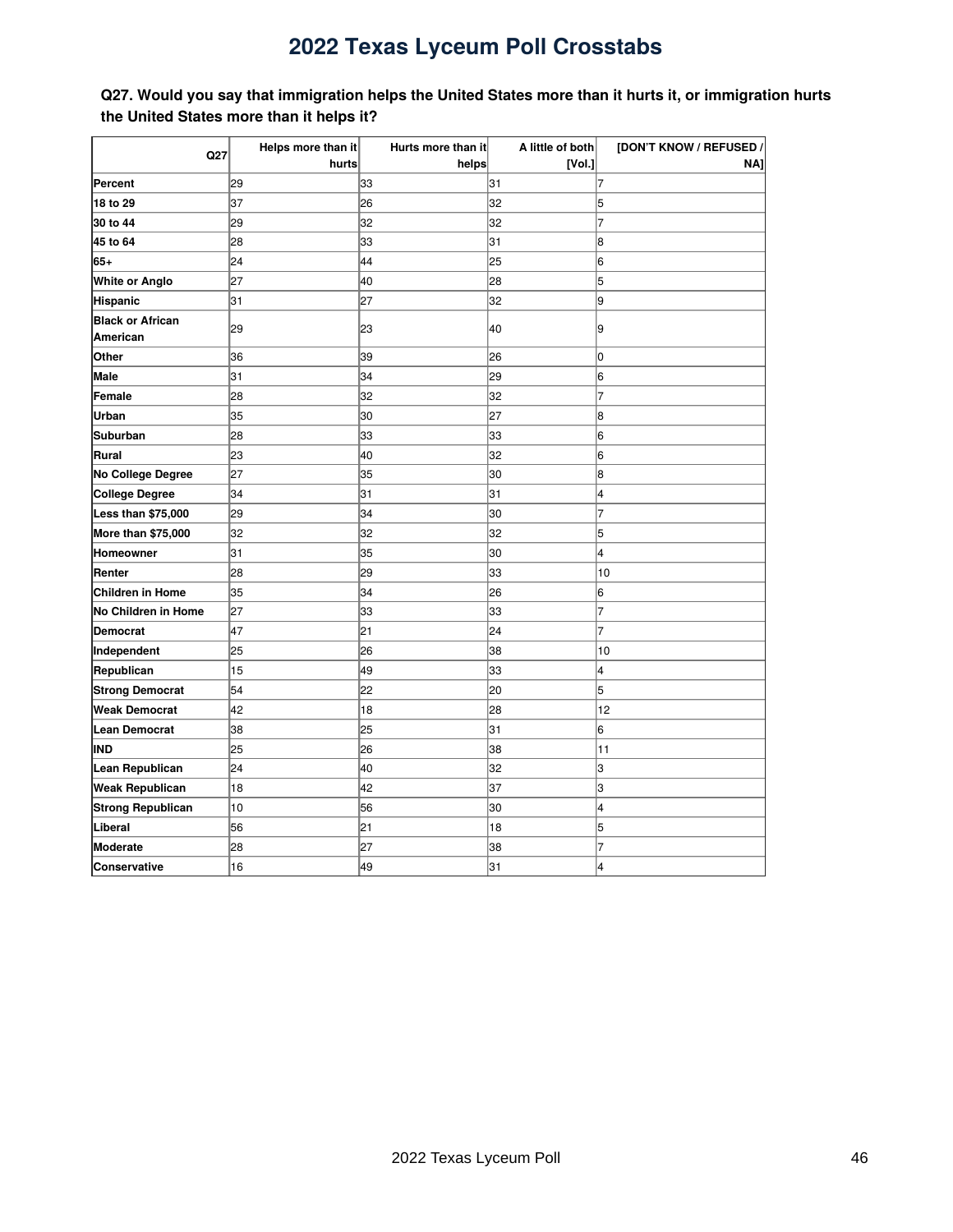<span id="page-46-0"></span>**Q28. How much do you personally worry about global warming or climate change? A great deal, a fair amount, only a little, or not at all?**

|                          | A great<br>A fair |        | Not at        | [DON'T KNOW / REFUSED / |                |
|--------------------------|-------------------|--------|---------------|-------------------------|----------------|
| Q28                      | deal              | amount | Only a little | all                     | NAI            |
| Percent                  | 23                | 33     | 23            | 18                      | 3              |
| 18 to 29                 | 26                | 35     | 29            | 7                       | $\overline{2}$ |
| 30 to 44                 | 25                | 36     | 20            | 15                      | 4              |
| 45 to 64                 | 20                | 35     | 19            | 22                      | lЗ             |
| 65+                      | 19                | 23     | 26            | 31                      | 1              |
| White or Anglo           | 17                | 27     | 29            | 25                      | 1              |
| Hispanic                 | 30                | 36     | 17            | 11                      | 6              |
| <b>Black or African</b>  | 19                | 42     | 23            | 15                      | 1              |
| <b>American</b>          |                   |        |               |                         |                |
| Other                    | 22                | 42     | 16            | 16                      | 4              |
| <b>Male</b>              | 22                | 30     | 23            | 22                      | 3              |
| Female                   | 23                | 37     | 23            | 15                      | 3              |
| Urban                    | 29                | 33     | 20            | 14                      | 4              |
| Suburban                 | 20                | 34     | 25            | 19                      | 3              |
| Rural                    | 17                | 33     | 24            | 25                      | 1              |
| No College Degree        | 21                | 33     | 23            | 19                      | 4              |
| <b>College Degree</b>    | 26                | 33     | 24            | 17                      | 1              |
| Less than \$75,000       | 22                | 35     | 22            | 17                      | 4              |
| More than \$75,000       | 24                | 33     | 26            | 17                      | 0              |
| Homeowner                | 24                | 31     | 24            | 20                      | 2              |
| Renter                   | 23                | 37     | 20            | 16                      | 5              |
| <b>Children in Home</b>  | 27                | 37     | 21            | 11                      | 4              |
| No Children in Home      | 21                | 31     | 24            | 22                      | $\overline{2}$ |
| <b>Democrat</b>          | 35                | 43     | 14            | 6                       | $\overline{2}$ |
| Independent              | 23                | 30     | 25            | 15                      | 6              |
| Republican               | 11                | 26     | 30            | 31                      | $\overline{c}$ |
| <b>Strong Democrat</b>   | 43                | 37     | 13            | 5                       | 2              |
| <b>Weak Democrat</b>     | 23                | 49     | 17            | 10                      | 1              |
| <b>Lean Democrat</b>     | 32                | 51     | 12            | 2                       | 3              |
| IND                      | 23                | 30     | 25            | 16                      | 6              |
| Lean Republican          | 10                | 26     | 34            | 29                      | 1              |
| <b>Weak Republican</b>   | 12                | 36     | 37            | 14                      | 2              |
| <b>Strong Republican</b> | 12                | 20     | 25            | 42                      | 2              |
| Liberal                  | 43                | 40     | 8             | 8                       | 2              |
| Moderate                 | 22                | 38     | 26            | 12                      | 3              |
| <b>Conservative</b>      | 13                | 24     | 29            | 32                      | $\overline{2}$ |